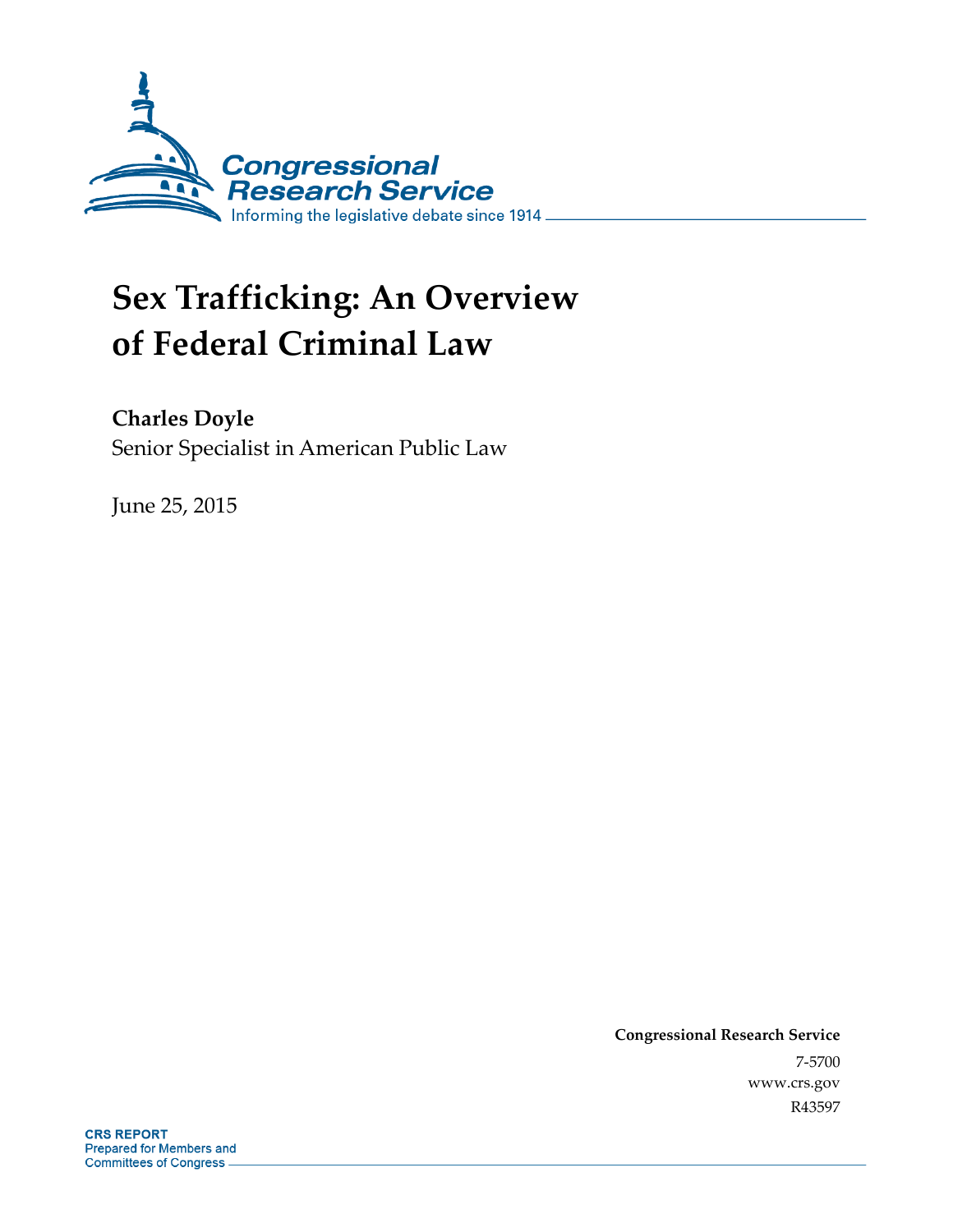## **Summary**

Sex trafficking is a state crime. Federal law, however, makes it a federal crime to conduct the activities of a sex trafficking enterprise in a way that affects interstate or foreign commerce or that involves travel in interstate or foreign commerce. Section 1591 of Title 18 of the *United States Code* outlaws sex trafficking activities that affect interstate or foreign commerce. The Mann Act outlaws sex trafficking activities that involve travel in interstate or foreign commerce. The Justice for Victims of Trafficking Act of 2015 (Victims Justice Act; P.L. 114-22/S. 178) amended both §1591 and the Mann Act.

Section 1591 now provides in part the following: "Whoever knowingly in or affecting interstate or foreign commerce, or within the special maritime and territorial jurisdiction of the United States, recruits, entices, harbors, transports, provides, obtains, advertises, maintains, patronizes, or solicits by any means a person; knowing, or in reckless disregard of the fact, that means of force, threats of force, fraud, coercion ... , or any combination of such means will be used to cause the person to engage in a commercial sex act, or that the person has not attained the age of 18 years and will be caused to engage in a commercial sex act," shall be imprisoned not less than 15 years (not less than 10 years, if the victim is 14 years of age or older and the offender is less than 18 years of age).

The Mann Act outlaws prostitution and unlawful sexual activities that involve interstate or foreign travel. It consists of three principal substantive sections. Section 2421 proscribes the interstate or foreign transportation of someone for purposes of prostitution or unlawful sexual activity; misconduct which is punishable by imprisonment for not more than 10 years. Section 2422 condemns coercing or enticing another person to travel in interstate or foreign commerce to engage in prostitution or unlawful sexual activity, or using interstate communications to coerce or entice a child to engage in such conduct. The communications offense is punishable by imprisonment for not less than 10 years; the travel offense by imprisonment for not more than 20 years. Section 2423 outlaws four distinct offenses:  $(1)$   $\S2423(a)$ —transportation of a child in interstate or foreign commerce for purposes of prostitution or unlawful sexual purposes; (2) §2423(b)—interstate or foreign travel for purposes of unlawful sexual abuse of a child; (3) §2423(c)—foreign travel and subsequent unlawful sexual abuse of a child; and (4) §2423(d) arranging, for profit, the travel outlawed in any of these offenses. The first is punishable by imprisonment for not less than 10 years, each of the others by imprisonment for not more than 30 years.

An offender also faces the prospect of a fine of not more than \$250,000 (not more than \$500,000 for an organization); unless indigent, to a special assessment of \$5,000; a term of supervised release of not less than five years; an order to pay the victim restitution; and the confiscation of any property derived from, or used to facilitate commission of, any of the offenses.

This report is available in an abridged version without the footnotes and most of the citations to authority found here under the title CRS Report R43598, *Sex Trafficking: An Abbreviated Overview of Federal Criminal Law*.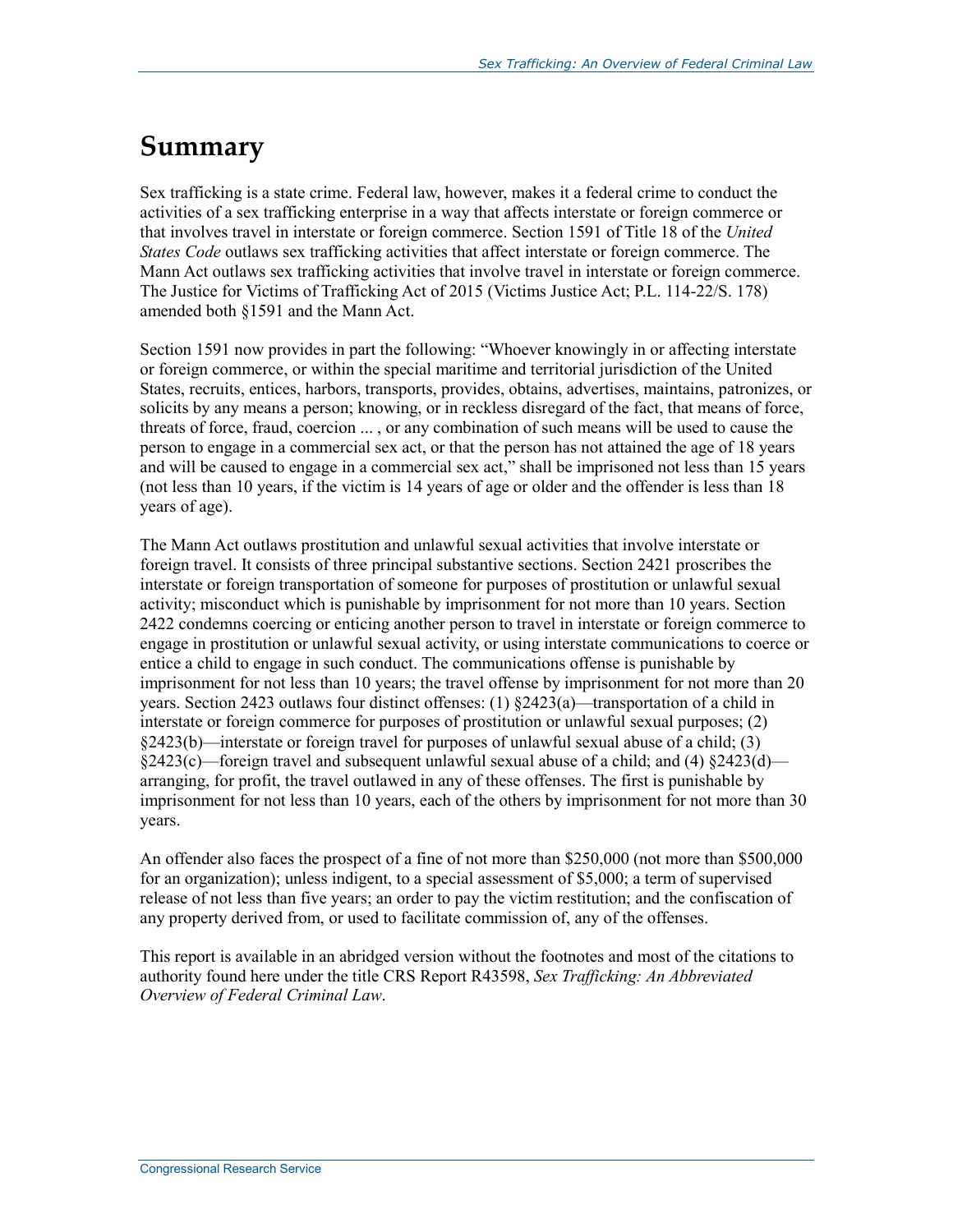## **Contents**

## Contacts

|--|--|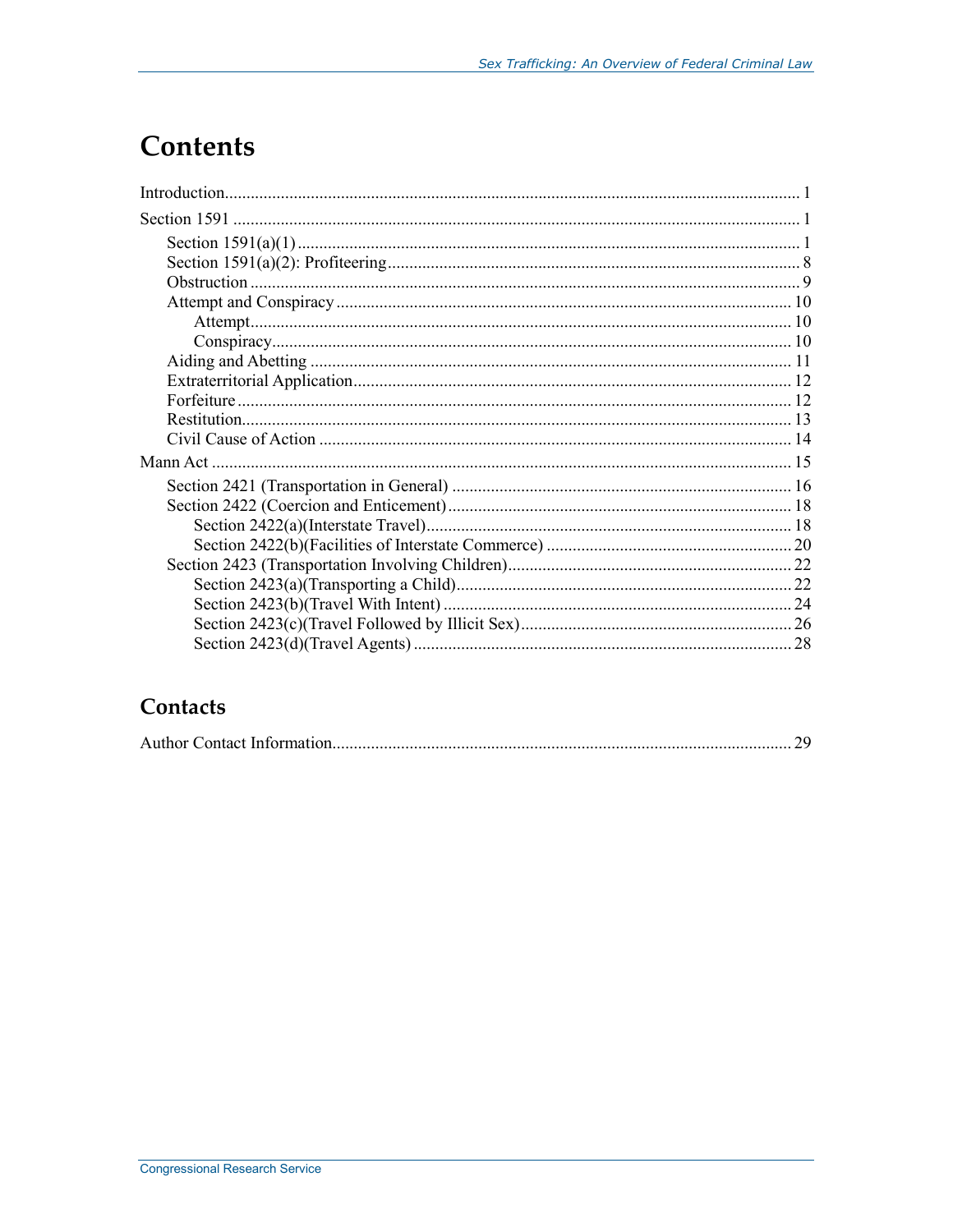## **Introduction**

Sex trafficking is a state crime.<sup>1</sup> Nevertheless, it is also a federal crime when it involves conducting the activities of a sex trafficking enterprise in a way that affects interstate or foreign commerce or that involves travel in interstate or foreign commerce.<sup>2</sup> Section 1591 of Title 18 of the *United States Code* outlaws the activities of sex trafficking enterprise that affects interstate or foreign commerce, including patronizing such an enterprise. The Mann Act outlaws sex trafficking activities that involve travel in interstate or foreign commerce.<sup>3</sup>

## **Section 1591**

Section 1591 makes criminal several of the activities associated with the creation or operation of a commercial sex trafficking enterprise which uses children or coerced or deceived adults.<sup>4</sup> It also proscribes profiting from such an enterprise or obstructing investigation of its activities.<sup>5</sup> A subsequent section prohibits attempting or conspiring to violate  $§1591$ .<sup>6</sup>

## **Section 1591(a)(1)**

Divided into elements,  $$1591(a)(1)$  declares that

(1) Whoever

- (2) knowingly
- (3) (a) in or affecting interstate or foreign commerce, or

<sup>1</sup> E.g., ALA. CODE §§13A-6-151 to 13A-6-160; ALASKA STAT. §§11.66.100 to 11.66.150; ARIZ. REV. STAT. ANN. §13- 1307; ARK. CODE ANN. §§5-18-101 to 5-18-105; CAL. PENAL CODE §§236.1 to 237; CONN. GEN. STAT. ANN. §53a-192a; Del. Code Ann. tit.11 §787; FLA. STAT. ANN. §787.06; GA. CODE §16-5-46; HAWAII REV. STAT. §§712-1201 to 712-1209.6; IDAHO CODE §§18-8601to 19-8605; 720 ILL. COMP. STAT. ANN. §5/10-9; IND. CODE ANN. §§35-42-3.5-1 to 35.-42-3.5-2; IOWA CODE ANN. §§710A.1 to 710A.5; KAN. STAT. ANN. §21-5426; KY. REV. STAT. ANN. §§529.010 to 529.150; LA. REV. STAT. ANN. §§14:46.2, 14:46.3; ME. REV. STAT. ANN. tit.17-A §§851 to 855; MD. CODE ANN. Crim. Law §§11-301 to 11-306; MASS. GEN. LAWS ANN. ch. 265 §§49-57; Mich. Comp. Laws Ann. §§750.462a to 750.462j; MINN. STAT. ANN. §§609.321 to 609.3241; MISS. CODE ANN. §§97-3-54.1 to 97-3-54.9; MO. ANN. STAT. §§566.200 to 566.223; MONT. CODE ANN. §§45-5-305 to 45-5-311; NEB. REV. STAT. §§28-803 to 28-833; NEV. REV. STAT. §§201.295 to 201.352; N.H. REV. STAT. ANN. §§633.6 to 633.10; N.J. STAT. ANN. §§2C:13-8 to 2C:13-12; N.MEX. STAT. ANN. §§30-52-1 to 30-52-3; N.Y. PENAL LAW §§230.00 to 230.40; N.C. GEN. STAT. §§14-43.10 to 14-43.20; N.D. CENT. CODE §§12.1-40-01 to 12.1-40-02; OHIO REV. CODE ANN. §§2905.31, 2905.32; OKLA. STAT. ANN. tit.21 §§748 to 748.2; ORE. REV. STAT. §167.017; R.I. GEN. LAWS §§11-67-1 to 11-67-8; S.C. CODE ANN. §§16-3-2010 to 16- 3-2090; S.D. COD. LAWS §§22-49-1 to 22-49-3; TENN. CODE ANN. §§39-13-309 to 39-13-315; TEX. PENAL CODE ANN. §§20A.01 to 20A.03; UTAH CODE ANN. §§76-5-307 to 76-5-310; VT. STAT. ANN. tit.13 §§2651 to 2658; VA. CODE §§18.2-346 to 18.2-357; WASH. REV. CODE ANN. §§9A.40.090 to 9A.40.100; W.VA. CODE ANN. §61-2-17; WIS. STAT. ANN. §940.302; WYO. STAT. §§6-2-701 - 6-2-710. Analysis of state law is beyond the scope of this report.

<sup>&</sup>lt;sup>2</sup> For a discussion of related policy issues and the proposals addressing those issues, see CRS Report RL34317, *Trafficking in Persons: U.S. Policy and Issues for Congress*, by Alison Siskin and Liana W. Rosen; CRS Report R41878, *Sex Trafficking of Children in the United States: Overview and Issues for Congress*, by Kristin Finklea, Adrienne L. Fernandes-Alcantara, and Alison Siskin; and CRS Report R43555, *Domestic Human Trafficking Legislation in the 113th Congress*, coordinated by Alison Siskin.

<sup>&</sup>lt;sup>3</sup> 18 U.S.C. 2421 to 2428.

 $4$  18 U.S.C. 1591(a)(1).

 $<sup>5</sup>$  18 U.S.C. 1591(a)(2), (d).</sup>

 $6$  18 U.S.C. 1594(a), (c).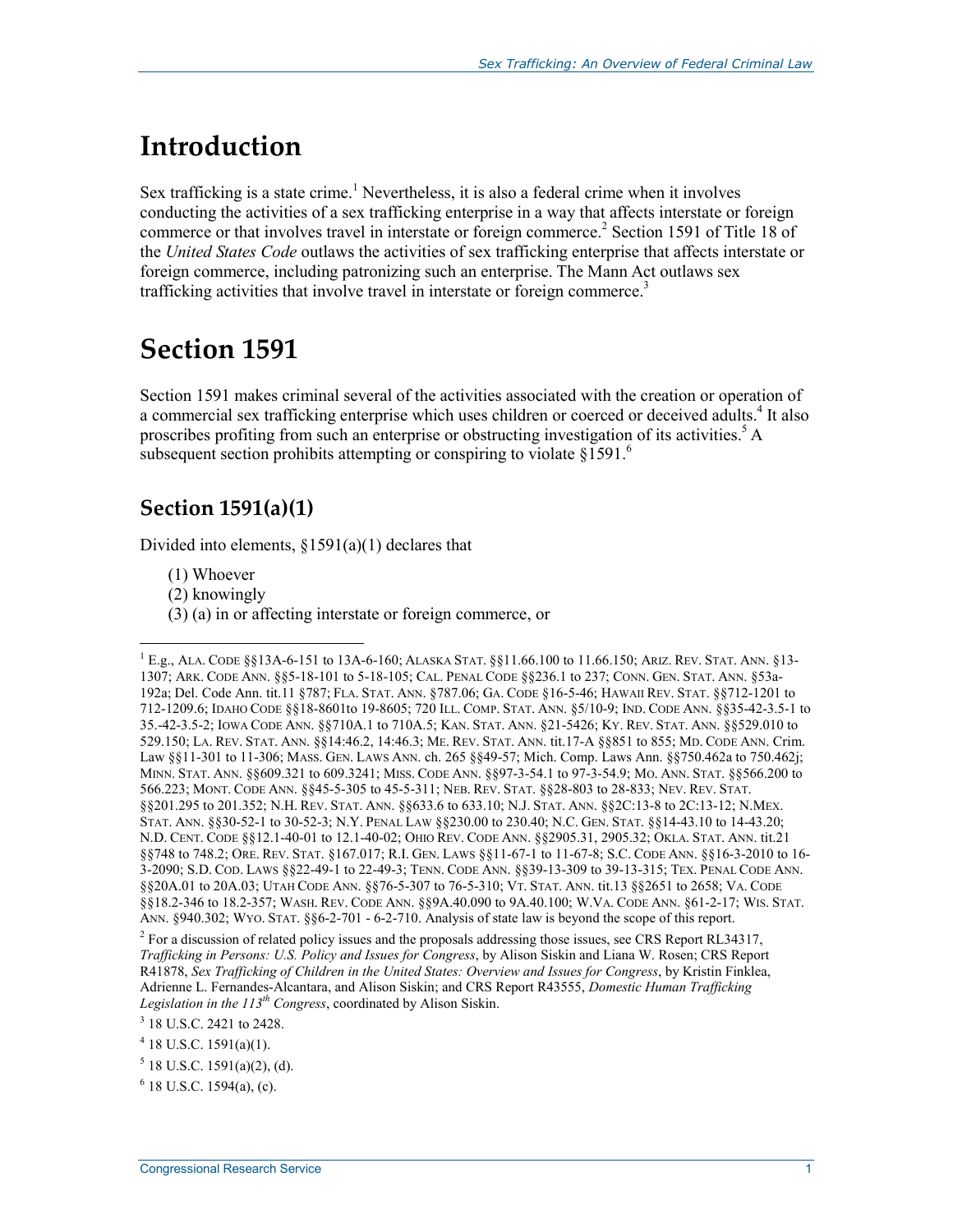(b) within the special maritime and territorial jurisdiction of the United States,  $(4)(a)$  recruits,

(b) entices,

- (c) harbors,
- (d) transports,
- (e) provides,
- (f) obtains,
- (g) *advertises*,
- (h) maintains,
- (i) *patronizes*, or
- (j) *solicits*
- by any means
- (5) a person;
- (6) (a) knowing, or
	- (b) in reckless disregard of the fact,
- (7) (a) that
	- (A) (i) means of force,
		- (ii) threats of force,
		- (iii) fraud,
		- (iv) coercion ... , or
		- (v) any combination of such means
	- (B) will be used to cause the person to
	- (C) engage in a commercial sex act, or
	- (b) that (A) the person has not attained the age of 18 years and
	- (B) will be caused to engage in a commercial sex act,
- (8) shall be punished as provided in subsection  $(b)$ .<sup>7</sup>

Subsection (b) makes violations punishable by imprisonment for any term of years not less than 15 years or for life (not less than 10 years imprisonment, if the victim is 14 years of age or older and the offender is less than 18 years of age, provided neither force nor deception were used).<sup>8</sup> Offenders also face a fine of not more than \$250,000 (not more than \$500,000 when the offender is an organization);<sup>9</sup> and unless indigent, to a special assessment of \$5,000.<sup>10</sup> In addition, offenders are subject to a term of supervised release of not less than five years.<sup>11</sup> An offender may also be subject to a restitution order.<sup>12</sup> Moreover, property derived from a violation or used to

<sup>9</sup> *Id.* and 18 U.S.C. 3571, 3581.

 $^7$  18 U.S.C. 1591(a)(language which the Victims Justice Act added in italics). A summary of the criminal law provisions of the Victims Justice Act appears in CRS Report R 44064, *Justice for Victims of Trafficking Act: A Legal Analysis of the Criminal Provisions of P.L. 114-22* by Charles Doyle.

<sup>&</sup>lt;sup>8</sup> 18 U.S.C. 1591(b)("The punishment for an offense under subsection (a) is- (1) if the offense was effected by means of force, threats of force, fraud, or coercion described in subsection  $(e)(2)$ , or by any combination of such means, or if the person recruited, enticed, harbored, transported, provided, or obtained had not attained the age of 14 years at the time of such offense, by a fine under this title and imprisonment for any term of years not less than 15 or for life; or (2) if the offense was not so effected, and the person recruited, enticed, harbored, transported, provided, or obtained had attained the age of 14 years but had not attained the age of 18 years at the time of such offense, by a fine under this title and imprisonment for not less than 10 years or for life").

<sup>&</sup>lt;sup>10</sup> 18 U.S.C. 3014.

<sup>&</sup>lt;sup>11</sup> 18 U.S.C. 3583(k). For a discussion of federal law relating to supervised release, see CRS Report RL31653, *Supervised Release (Parole): An Overview of Federal Law*, by Charles Doyle.

<sup>&</sup>lt;sup>12</sup> 18 U.S.C. 3663. For a discussion of federal law in the area of restitution generally, see CRS Report RL34138, *Restitution in Federal Criminal Cases*, by Charles Doyle.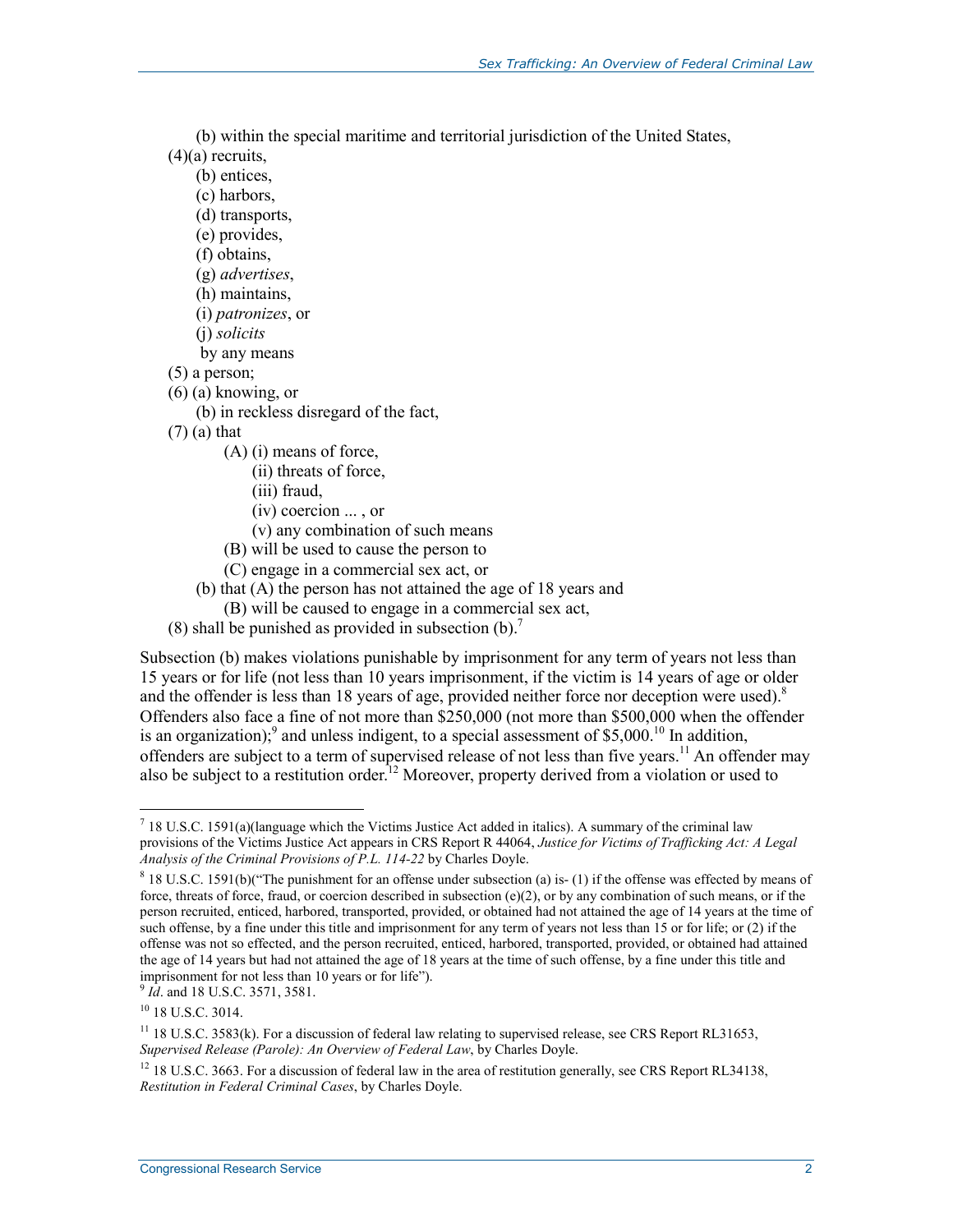facilitate a violation may be forfeited.<sup>13</sup> Finally, unless they are indigent, offenders are subject to a \$5,000 special assessment upon conviction.<sup>14</sup>

The courts have construed the offense's elements as follows:

*Whoever*: When used in an act of Congress and unless the context demands another interpretation, the word "'whoever' include[s] corporations, companies, associations, firms, partnerships, societies, and joint stock companies, as well as individuals.<sup>"15</sup> Thus, corporations and other legal entities may be held criminally liable for the misconduct of their employees, officers, or agents within the scope of their authority and committed at least in part for the benefit of the entity.<sup>16</sup>

*Knowingly*: Knowingly ordinarily means that the individual was aware of the fact that he was engaging in the conduct proscribed.<sup>17</sup> In this case, it means that he knew he was recruiting, enticing, harboring, transporting, providing, obtaining, or maintaining a person. The prosecution, however, need not prove that he knew his conduct occurred in United States territory or that it occurred in, or affected, interstate or foreign commerce.<sup>18</sup>

*In or affecting interstate or foreign commerce*: Congress enjoys only those legislative powers that may be traced to the Constitution.<sup>19</sup> One such power is the power "to regulate Commerce with foreign Nations, and among the several States."20 The Supreme Court has explained that Congress's authority under the Commerce Clause embodies "the power to regulate activities that substantially affect interstate commerce," including "purely local activities that have a substantial

<sup>1</sup> <sup>13</sup> 18 U.S.C. 1593(b)(4), 1594(d), (e). For a discussion of federal law in the area of forfeiture generally, see CRS Report 97-139, *Crime and Forfeiture*, by Charles Doyle. Violations of §1591 or of the Mann Act may serve as predicate offenses for racketeering prosecution, 18 U.S.C. 1961(1), or for a money laundering prosecution, 18 U.S.C. 1956(c)(7)(1), 1957(f)(3); see generally CRS Report 96-950, *RICO: A Brief Sketch*, by Charles Doyle; CRS Report RL33315, *Money Laundering: An Overview of 18 U.S.C. 1956 and Related Federal Criminal Law*, by Charles Doyle. Federal courts may issue electronic surveillance orders in connection with the investigation of either §1591 or Mann Act violations, 18 U.S.C. 2516(c); see generally CRS Report 98-326, *Privacy: An Overview of Federal Statutes Governing Wiretapping and Electronic Eavesdropping*, by Gina Stevens and Charles Doyle.

<sup>&</sup>lt;sup>14</sup> 18 U.S.C. 3014.

 $15$  1 U.S.C. 1.

<sup>&</sup>lt;sup>16</sup> *United States v. Singh*, 518 F.3d 236, 249-52 (4<sup>th</sup> Cir. 2008)(holding corporate entity criminally liable for the Mann Act violations of its employees); see generally CRS Report R43293, *Corporate Criminal Liability: An Overview of Federal Law*, by Charles Doyle.

<sup>17</sup> *United States v. Dixon*, 548 U.S. 1, 5 (2006); *United States v. O'Malley*, 739 F.3d 1001, 1006-1007 (7th Cir. 2014); *United States v. Tobin*, 676 F.3d 1264, 1280 n.6 (11th Cir. 2013), citing inter alia, *Bryant v. United States*, 524 U.S. 186, 193 (1998)("[T]he term 'knowingly' means that the act was performed voluntarily and intentionally, and not because of a mistake or accident. This state of mind merely requires proof of knowledge of that the facts that constitute the offense, not knowledge of the lawfulness of the action").

<sup>&</sup>lt;sup>18</sup> *United States v. Sawyer*, 733 F.3d 228, 230 (7<sup>th</sup> Cir. 2013)("[K]nowingly' appears in the introductory portion of section 1591(a) simply to supply the *mens rea* for both paragraphs (a)(1) and (a)(2). The requirements does not apply to the interstate commerce element"); *United States v. Anderson*, 560 F.3d 275, 279 (5th Cir. 2009)("It is not necessary for the Government to show that the defendant actually intended or anticipated ... that commerce was actually affected"); *United States v. Evans,* 476 f.3d 1176, 1180 n.2 (11<sup>th</sup> Cir. 2007)("[W]e reject Evans's request to construe §1591(a) as requiring knowledge by a defendant that his actions are in or affecting interstate commerce").

<sup>&</sup>lt;sup>19</sup> U.S. CONST. Amend. X ("The powers not delegated to the United States by the Constitution, nor prohibited by it to the States, are reserved to the States respectively, or to the people"); *United States v. Lopez*, 514 U.S. 549, 552 (1995).

 $^{20}$  U.S. CONST. Art. I, §8, cl.3; see also, U.S. CONST. Art. I, §8, cl. 18 ("The Congress shall have Power ... To make all Laws which shall be necessary and proper for carrying into Execution the foregoing Powers ...").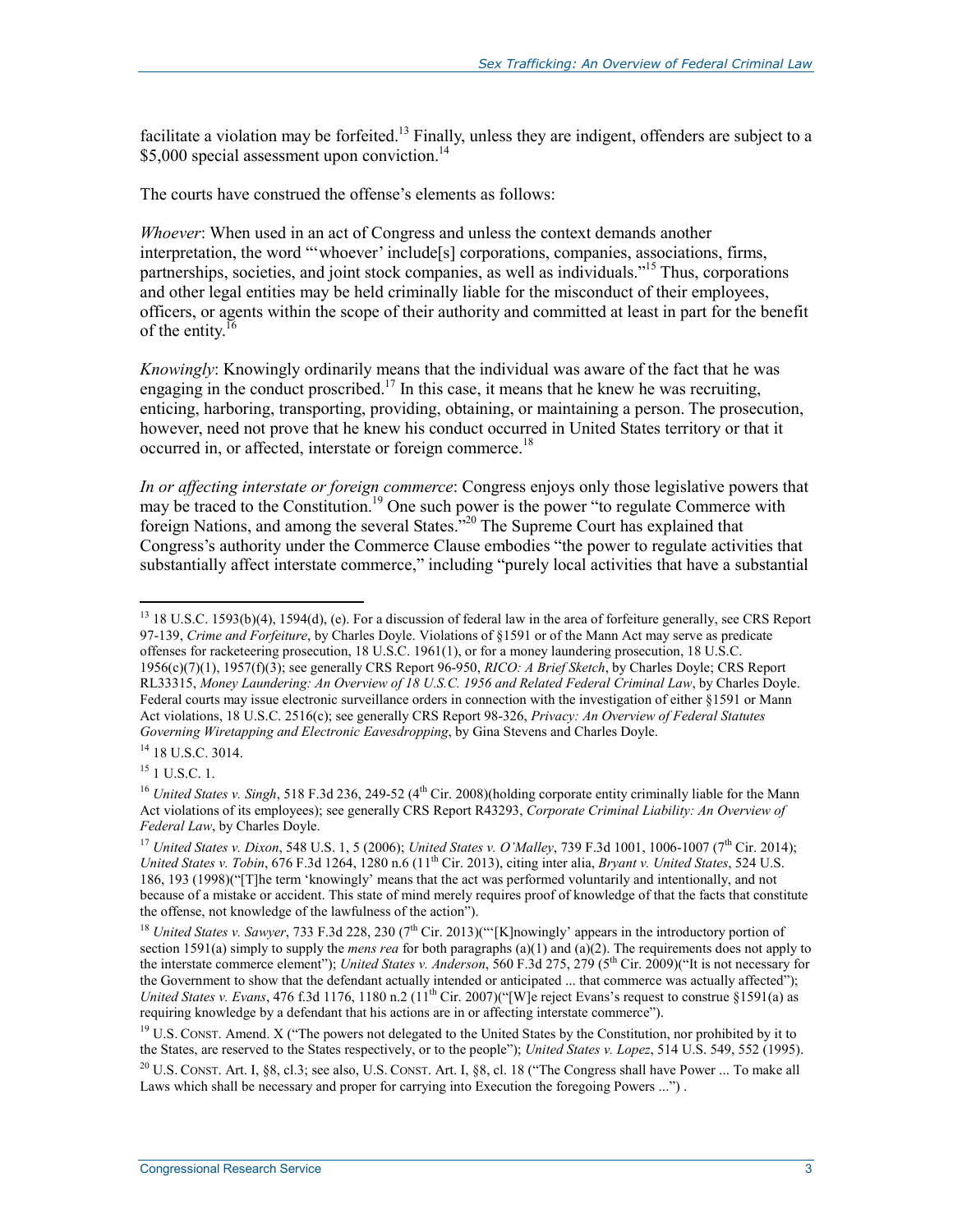effect on interstate commerce."<sup>21</sup> Various appellate courts have explained that the "substantial" effect" test judges the impact of a category of regulated activity, for example, sex trafficking.<sup>22</sup> Individual instances need have no more than a *de minimis* impact on interstate commerce.<sup>23</sup> The government has shown that the defendant's commercial sex trafficking had such an effect on interstate commerce when the defendant used the facilities of an interstate hotel chain, or when he used advertising that reached across state lines, or when he used products that had traveled in interstate commerce or the instrumentalities of interstate communications, for example, cell phones. $^{24}$ 

#### <sup>21</sup> *Gonzales v. Raich*, 545 U.S. 1, 17 (2005).

1

<sup>23</sup> *United States v. Walls*, 784 F.3d at 548 (emphasis in the original)("Walls reads *Lopez/Morrison*'s third category to mean that Congress cannot regulate, pursuant to its Commerce Clause powers, acts that have only a *de minimis* effect on interstate commerce; rather, Walls contends that effect must be 'substantial.' But the third category of regulation outlined in *Lopez* and *Morrison* concerns the economic nature of the class of activity to be regulated, not the effect on interstate commerce of *any individual instance* of conduct. The Supreme Court clarified this distinction in *Gonzales v. Raich*, 545 U.S. 1 (2005). In *Raich*, the Court held that Congress has the power to regulate the purely intrastate cultivation and possession of marijuana for personal use because the Commerce Clause power extends to 'purely local activities that are part of an economic "class of activities" that have a substantial effect on interstate commerce.' 545 U.S. at 18. That is, Congress's power to regulate within *Lopez/Morrison*'s third category—activities that substantially affect interstate commerce—extends to individual instances of conduct with only a *de minimis* effect on interstate commerce so long as the class of activity regulated is economic or commercial in nature. See id. at 17 ('[W]hen a general regulatory statute bears a substantial relation to commerce, the *de minimis* character of individual instances arising under that statute is of no consequence')").

<sup>24</sup> *United States v. Evans*, 476 F.3d at 1179 ("Evans's use of hotels that served interstate travelers and distribution of condoms that traveled in interstate commerce are further evidence that Evans's conduct substantially affected interstate commerce. See also, *United States v. Pipkins*, 378 F.3d 1281, 1295 (11th Cir. 2004)(holding that evidence that pimps furnished their prostitutes with condoms manufactured out of state ... supports a finding that the activities of the enterprise affected interstate commerce"); *United States v. Anderson*, 560 F.3d 275, 280 (5<sup>th</sup> Cir 2009)("[T]he Government emphasized to the jury the evidence that it had presented—hotel bills, cell phone bills, and clothing purchases—to prove an actual affect on interstate commerce.... We are persuaded that the charge as a whole and as framed by the jury arguments correctly conveyed the law—the Government had to prove Anderson's illegal activities had some degree of affect on interstate commerce"); *United States v. Todd*, 627 F.3d 329, 333 (9<sup>th</sup> Cir. 2010)("Congress concluded that prostitution ibn American cities encouraged and enlarged the market for this traffic from abroad. Sex traffic is a global matter. In addition to effect on foreign commerce, sex traffic in this case was conducted by advertising across state lines and so affected interstate commerce"); *United States v. Willoughby*, 742 F.3d 229, 240 (6<sup>th</sup> Cir. 2014)(internal citations omitted)("The phrase 'affecting commerce' indicates Congress' intent to regulate to the outer limits of its authority under the Commerce Clause. Here, the government's proofs included that Willoughby purchased condoms and clothes specifically for SW to use while prostituting, and that all of these items were manufactured out-of-state. The proofs also included that Willoughby used a Chinese-made cellphone in furtherance of his sex-trafficking activities. Moreover, Congress has specifically found that, in the aggregate, sextrafficking activities 'substantially affect' interstate and foreign commerce. Thus, considering the record as a whole, the government proved that Willoughby's activities were 'in or affecting' interstate commerce. (We also note that Congress's authority to regulate interstate commerce includes the authority to regulate the instrumentalities thereof. Willoughby's cell phone is such an instrumentality and he used it in furtherance of his sex trafficking)"); *United States v. Campbell*, 770 F.3d 556, 574 (7<sup>th</sup> Cir. 2014)(The defendant "advertised online, purchased supplies and promotional materials from out-of-state companies, and employed workers from out-of-state").

<sup>&</sup>lt;sup>22</sup> *United States v. Walls*, 784 F.3d 543, 547-48 (9<sup>th</sup> Cir. 2015); *United States v. Evans*, 476 F.3d 1176, 1179 (11<sup>th</sup> Cir. 2007)(internal citations omitted)("We have no difficulty concluding that *Raich* ... foreclose[s] Evans's challenge to the constitutionality of §1591(a) as applied to his activities occurring solely within Florida. Section 1591 was enacted as part of the Trafficking Victims Protection Act of 2000 (TVPA).... [T]he TVPA is part of a comprehensive regulatory scheme. The TVPA criminalizes and attempts to prevent slavery, involuntary servitude, and human trafficking for commercial gain. Congress recognized that human trafficking, particularly of women and children in the sex industry, is a modern form of slavery, and it is the largest manifestation of slavery today. Congress found that trafficking of persons has an aggregate economic impact on interstate and foreign commerce and we cannot say that his finding irrational").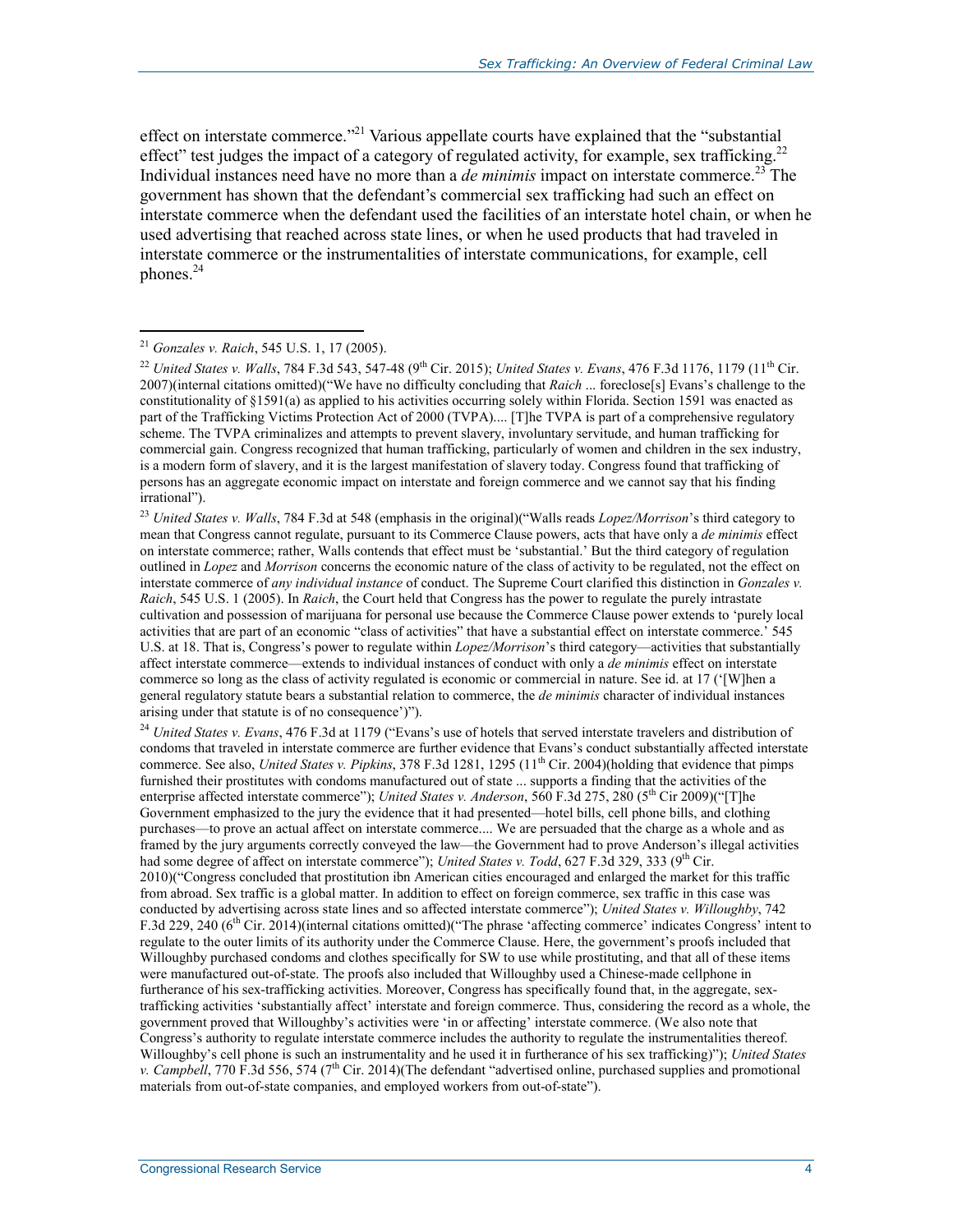*Within the special maritime or territorial jurisdiction of the United States*: The Constitution also vests Congress with the power to "define and punish ... Felonies committed on the high Seas," and to exercise legislative jurisdiction retained or acquired over federal territories and enclaves.<sup>25</sup> Congress has exercised this authority to claim federal criminal jurisdiction over sex trafficking and other crimes when committed on American vessels, within national parks or national forests, and other places "within the special maritime and territorial jurisdiction of the United States."<sup>26</sup>

*Recruits, ... obtains, advertises, maintains, patronizes, or solicits*: Prior to enactment of the Victims Justice Act in 2015, each of the verbs in  $\S1591(a)(1)$ 's action element—recruits, entices, harbors, transports, supplies, obtains, maintains—seemed to refer to activities on the supply side of a prostitution operation. At least one federal appellate court held, however, that the verbs applied to the demand side as well. That is, the section applied to the customers, the Johns, of a prostitution operation.<sup>27</sup> The Victims Justice Act confirmed the court's understanding by adding "patroniz[ing]" and "solicit[ing]" as alternatives in the section's action element. At the same time, it inserted "advertis[ing]" as another potential action element.

*A person*: Its sweeping terms notwithstanding, it appears unlikely that the courts will always read §1591 literally. For example, on its face, the section appears to criminalize minors who engage in "survival sex."<sup>28</sup> Runaway juveniles who use sex to secure food, shelter, or the other necessities of life could be said to have "maintained ... a person," themselves, knowing they have "not attained the age of 18 years and will be caused to engage in a commercial sex act." No prosecutor is likely to bring, no jury is likely to convict, and no judge is likely to sustain, such a case.<sup>29</sup>

*Knowing or in reckless disregard of the fact*: This element of the offense requires proof that the defendant knew, or recklessly disregarded, either (A) the fact that an (i) underage child (ii) would be caused to engage in a commercial sex act or (B) the fact that an adult victim (i) had been threatened, deceived, or coerced (ii) in order to cause the victim to engage in a commercial sex act. Subsection 1591(c), however, mitigates the government's burden with respect to knowledge

 $^{25}$  U.S. CONST. Art. I, §8, cls.10, 17; U.S. CONST. Art. IV, §3. c.2.

 $^{26}$  E.g., 18 U.S.C. 1111 (murder); 18 U.S.C. 81 (arson); 18 U.S.C. 2241 (aggravated sexual assault). The term "special maritime and territorial jurisdiction" is defined in 18 U.S.C. 7.

<sup>&</sup>lt;sup>27</sup> *United States v. Jungers*, 702 F.3d 1066, 1075 (8<sup>th</sup> Cir. 2013)(emphasize added)("The unambiguous text of §1591 makes no distinction between suppliers and purchasers of commercial sex act with children, and the defendants have failed to persuade us Congress intended a supplier-only limitation or a purchaser exception in §1591 that Congress never stated. We hold §1591 applies to a purchaser of commercial sex acts who violates the statute's terms.... The uncontested evidence adduced at Jungers's trial ... showed Jungers attempted to *obtain* an eleven-year old girl for an hour so she could perform oral sex on him").

<sup>&</sup>lt;sup>28</sup> "Survival sex' refers to the exchange of sex for food, money, shelter, drugs, and other needs and wants by homeless youth," K. Elysse Stolpe, *MS-13 and Domestic Juvenile Sex Trafficking: Causes, Correlates, and Solutions*, 21 VIRGINIA JOURNAL OF SOCIAL POLICY AND THE LAW 341, 350 n.60 (2014); Cynthia Godsoe, *Contempt, Status, and the Criminalization of Non-Conforming Girls*, 35 CARDOZO LAW REVIEW 1091, 1113 (2014)("Similarly, a recent New York State study reported that 61% of runaway girls had engaged in survival sex").

 $29$  This does not mean that uncooperative juvenile victims would not be threatened with, or would not claimed to have been threatened with, such a prosecution, consider e.g., *United States v. Tavares*, 705 F.3d 4, 21 (1<sup>st</sup> Cir.2013)("K.S. was a Government witness. She testified that she met Mr. Jones when she was sixteen and began working for him as a prostitute.... K.S. admitted that she did not want to testify.... [S]he agreed with defense counsel that she had been arrested for failing to appear as required by a [grand jury] subpoena and with losing custody of her daughter if she did not do what they wanted her to do. She also agreed she was just going to tell the prosecution what they wanted to hear so she could move on with her life. On direct, K.S. stated that she had been threatened by the FBI and federal prosecutors when she had been required to appear before the grand jury four years earlier and admitted that she had not told the district court that she had been threatened").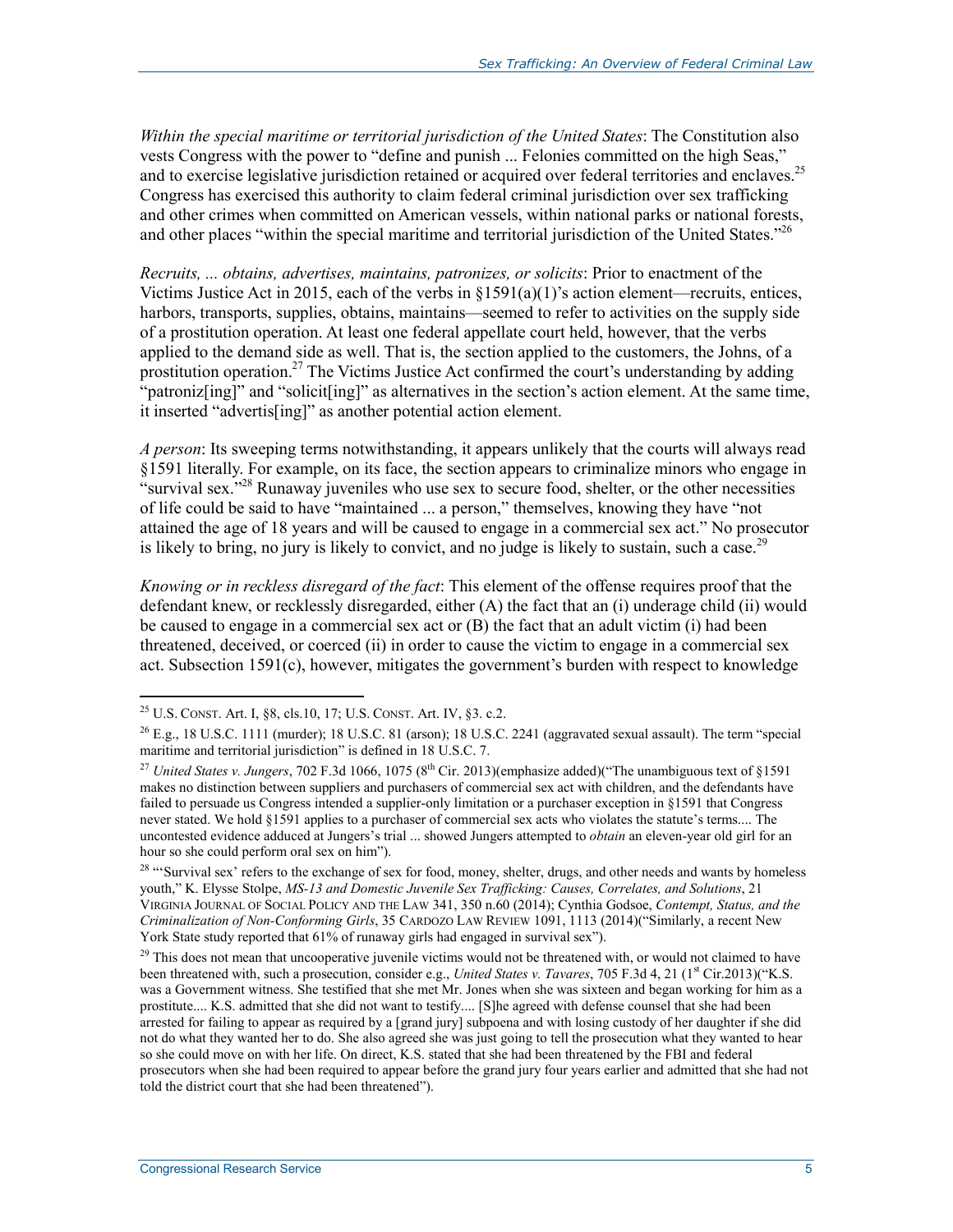of the age of a child victim: "In a prosecution under subsection (a)(1) in which the defendant had a reasonable opportunity to observe the person so recruited, enticed, harbored, transported, provided, obtained or maintained, the Government need not prove that the defendant knew that the person had not attained the age of 18 years. $13^3$ 

Otherwise, the prosecution must prove that the defendant knew, or recklessly disregarded, the fact that the victim would be caused to engage in a commercial sex act, and in the case of an adult victim, that "force, threats of force, fraud, or coercion" had been used to cause the victim to engage in such an act. As a practical matter, the distinction between knowledge and reckless disregard of the facts may be more technical than real. One speaks of efforts to avoid discovery of a fact and the other to indifference as to the existence of a fact. In most instances, evidence of one will implicate the other.

More specifically, in a criminal context, a defendant who claims a lack of guilty knowledge may be convicted when the evidence presented to the jury supports an inference that his ignorance was deliberate, a matter of conscious avoidance or willful blindness.31 In a civil context, "[r]eckless disregard ... is an extreme version of ordinary negligence;<sup>32</sup> it encompasses those instances of gross negligence where the defendant fails to seek out the facts that would be reasonable and prudent under the circumstances.<sup>33</sup> Similarly, in a criminal context, "[t]o act with 'regardless disregard' means to be aware of, but consciously and carelessly ignore, [clearly guilty] facts and circumstances."34

<sup>30 18</sup> U.S.C. 1591(c); *United States v. Robinson*, 702 F.3d 22, 32 (2d Cir. 2012)("Accordingly, just as the District Court instructed, §1591(a) and §1591(c) provide the government with three distinct options—prove beyond a reasonable doubt that (1) the defendant had knowledge of the victim's underage status; (2) that the defendant recklessly disregarded that fact; or (3) that the defendant had an reasonable opportunity to observe the victim"); *United States v. Mozie*, 752 F.3d 1271, 1282 (11<sup>th</sup> Cir. 2014)("The government must prove beyond a reasonable doubt all elements of the §1591 crime, including the mens rea. If the government proves by that standard that the defendant had a reasonable opportunity to observe the victim, it need prove only that he recklessly disregarded the fact that she was under the age of eighteen, not that the defendant knew she was").

<sup>31</sup> *United States v. Zayyad*, 741 F.3d 452, 463 (4th Cir. 2014); *United States v. St. Junius*, 739 F.3d 193, 205 (5th Cir. 2013)("The deliberate ignorance instruction should be given when a defendant claims a lack of guilty knowledge and the proof at trial supports a reasonable inference of deliberate ignorance. Submission of a deliberate ignorance instruction is proper where the evidence shows (1) subjective awareness of a high probability of the existence of illegal conduct, and (2) purposeful contrivance to avoid learning of the illegal conduct"); *United States v. Goffer*, 721 F.3d 113, 126-27 (2d Cir. 2013)("A conscious avoidance [jury] instruction may be given if (1) the defendant asserts the lack of some specific aspect of knowledge required for conviction and (2) the appropriate factual predicate for the charge exists, i.e., the evidence is such that a rational juror may reach the conclusion beyond a reasonable doubt that the defendant was aware of a high probability of the fact in dispute and consciously avoided confirming that fact"); *United States v. Yi*, 704 F.3d 800, 804  $(9^{th}$  Cir. 2013)("Willful blindness is inconsistent with actual knowledge, and thus a deliberate ignorance instruction is appropriate only where the jury could rationally find willful blindness even though it has rejected the government's evidence of actual knowledge. Deliberate ignorance contains two prongs: (1) a subjective belief that there is a high probability a fact exists; and (2) deliberate actions take to avoid learning the truth").

<sup>32</sup> *United States ex rel. K & R Limited Partnership v. Massachusetts Housing Finance Agency*, 530 F.3d 980, 983 (D.C.Cir. 2008); see also, RESTATEMENT (SECOND) OF THE LAW OF TORTS §500 (1965).

<sup>&</sup>lt;sup>33</sup> *United States v. King-Vassel*, 728 F.3d 707, 712-13 (7<sup>th</sup> Cir. 2013)(some internal citations omitted)("Congress added 'reckless disregard' to the FCA [False Claims Act] in 1986. The Senate Report that accompanied that change evinced an intent to hold liable '[o]nly those who act in gross negligence,' that is, those who failed 'to make such inquiry as would be reasonably prudent to conduct under the circumstances.' S. Rep. No. 99-345, at 20").

<sup>&</sup>lt;sup>34</sup> *United States v. Kendrick*, 682 F.3d 974, 984 (11<sup>th</sup> Cir. 2012); see also, *United States v. Gifford*, 727 F.3d 92, 98 (1st) Cir. 2014)("An allegation [in the application for a search warrant] is made with 'reckless disregard for the truth' ... where circumstances evinced obvious reasons to doubt the veracity of the allegations in the application").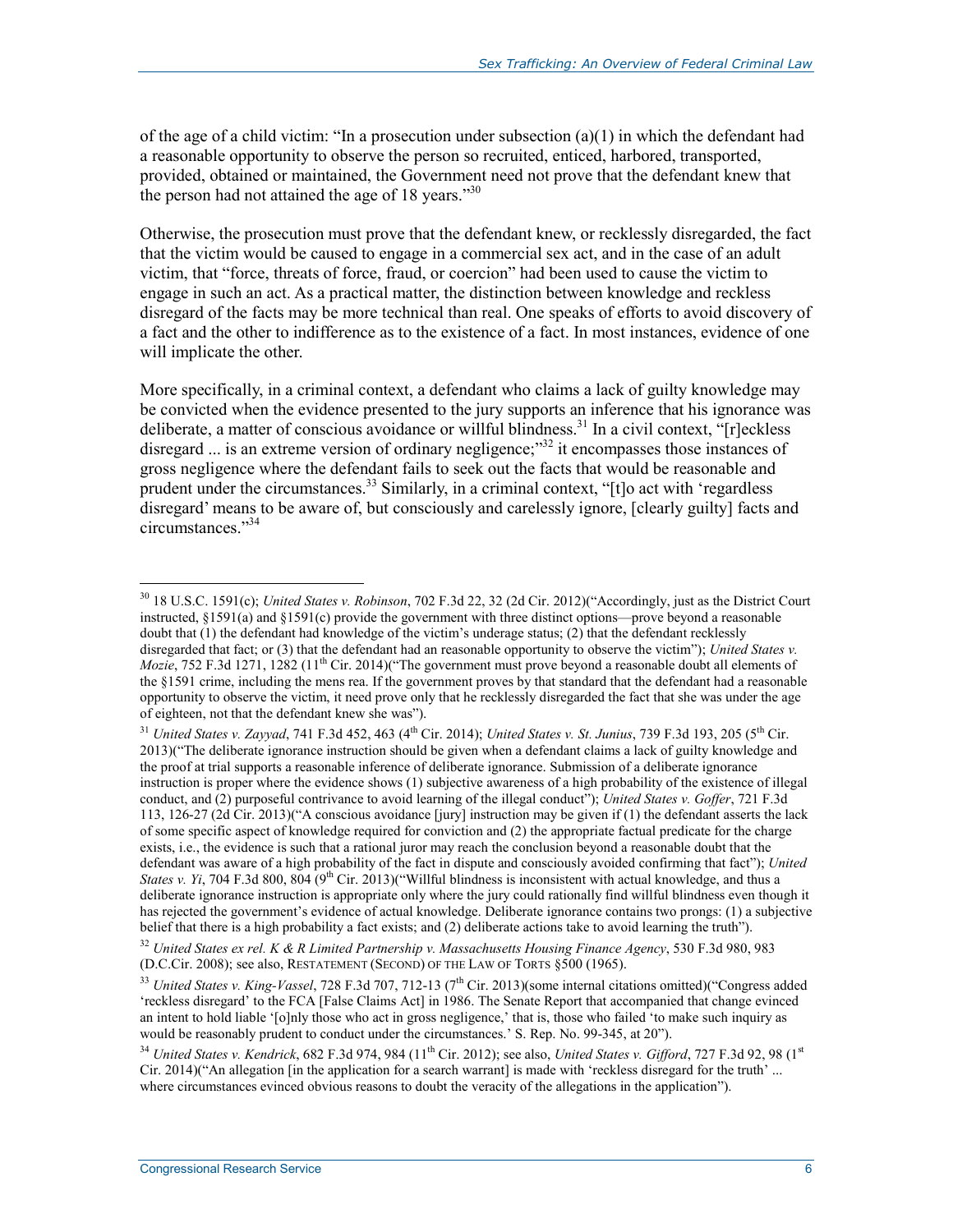*Means of force ... coercion*: Section 1591 expands the reach that the words "force, threats of force, fraud, or coercion" might ordinarily convey, with a definition of "coercion" that envelops threats of physical harm, abuse of legal process, as well as "psychological, financial, or reputational harm."<sup>35</sup>

*Will be caused*: The courts have concluded that the "will be caused" element of the offense indicates that the Congress intended the section to apply regardless of whether any commercial sex act ever occurs<sup>36</sup> and regardless of whether the victim previously engaged in commercial sex acts unrelated to the defendant's involvement.<sup>37</sup>

*Commercial sex act*: Section 1591(e)(3) defines the "commercial" component of the commercial sex act element as "any sex act on account of which anything of value is given to or received by any person." The terms "thing of value" or "anything of value" appear with some regularity in  $f$ ederal criminal law,<sup>38</sup> and are often understood to include both tangible and intangible remuneration<sup>39</sup>

Section 1591, however, supplies no corresponding definition of "sex act." The phrase is not a term of art. The provisions that outlaw other sex offenses in the special maritime and territorial jurisdiction of the United States define the term "sexual act"<sup>40</sup> and the less severely punished

38 E.g., 18 U.S.C. 201(b)(1)(bribery of federal officials and witnesses); 18 U.S.C. 641 (theft of federal property); 18 U.S.C. 666(a)(1)(B)(bribery in relation to federally funded programs).

<sup>35 18</sup> U.S.C. 1591(2)(A), (B), (4)(emphasis added)("(2) The term 'coercion' means—(A) threats of *serious harm* to or physical restraint against any person; [or] (B) any scheme, plan, or pattern intended to cause a person to believe that failure to perform an act would result in *serious harm* to or physical restraint against any person ... (4) The term 'serious harm' means any harm, whether physical or nonphysical, including psychological, financial, or reputational harm, that is sufficiently serious, under all the surrounding circumstances, to compel a reasonable person of the same background and in the same circumstances to perform or to continue performing commercial sexual activity in order to avoid incurring that harm or to continue performing commercial sexual activity in order to avoid incurring that harm"); 18 U.S.C. 1591(2)(C), (1)("(2) The term 'coercion' means ... (C) the abuse or threatened abuse of law or the legal process.... (1) The term 'abuse or threatened abuse of law or legal process' means the use or threatened use of a law or legal process, whether administrative, civil, or criminal, in any manner or for any purpose for which the law was not designed, in order to exert pressure on another person to cause that person to take some action or refrain from taking some action").

<sup>&</sup>lt;sup>36</sup> United States v. Hornbuckle, 784 F.3d 549, 553-54 (9<sup>th</sup> Cir. 2015), citing in accord, United States v. Willoughby, 742 F.3d 229, 241 (6th Cir. 2014); *United States v. Jungers*, 702 F.3d 1066, 1073-74 (8th Cir. 2013); see also, *United States v. Garcia-Gonzalez*, 714 F.3d 306, 312 & n.3 (5<sup>th</sup> Cir. 2013).

<sup>&</sup>lt;sup>37</sup> *United States v. Elbert*, 561 F.3d 771, 777 (8<sup>th</sup> Cir. 2009).

 $39$  E.g., *United States v. Townsend*, 630 F.3d 1003, 1010 (11<sup>th</sup> Cir. 2011)("The four other courts of appeals that have addressed this issue have all held that intangibles can be things of value for this purpose [i.e., 18 U.S.C. 666(a)(1)(B)]. *See United States v. Hines*, 541 F.3d 833, 836-37 (8th Cir. 2008)(deputy sheriff's prompt assistance in offering his services for evictions was a thing of value); *United States v. Zimmermann*, 509 F.3d 920, 926-27 (8<sup>th</sup> Cir. 2007)(city councilman's favorable recommendation to zoning committee was a thing of value); *United States v. Fernandez*, 272 F.3d 938, 944 (7<sup>th</sup> Cir. 2010)(prosecutor's expungement of convictions constituted a thing of value; *United States v. Zwich*, 199 F.3d 672, 690 (3d Cir. 1999)(township commissioner's vote to approve permits was a thing of value); ... *United States v. Marmolejo,* 89 F.3d 1185, 1191-93 (5<sup>th</sup> Cir. 1996)(holding that the plain meaning of 18 U.S.C. 666(a)(1)(B) includes transactions involving intangibles within the term 'anything of value' and collecting cases construing 'anything of value' in other criminal statutes to include intangibles").

<sup>&</sup>lt;sup>40</sup> 18 U.S.C. 2246(2)("the term 'sexual act' means- (A) contact between the penis and the vulva or the penis and the anus, and for purposes of this subparagraph contact involving the penis occurs upon penetration, however slight; (B) contact between the mouth and the penis, the mouth and the vulva, or the mouth and the anus; (C) the penetration, however slight, of the anal or genital opening of another by a hand or finger or by any object, with an intent to abuse, humiliate, harass, degrade, or arouse or gratify the sexual desire of any person; or (D) the intentional touching, not through the clothing, of the genitalia of another person who has not attained the age of 16 years with an intent to abuse, (continued...)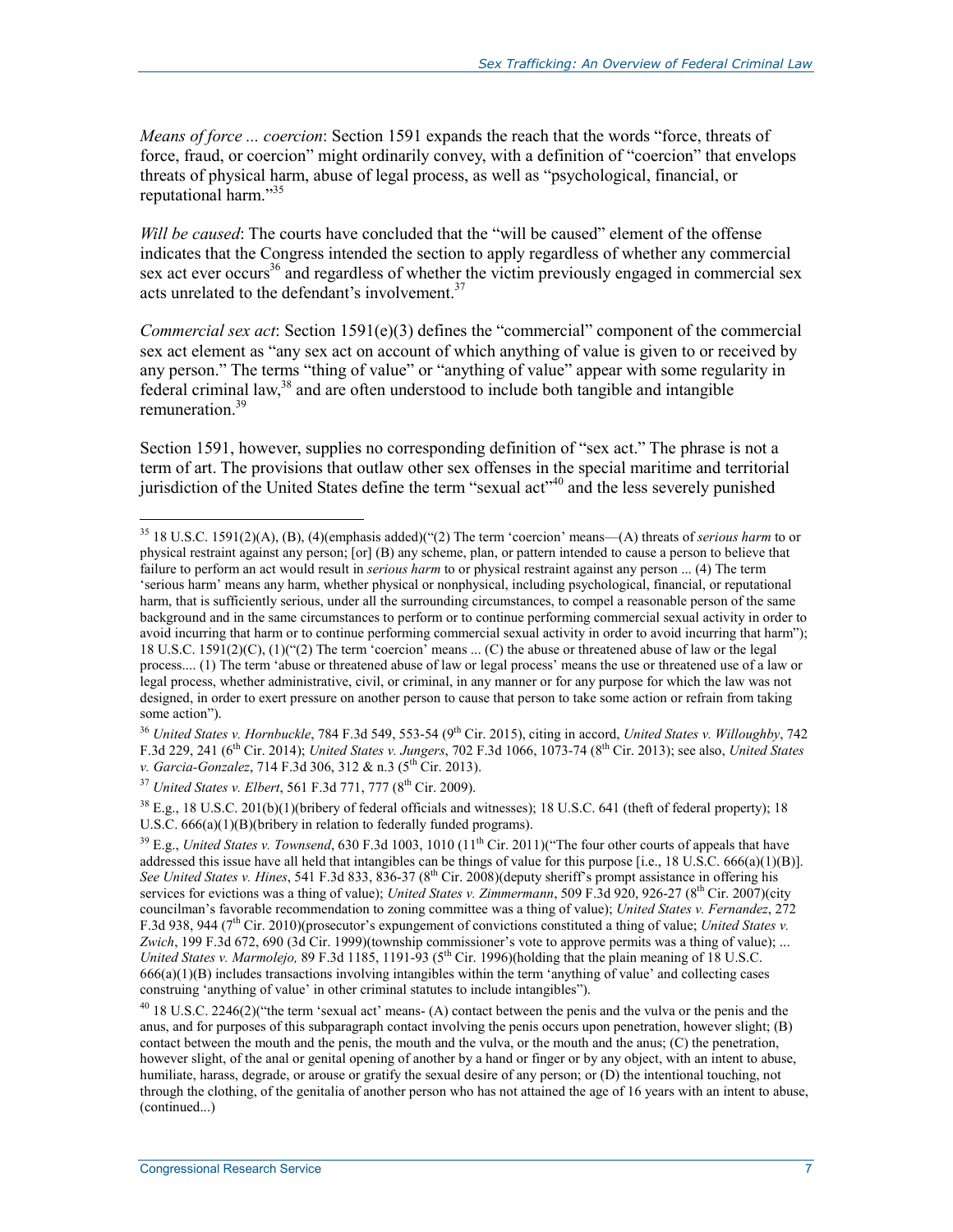"sexual contact."<sup>41</sup> Given the breadth of  $\S1591$  in other areas, it may be that Congress anticipated the section would apply to both commercial sexual acts and commercial sexual contact as understood in those provisions.

### **Section 1591(a)(2): Profiteering**

Section  $1591(a)(2)$  outlaws profiting from sex trafficking using many of the same elements as the underlying offense:

- (1) Whoever
- (2) knowingly
- (3) benefits
- (4) (a) financially or
	- (b) by receiving anything of value,
- (5) from participation in a venture
- (6) which has engaged in an act described in paragraph  $[1591(a)](1)$
- (7) (a) knowing, or
	- (b) any case other than one triggered by advertising, in reckless disregard of the fact,
- (8) (a) that
	- (A) (i) means of force,
		- (ii) threats of force,
		- (iii) fraud,
		- (iv) coercion ... , or
		- (v) any combination of such means
	- (B) will be used to cause the person to
	- (C) engage in a commercial sex act, or
	- (b) that (A) the person has not attained the age of 18 years and
		- (B) will be caused to engage in a commercial sex act,
- (9) shall be punished as provided in subsection (b).

Section 1591(a)(2) covers the customers of a sex trafficking enterprise who, at least one court has concluded, receive a "thing of value" by virtue of their patronage.<sup> $42$ </sup>

The penalties for profiting from a sex trafficking venture are the same as those for the underlying offense: imprisonment for any term of years not less than 15 years or for life (not less than 10 years' imprisonment, if the victim is 14 years of age or older and the offender is less than 18 years of age, provided neither force nor deception were used).<sup>43</sup> In addition, conviction carries a term of

<sup>(...</sup>continued)

humiliate, harass, degrade, or arouse or gratify the sexual desire of any person").

<sup>41 18</sup> U.S.C. 2246(3)("the term 'sexual contact' means the intentional touching, either directly or through the clothing, of the genitalia, anus, groin, breast, inner thigh, or buttocks of any person with an intent to abuse, humiliate, harass, degrade, or arouse or gratify the sexual desire of any person"). While sexual abuse and aggravated sexual abuse are punishable by imprisonment for any term of years or for life, 18 U.S.C. 2242, 2241(a), aggravated sexual contact is punishable by imprisonment for not more than 10 years, 18 U.S.C. 2244.

<sup>42</sup> *United States v. Cook*, 782 F.3d 983, 987-89 (8th Cir. 2015).

 $43$  18 U.S.C. 1591(b)("The punishment for an offense under subsection (a) is- (1) if the offense was effected by means of force, threats of force, fraud, or coercion described in subsection  $(e)(2)$ , or by any combination of such means, or if the person recruited, enticed, harbored, transported, provided, or obtained had not attained the age of 14 years at the time of such offense, by a fine under this title and imprisonment for any term of years not less than 15 or for life; or (2) (continued...)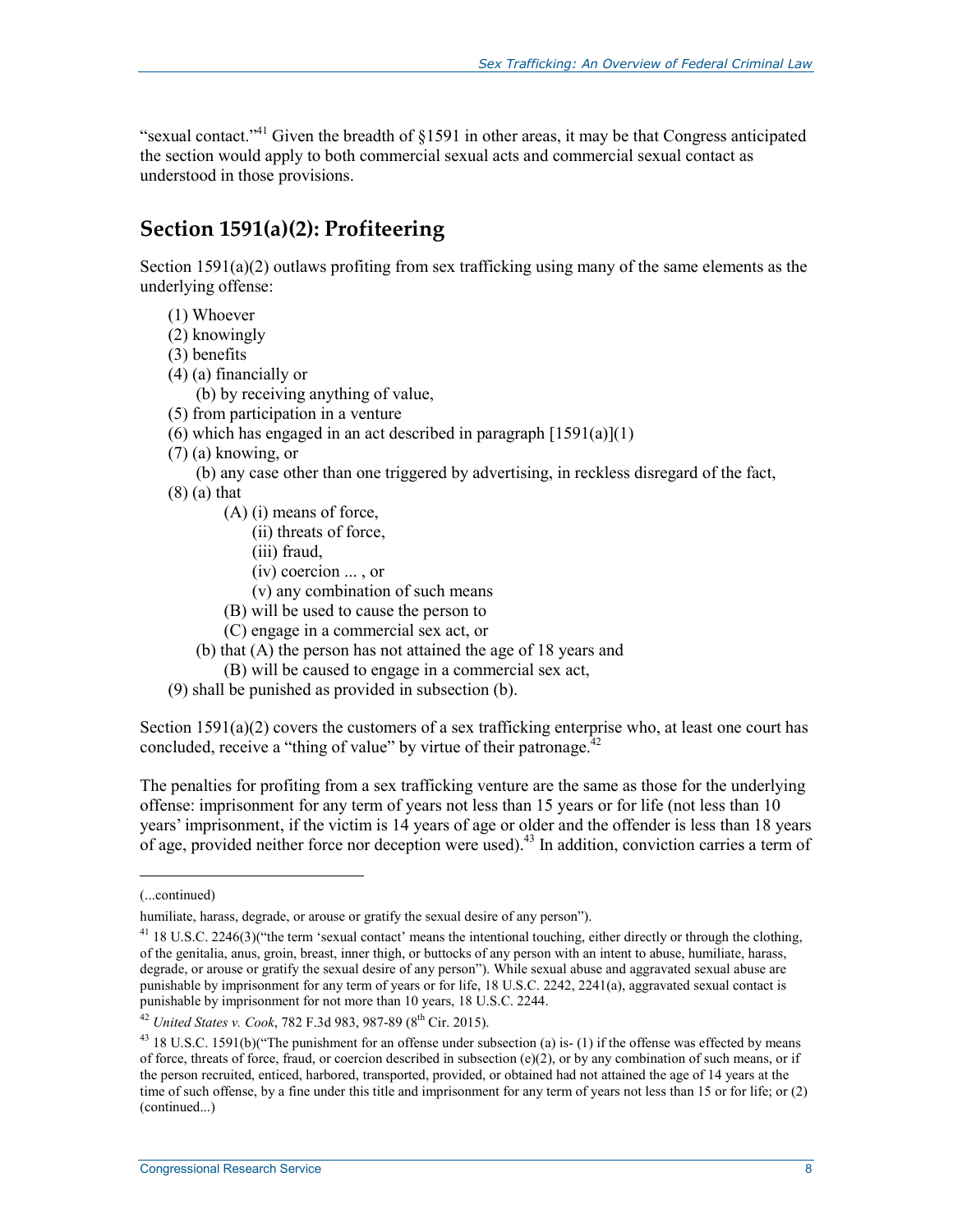supervised release of not less than five years.<sup>44</sup> Offenders also face a fine of not more than  $\frac{$250,000}{$$  (not more than \$500,000 when the offender is an organization);<sup>45</sup> and unless indigent, to a special assessment of \$5,000.46

#### **Obstruction**

Section 1591(d) condemns obstruction and attempted obstruction of the investigation of a §1591 violation and makes the offense punishable by imprisonment for not more than 20 years, and fine of not more than \$250,000 (not more than \$500,000 for organizations).<sup>47</sup> Even absent a prosecution under §1591(d), obstruction may lead to a sentencing enhancement if the offender is convicted of trafficking.48 It may also be prosecuted as a violation of the general obstruction of justice statutes.<sup>49</sup>

 $\overline{a}$ 

<sup>45</sup> *Id*. and 18 U.S.C. 3571, 3581.

46 18 U.S.C. 3014.

<sup>47</sup> 18 U.S.C. 1591(d)("Whoever obstructs, attempts to obstruct, or in any way interferes with or prevents the enforcement of this section, shall be fined under this title, imprisoned for a term not to exceed 20 years, or both"); see also 18 U.S.C. 3571, 3581; *United States v. Farah,* 766 F.3d 599, (6<sup>th</sup> Cir. 2014)(affirming a recalcitrant witness's attempting to obstruct conviction based on the witness's refusal to testify).

<sup>48</sup> U.S.S.G. §3C1.1("If (1) the defendant willfully obstructed or impeded, or attempted to obstruct or impede, the administration of justice with respect to the investigation, prosecution, or sentencing of the instant offense of conviction, and (2) the obstructive conduct related to (A) the defendant's offense of conviction and any relevant conduct; or (B) a closely related offense, increase the offense level by 2 levels"); e.g., *United States v. Anderson*, 560 F.3d 275, 283 ( $5^{th}$  Cir. 2009).

 $^{49}$  E.g., 18 U.S.C. 1512: "(a)(1) Whoever kills or attempts to kill another person, with intent to ... (C) prevent the communication by any person to a law enforcement officer or judge of the United States of information relating to the commission or possible commission of a Federal offense ... ; shall be punished as provided in paragraph (3). (2) Whoever uses physical force or the threat of physical force against any person, or attempts to do so, with intent to ... (C) hinder, delay, or prevent the communication to a law enforcement officer or judge of the United States of information relating to the commission or possible commission of a Federal offense ... ; shall be punished as provided in paragraph (3). (3) The punishment for an offense under this subsection is ... (A) in the case of a killing, the punishment provided in sections 1111 and 1112; (B) in the case of- (i) an attempt to murder; or (ii) the use or attempted use of physical force against any person; imprisonment for not more than 30 years; and (C) in the case of the threat of use of physical force against any person, imprisonment for not more than 20 years.

"(b) Whoever knowingly uses intimidation, threatens, or corruptly persuades another person, or attempts to do so, or engages in misleading conduct toward another person, with intent to- (1) influence, delay, or prevent the testimony of any person in an official proceeding; (2) cause or induce any person to- (A) withhold testimony, or withhold a record, document, or other object, from an official proceeding; (B) alter, destroy, mutilate, or conceal an object with intent to impair the object's integrity or availability for use in an official proceeding; (C) evade legal process summoning that person to appear as a witness, or to produce a record, document, or other object, in an official proceeding; or (D) be absent from an official proceeding to which such person has been summoned by legal process; or (3) hinder, delay, or prevent the communication to a law enforcement officer or judge of the United States of information relating to the commission or possible commission of a Federal offense ... shall be fined under this title or imprisoned not more than 20 years, or both.

"(c) Whoever corruptly- (1) alters, destroys, mutilates, or conceals a record, document, or other object, or attempts to do so, with the intent to impair the object's integrity or availability for use in an official proceeding; or (2) otherwise obstructs, influences, or impedes any official proceeding, or attempts to do so, shall be fined under this title or imprisoned not more than 20 years, or both."

18 U.S.C. 1513 imposes similar penalties for retaliatory witness tampering. 18 U.S.C. 1503 outlaws obstructing the due (continued...)

<sup>(...</sup>continued)

if the offense was not so effected, and the person recruited, enticed, harbored, transported, provided, or obtained had attained the age of 14 years but had not attained the age of 18 years at the time of such offense, by a fine under this title and imprisonment for not less than 10 years or for life").

 $44$  18 U.S.C. 3583(k).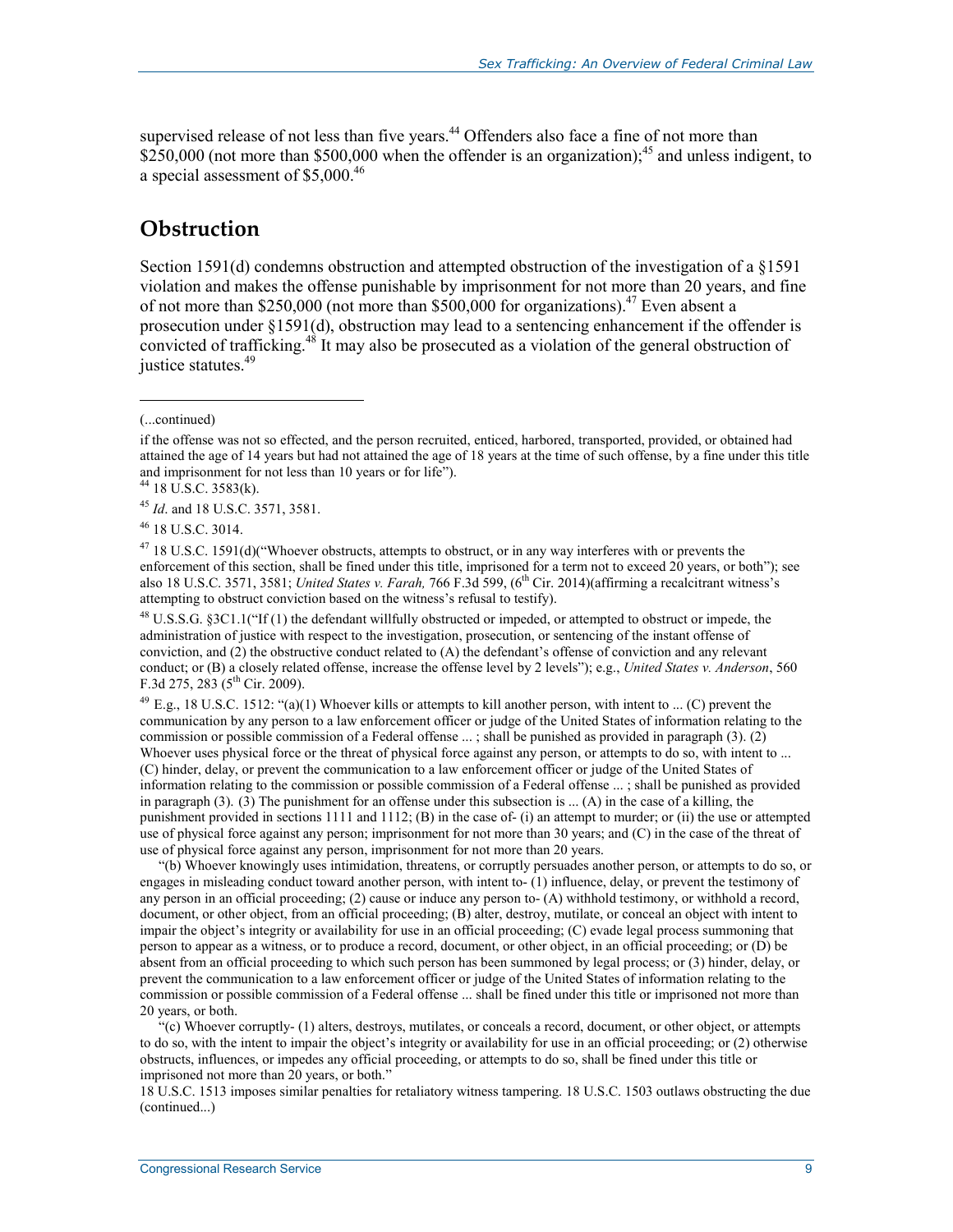### **Attempt and Conspiracy**

Section 1594 declares that "[w]hoever attempts to violate section ... 1591 shall be punished in the same manner as a completed violation of the section, [and] [w]hoever conspires with another to violate §1591 shall be fined under title, imprisoned for any term years or for life, or both."<sup>50</sup> The general conspiracy statute also outlaws conspiracy to violate  $§1591$ <sup>51</sup>

#### **Attempt**

The crime of attempting to commit another federal offense consists of intent to commit the underlying offense and a substantial step towards the accomplishment of that objective.<sup>52</sup> The requisite substantial step must be some act which strongly corroborates the defendant's intent to commit the intended offense.<sup>53</sup> It is no defense that it was factually impossible for the defendant to commit the underlying offense, as for example, a defendant who believes he is enticing a 14 year-old to engage in sexual activity when in fact he is communicating by phone or email with an adult undercover officer.<sup>54</sup>

#### **Conspiracy**

In essence, "[c]onspiracy is an agreement to commit an unlawful act."<sup>55</sup> When prosecuted under the general conspiracy statute, the government must show that one of the conspirators committed an overt act in furtherance of the conspiracy.<sup>56</sup> The government ordinarily bears no such burden when prosecuting under statutes, like  $\S 1594$ , which have no explicit overt act element.<sup>57</sup>

1

 $50$  18 U.S.C. 1594(a), (c).

51 18 U.S.C. 371.

<sup>53</sup> *United States v. Aldawsari*, 740 F.3d at 1019-20; *United States v. Villarreal*, 707 F.3d at 960; *United States v. Desposito*, 704 F.3d at 231. For a general discussion of federal law in the area, see CRS Report R42001, *Attempt: An Overview of Federal Criminal Law*, by Charles Doyle.

<sup>(...</sup>continued)

administration of justice with respect to federal judicial proceedings, and 18 U.S.C. 1505 provides coverage for obstructing the due administration of agency proceedings.

 $52$  *United States v. Brinson,* 772 F.3d 1314, 1326 (10<sup>th</sup> Cir. 2014)("For this offense, a person must 'attempt' to commit the crime of sex trafficking.... Thus, the prosecution had to prove that Mr. Brinson intended to commit the substantive offense, and took a 'substantial step' toward the commission of that offense"); see generally, *United States v. Aldawsari*, 740 F.3d 1015, 1019-20 (5th Cir. 2014); *United States v. Muratovic*, 719 F.3d 809, 815 (7th Cir. 2013); *United States v. Villarreal*, 707 F.3d 942, 960 (8th Cir. 2013); *United States v. Desposito*, 704 F.3d 221, 230 (2d Cir. 2013).

<sup>54</sup> *United States v. Bauer*, 626 F.3d 1004, 1007 (8th Cir. 2010); see also, *United States v. Williams*, 553 U.S. 285, 300 (2008); *United States v. Mehanna*, 735 F.3d 32, 53 (1<sup>st</sup> Cir. 2013); *United States v. Engle*, 676 F.3d 405, 420 (4<sup>th</sup> Cir. 2012).

<sup>55</sup> *United States v. Jimenez Recio*, 537 U.S. 270, 274 (2003). *United States v. Mozie*, 752 F.3d 1271, 1287 (11th Cir. 2014)("To convict Mozie on the conspiracy charge, ... the government had to prove that (1) two or more persons agreed to violation §1591, (2) Mozie knew of that conspiratorial goal, and (3) he voluntarily assisted in accomplishing that goal"). For a general discussion of federal conspiracy law, see CRS Report R41223, *Federal Conspiracy Law: A Brief Overview*, by Charles Doyle.

<sup>56 18</sup> U.S.C. 371(emphasis added) ("If two or more persons conspire either to commit any offense against the United States, or to defraud the United States, or any agency thereof in any manner or for any purpose, and *one or more of such persons do any act to effect the object of the conspiracy*, each shall be fined under this title or imprisoned not more than five years, or both ...").

<sup>57</sup> *Whitfield v. United States*, 543 U.S. 209, 214 (2004); *Salinas v. United States*, 522 U.S. 52, 64 (1997); *United States*  (continued...)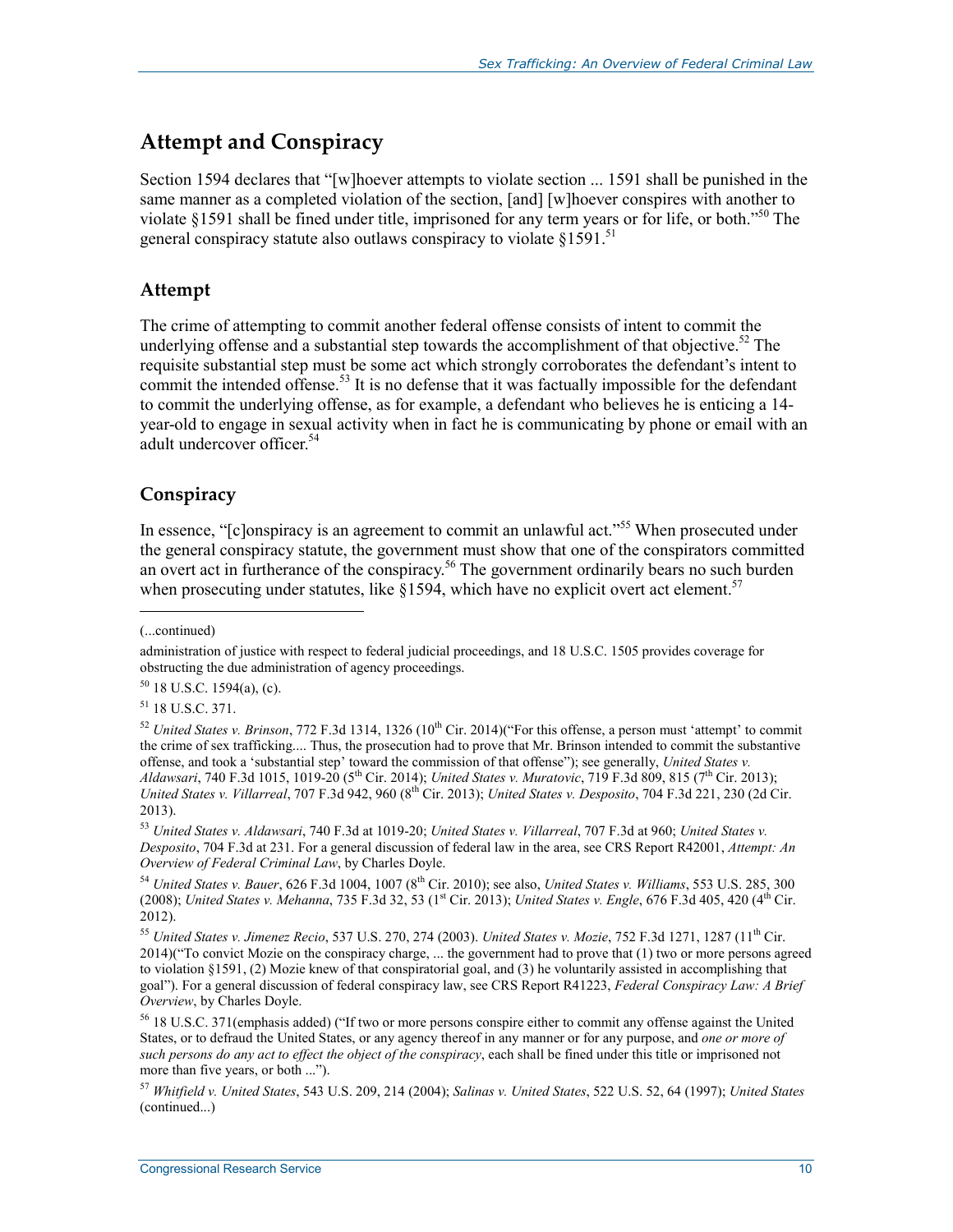Moreover, the general conspiracy statute carries a maximum five-year term of imprisonment rather than the "any term of years or for life" alternative that  $§1594$  favors.<sup>58</sup> Conspirators are liable for any criminal offenses committed in the foreseeable furtherance of the plot.<sup>59</sup>

## **Aiding and Abetting**

Aiding and abetting is somewhat akin to conspiracy. A person who "aids, abets, counsels, commands, induces or procures" a crime committed by someone else is treated as if he committed the crime himself.<sup>60</sup> "To aid and abet another to commit a crime it is necessary that a defendant in some sort associate himself with the venture that he participate in it as in something that he wishes to bring about, and that he seek by his action to make it succeed."<sup>61</sup> Deciding whether someone has in some way associated himself with a criminal venture is easier said than done.<sup>62</sup> In some instances, the courts have used a modest standard: "All that is necessary is to show some affirmative participation which at least encourages the principal offender to commit the offense."63 Occasionally, they assert a more exacting standard: "[T]he elements necessary for an aiding and abetting conviction are: (1) that the accused had the specific intent to facilitate the commission of a crime by another, (2) that the accused had the requisite intent of the underlying substantive offense, (3) that the accused assisted or participated in the commission of the underlying substantive offense, and (4) that someone committed the underlying substantive offense<sup>"64</sup>

Courts agree, however, that unlike conspiracy, there can be no liability as an aider and abettor until after someone else has the commit the underlying crime. $65$ 

<sup>(...</sup>continued)

*v. Shabani*, 513 U.S. 10, 13-4 (1994).

<sup>&</sup>lt;sup>58</sup> See 18 U.S.C. 371(quoted above).

<sup>59</sup> *Pinkerton v. United States*, 328 U.S. 640, 646-47 (1946); *United States v. Blackman*, 746 F.3d 137, 141 (4th Cir. 2014); *United States v. Grasso*, 724 F.3d 1077, 1089 (9<sup>th</sup> Cir. 2013).

<sup>60 18</sup> U.S.C. 2(a)(" (a) Whoever commits an offense against the United States or aids, abets, counsels, commands, induces or procures its commission, is punishable as a principal").

<sup>61</sup> *United States v. Rufal,* 732 F.3d 1174, 1190 (10th Cir. 2013), quoting, *Nye & Nissen v. United States*, 336 U.S. 613, 619 (1949).

 $62$  To paraphrase *United States v. Brown*, 726 F.3d 993, 998 (7<sup>th</sup> Cir. 2013).

<sup>63</sup> *United States v. Ali*, 718 F.3d 929, 936 (D.C. Cir. 2013); see also, *United States v. Rufal*, 732 F.3d 1175, 1190 (10th Cir. 2013)("[T]he Government must prove that the defendant (1) willfully associated with the charged criminal venture and (2) aided the venture through affirmative action"); *United States v. Lyons*, 740 F.3d 702, 715 ( $I<sup>st</sup>$  Cir. 2014)("An aider and abettor is punishable as a principal if, first, someone else actually committed the offense, and second, the aider and abettor became associated with the endeavor and took part in it, intending to ensure its success"); *United States v. Pringler*, 765 F.3d 445, 449 (5<sup>th</sup> Cir. 2014)("To hold a defendant liable for aiding and abetting an offense, the government must show that elements of the substantive offense occurred and that the defendant associated with the criminal activity, participated in it, and act ed to help it succeed").

<sup>&</sup>lt;sup>64</sup> *United States v. Shorty*, 741 F.3d 961, 970 (9<sup>th</sup> Cir. 2013).

<sup>65</sup> *Id.*; *United States v. Lyons*, 740 F.3d 702, 715 (1st Cir. 2014); *United States v. Rufal*, 732 F.3d 1197, 1190 (10th Cir. 2013); *United States v. Capers*, 708 F.3d 1286, 1306 (11th Cir. 2013); *United States v. Litwok*, 678 F.3d 208, 213 (2d Cir. 2012).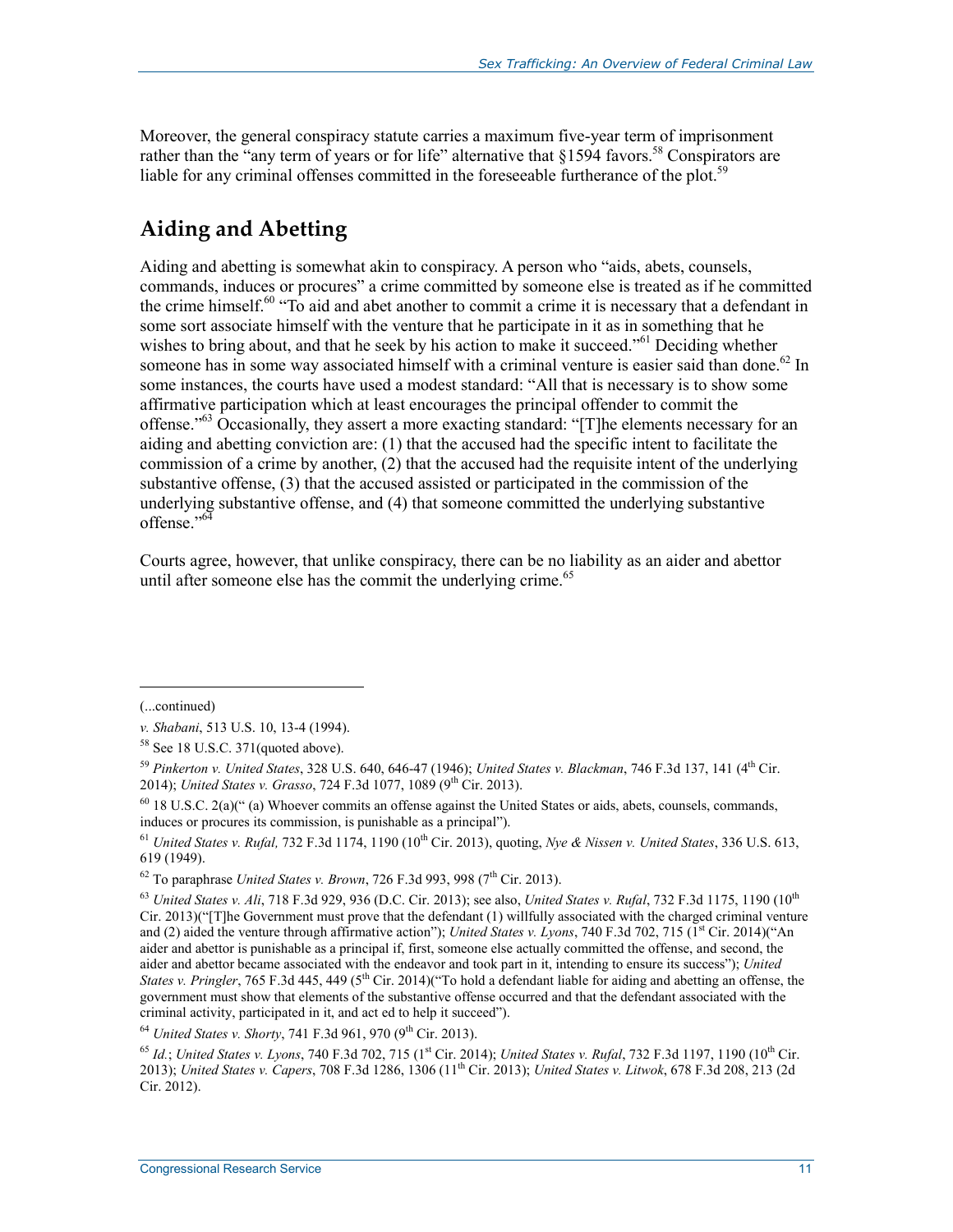### **Extraterritorial Application**

Federal law is presumed to apply only within this country.<sup>66</sup> Congress may expressly negate the presumption and has done so for §1591 and the other human trafficking offenses when the offender is a U.S. national or permanent resident alien or when the offender is present in the United States.<sup>67</sup> When Congress uses the phrase "found in the United States" in an extraterritorial provision, the courts understand the term to include both those whom authorities have brought to this country for prosecution and those who are here voluntarily.<sup>68</sup> There is some indication that the terms are considered interchangeable.<sup>69</sup>

#### **Forfeiture**

1

Property derived from, involved in, traceable to, or used to facilitate, a violation of §1591 is subject to confiscation under one of two forfeiture procedures.<sup>70</sup> Federal law recognizes two kinds of forfeiture, classified according the nature of the procedures to which confiscation is accomplished.<sup>71</sup> Civil forfeiture ordinarily employs a procedure under which the offending property is treated as the defendant.<sup>72</sup> If the government establishes the statutorily required nexus between the property and triggering offense, the court will order the property forfeited to the United States.<sup>73</sup> The property owner need not have been convicted.<sup>74</sup> In fact, the owner's

73 18 U.S.C. 983(c).

<sup>66</sup> *Morrison v. National Australia Bank Ltd.*, 561 U.S. 247, 257 (2010)("It is a longstanding principle of American law that legislation of Congress, unless a contrary intent appears, is meant to apply only with the territorial jurisdiction of the United States"), citing inter alia, *EEOC v. Arabian American Oil Co*., 499 U.S. 244, 248 (1991).

 $67$  18 U.S.C. 1596("(a) In General.-In addition to any domestic or extra-territorial jurisdiction otherwise provided by law, the courts of the United States have extra-territorial jurisdiction over any offense (or any attempt or conspiracy to commit an offense) under section 1581, 1583, 1584, 1589, 1590, or 1591 if- (1) an alleged offender is a national of the United States or an alien lawfully admitted for permanent residence (as those terms are defined in section 101 of the Immigration and Nationality Act ( 8 U.S.C. 1101)); or (2) an alleged offender is present in the United States, irrespective of the nationality of the alleged offender. (b) Limitation on Prosecutions of Offenses Prosecuted in Other Countries.-No prosecution may be commenced against a person under this section if a foreign government, in accordance with jurisdiction recognized by the United States, has prosecuted or is prosecuting such person for the conduct constituting such offense, except upon the approval of the Attorney General or the Deputy Attorney General (or a person acting in either such capacity), which function of approval may not be delegated").

<sup>68</sup> *United States v. Shi*, 525 F.3d 709, 724-25 (9th Cir. 2008); *United States v. Yousef*, 327 F.3d 56, 88-89 (2d Cir. 2003); *United States v. Rezaq*, 134 F.3d 1121, 1132 (D.C. Cir. 1998).

<sup>69</sup> E.g., *United States v. Yousef*, 927 F.Supp. 673, 680-81, aff'd, 327 F.3d 56 (2d Cir. 2003)(emphasis added)("Yousef argues that he was not properly *'found' within the United States* as that term is used in section 32(b). Yousef argues that the sole reason he was *present in the United States* was because the government brought him to the United States to stand trial for the other charges in the indictment related to the bombing of the World Trade Center. Yousef argues that the government knowingly delayed indicting him on the airliner bombing plot until he was brought to the United States, in order to establish his *presence in the United States* for purposes of this count of the indictment. Therefore, according to Yousef, he was not *present within the United States* voluntarily, and jurisdiction cannot be asserted over him pursuant to Section 32(b).... The circumstances by which Yousef was *'found' within the United States* satisfy the statutory jurisdictional requirements").

 $70$  18 U.S.C. 1593(b)(4); 18 U.S.C. 1594(d), (e).

<sup>71</sup> See generally CRS Report 97-139, *Crime and Forfeiture*, by Charles Doyle.

<sup>72</sup> *United States v. Ursery*, 518 U.S. 267, 275 (1996), quoting, *Various Items of Personal Property v. United States*, 2782 U.S. 577, 584 (1931)("This 'forfeiture proceeding ... is in rem. It is the property which is proceeded against, and by resort to a legal fiction, held guilty and condemned as though it were conscious instead of inanimate and insentient); see also, *United States v. Funds in the Amount of \$574,850*, 719 F.3d 648, 652 (7<sup>th</sup> Cir. 2013); *United States v.* \$8,440190 in U.S. Currency, 719 F.3d 49, 57 (1<sup>st</sup> Cir. 2013).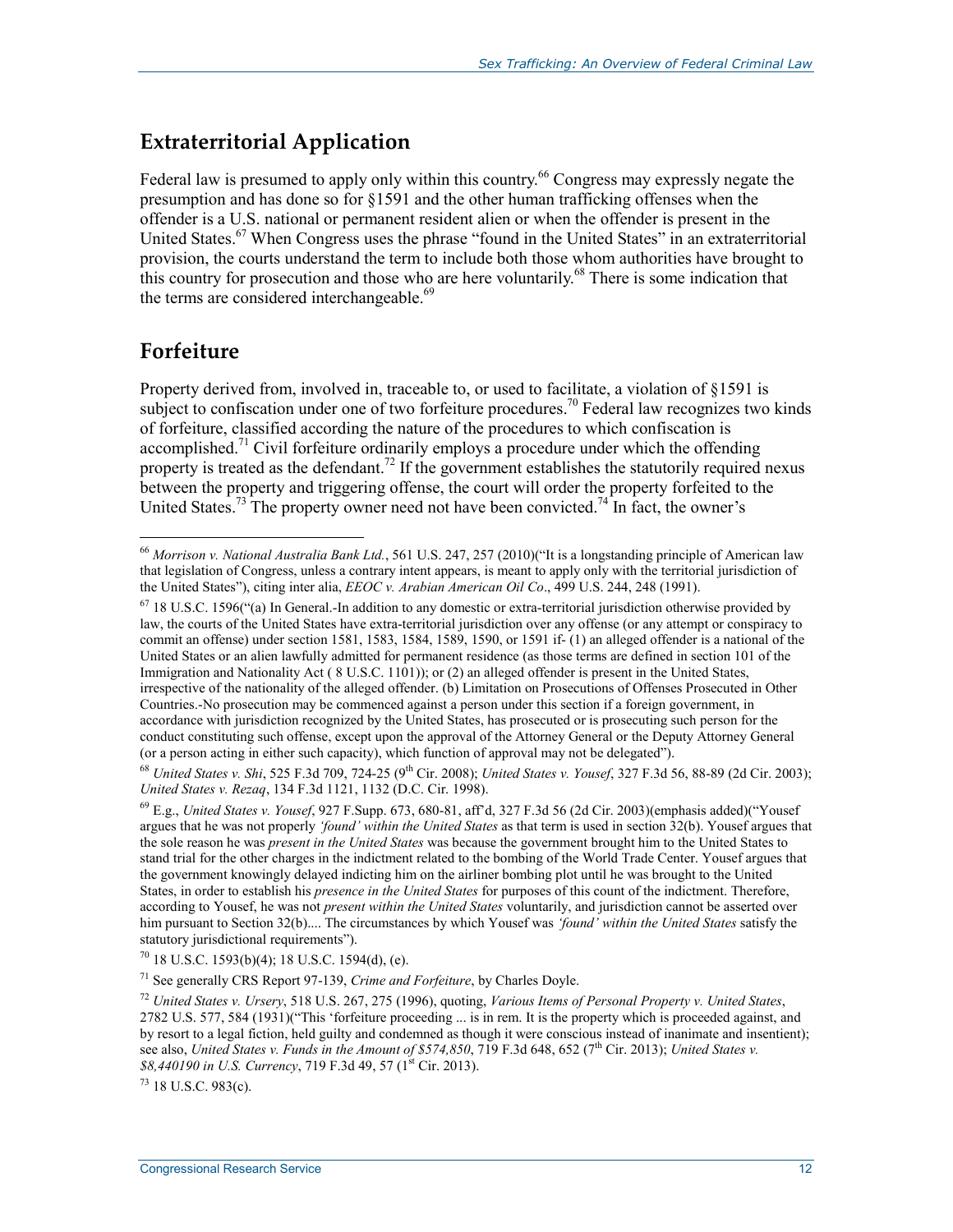innocence may be irrelevant.<sup>75</sup> In the case of sex trafficking, any property derived from or used to facilitate a trafficking offense is subject to civil forfeiture.<sup>7</sup>

Criminal forfeiture is forfeiture that occurs as a consequence of the property owner's conviction and the role of the property in the offense.<sup>77</sup> Here too, property derived from or used to facilitate a sex trafficking offense is subject to confiscation.<sup>78</sup>

#### **Restitution**

Federal courts enjoy the authority to order convicted defendants to pay restitution to the victims of their crimes under a number of statutes. There are general statutes and those that supplement them. Sections 3663A and 3664 establish the general boundaries for mandatory restitution and its implementing procedures.<sup>79</sup> The courts acquire additional restitution authority when they approve a plea bargain or set conditions for supervised release.<sup>80</sup> The sex trafficking mandatory restitution section, 18 U.S.C. 1593, supplements these generally applicable statutes.<sup>81</sup>

Section 1593 applies to the victims of §1591 offenses, both children and adults, as well as to the victims of other trafficking offenses.<sup>82</sup> Victims are entitled to restitution to the extent of the "full" amount" of their losses.<sup>83</sup> Section 1593 mentions two categories of losses included within the term "full amount." First, it includes the greater of the income from their services as prostitutes or of minimum wage and overtime compensation due under federal labor laws.<sup>84</sup> Second, it includes the costs mentioned in child pornography restitution section.<sup>85</sup> that is:

1

79 18 U.S.C. 3663A; 18 U.S.C. 3664.

80 18 U.S.C. 3663A(a)(3); 18 U.S.C. 3583(d).

 $81$  18 U.S.C. 1593(a), (b)(2)("(a) Notwithstanding section 3663 or 3663A, and in addition to any other civil or criminal penalties authorized by law, the court shall order restitution for any offense under this chapter. (b) ... (2) An order of restitution under this section shall be issued and enforced in accordance with section 3664 in the same manner as an order under section 3663A").

<sup>(...</sup>continued)

<sup>74</sup> *Bennis v. Michigan*, 516 U.S. 442, 453 (1996); *United States v. Liquidators of European Federal Credit Bank*, 630 F.3d 1139, 1150 ( $9^{th}$  Cir. 2011).

 $<sup>75</sup>$  Federal law generally recognizes an innocent owner defense in civil forfeiture cases, but only if the owner was</sup> unaware of the criminal use of the property or did everything he could to prevent its illegal use, 18 U.S.C. 983(d).

<sup>&</sup>lt;sup>76</sup> 18 U.S.C. 1594(e)(1)("The following shall be subject to forfeiture to the United States and no property right shall exist in them: (A) Any property, real or personal, involved in, used, or intended to be used to commit or to facilitate the commission of any violation of this chapter, and any property traceable to such property; and (B) Any property, real or personal, which constitutes or is derived from proceeds traceable to any violation of this chapter").

<sup>77</sup> E.g., 18 U.S.C. 982.

<sup>78 18</sup> U.S.C. 1594(d)("The court, in imposing sentence on any person convicted of a violation of this chapter, shall order, in addition to any other sentence imposed and irrespective of any provision of State law, that such person shall forfeit to the United States—(1) such person's interest in any property, real or personal, that was involved in, used, or intended to be used to commit or to facilitate the commission of such violation, and any property traceable to such property; and (2) any property, real or personal, constituting or derived from, any proceeds that such person obtained, directly or indirectly, as a result of such violation, or any property traceable to such property").

 $82$  18 U.S.C. 1593(a).

 $83$  18 U.S.C. 1593(b)(1)("The order of restitution under this section shall direct the defendant to pay the victim (through the appropriate court mechanism) the full amount of the victim's losses, as determined by the court under paragraph (3) of this subsection").

<sup>&</sup>lt;sup>84</sup> 18 U.S.C. 1593(b)(3)("As used in this subsection, the term 'full amount of the victim's losses' ... shall ... include the (continued...)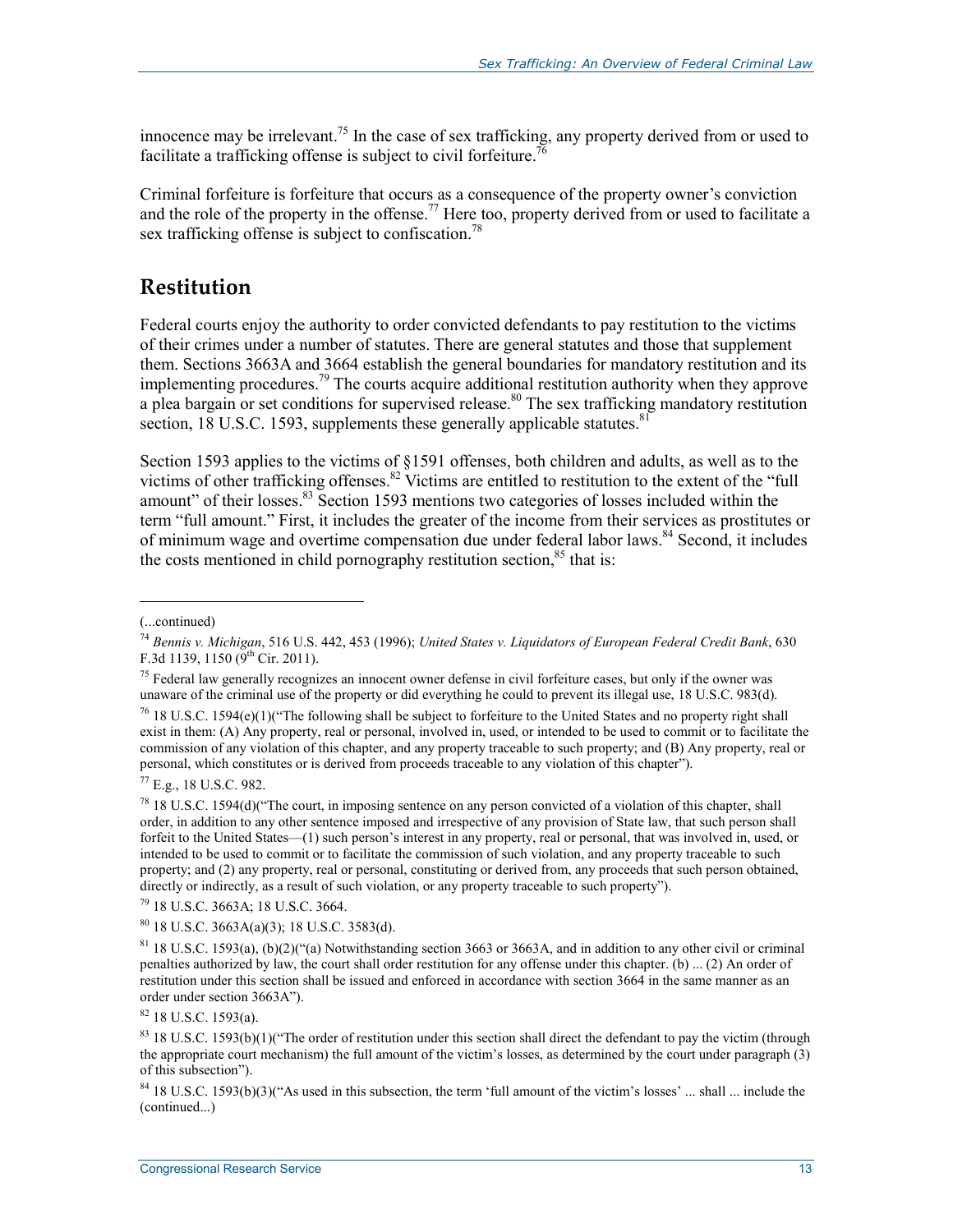any costs incurred by the victim for—

- (A) medical services relating to physical, psychiatric, or psychological care;
- (B) physical and occupational therapy or rehabilitation;
- (C) necessary transportation, temporary housing, and child care expenses;
- (D) lost income;
- (E) attorneys' fees, as well as other costs incurred; and
- $(F)$  any other losses suffered by the victim as a proximate result of the offense.<sup>86</sup>

The Supreme Court recently held that individuals guilty of possession of child pornography may be ordered to pay restitution, under §2259, for their relative contribution to the harm caused the child.<sup>87</sup> In light of §1593's adoption of the §2259's restitution formula, it may be that courts will apply the same logic to the customers of the sex trafficking victims.

Finally, in the case of most other offenses, the Attorney General may use forfeited proceeds for victim restitution.<sup>88</sup> In the case of §1591 and other trafficking offenses, he is obligated to do so.<sup>89</sup>

### **Civil Cause of Action**

Victims of sex trafficking may bring a civil suit to recover damages and reasonable attorneys' fees.<sup>90</sup> Successful plaintiffs may also be able to recover punitive damages under some circumstances.<sup>91</sup> The cause of action comes with a 10-year statute of limitations.<sup>92</sup> Civil liability under §1595, however, does not extend to those guilty of aiding or abetting a sex trafficking

1

86 18 U.S.C. 2259(b)(3).

<sup>(...</sup>continued)

greater of the gross income or value to the defendant of the victim's services or labor or the value of the victim's labor as guaranteed under the minimum wage and overtime guarantees of the Fair Labor Standards

Act (29 U.S.C. 201 et seq.)").

<sup>&</sup>lt;sup>85</sup> 18 U.S.C. 1593(b)(3) As used in this subsection, the term "full amount of the victim's losses" has the same meaning as provided in section  $2259(b)(3)$  ...").

<sup>87</sup> *Paroline v. United States*, 134 S.Ct. 1710, 1727 (2014)("The required restitution would be a reasonable and circumscribed award imposed in recognition of the indisputable role of the offender in the causal process underlying the victim's losses and suited to the relative size of that causal role").

<sup>88 18</sup> U.S.C. 981(e)(6), 982(b)(1).

 $89$  18 U.S.C. 1594(f)(captions omitted)("(1) Notwithstanding any other provision of law, the Attorney General shall transfer assets forfeited pursuant to this section, or the proceeds derived from the sale thereof, to satisfy victim restitution orders arising from violations of this chapter. (2) Transfers pursuant to paragraph (1) shall have priority over any other claims to the assets or their proceeds. (3) Transfers pursuant to paragraph (1) shall not reduce or otherwise mitigate the obligation of a person convicted of a violation of this chapter to satisfy the full amount of a restitution order through the use of non-forfeited assets or to reimburse the Attorney General for the value of assets or proceeds transferred under this subsection through the use of nonforfeited assets").

 $90\,$  18 U.S.C. 1595(a)("An individual who is a victim of a violation of this chapter may bring a civil action against the perpetrator (or whoever knowingly benefits, financially or by receiving anything of value from participation in a venture which that person knew or should have known has engaged in an act in violation of this chapter) in an appropriate district court of the United States and may recover damages and reasonable attorneys fees").

<sup>&</sup>lt;sup>91</sup> *Ditullio v. Boehm*, 662 F.3d 1091, 1098 (9<sup>th</sup> Cir. 2011)("Punitive damages are generally appropriate under the TVPA civil remedy provision because it creates a cause of action for tortious conduct that is ordinarily intentional and outrageous").

 $92$  18 U.S.C. 1595(c)(" No action may be maintained under this section unless it is commenced not later than 10 years after the cause of action arose").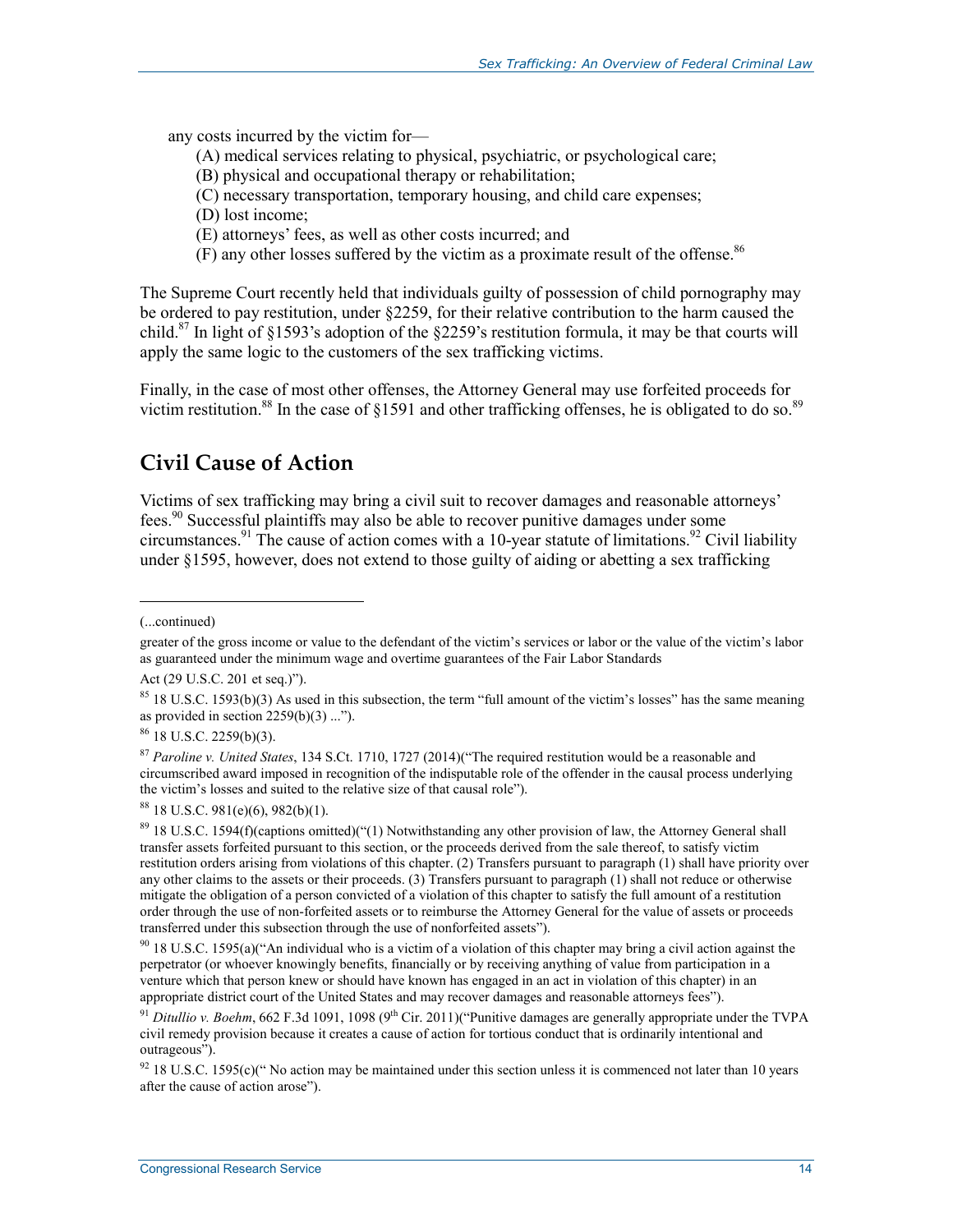offense.<sup>93</sup> Moreover, §230 of the Communications Decency Act affords interactive computer service providers with immunity from civil suit for material created by third parties.  $94$  This apparently extends to immunity from suit under  $$1591$ .<sup>95</sup>

Finally, §1595 calls for a stay of any civil action pending a corresponding criminal investigation and prosecution.<sup>96</sup>

## **Mann Act**

1

Section 1591 and the various sections of the Mann Act overlap. Where §1595 outlaws commercial sexual enterprises operated in or affecting interstate or foreign commerce that use underage or coerced victims, the Mann Act outlaws prostitution and unlawful sexual activities that involve interstate or foreign travel. The Mann Act consists of three principal substantive sections.<sup>97</sup> Section 2421 proscribes interstate or foreign transporting someone for purposes of prostitution or unlawful sexual activity. Section 2422 condemns coercing or enticing another person to travel in interstate or foreign commerce for purposes of prostitution or unlawful sexual activity, using a means of interstate communication to coerce or entice a child to engage in such conduct. Section 2423 criminalizes interstate or foreign travel associated with prostitution, "illicit sexual activity," or unlawful sexual purposes. Under some circumstances, an accused may be prosecuted for violation of both  $\S 1591$  and one or more of the Mann Act offenses.<sup>98</sup>

<sup>93</sup> *Jean-Charles v. Perlitz*, 937 F.Supp.2d 276, 287 (D.Conn. 2013)("Plaintiffs claim that Father Carrier and Ms. Carter can be held liable under §1595 because they aided and abetted Perlitz in violating §1591. Plaintiffs urge that §1595 incorporates secondary liability under 18 U.S.C. §§2 and 3. However, the text of the statute does not support such a reading and thus the argument fails under *Central Bank [of Denver, N.A. v. First Interstate Bank of Denver, N.A*., 511 U.S. 164 (1994)]"); see also, *Boim v. Holy Land Foundation for Relief & Development*, 549 F.3d 685 F.3d 685, 689 (7<sup>th</sup> Cir. 2008)("Statutory silence on the subject of secondary liability means there is none").

 $94$  47 U.S.C. 230(c)("(1)No provider or user of an interactive computer service shall be treated as the publisher or speaker of any information provided by another information content provider. (2) No provider or user of an interactive computer service shall be held liable on account of ... (B) any action taken to enable or make available to information content providers or others the technical means to restrict access to material described in paragraph (1)").

<sup>95</sup> *M.A. v. Village Voice Media Holdings, LLC*, 809 F.Supp.2d 1041, 1055-56 (E.D.Mo. 2011)("M.A. next argues that she has a cause of action under §1595 against Backpage.... Assuming, without deciding, that M.A.'s characterization of the statute is correct, ... Backpage remains immune under §230 for her claims").

 $96$  18 U.S.C. 1595(b)("(1) Any civil action filed under this section shall be stayed during the pendency of any criminal action arising out of the same occurrence in which the claimant is the victim. (2) In this subsection, a 'criminal action' includes investigation and prosecution and is pending until final adjudication in the trial court").

The Eleventh Circuit has declined to immediately review a district court's lifting of a §1595(b) stay at the behest of a defendant who argued that failure to continue the stay exposed him to unfair inferences if he assert his Fifth Amendment privilege in the civil proceedings while criminal proceedings were pending, *Plaintiff A v. Schair*, 744 F.3d 1247, 1254-255 ( $11^{th}$  Cir. 2014).

 $97$  Other Mann Act prohibitions address false statements in connection with the immigration of foreign prostitutes, 18 U.S.C. 2424, and the use of the facilities of interstate commerce to disclose information concerning a child for illicit sexual purposes, 18 U.S.C. 2425.

<sup>98</sup> E.g. *United States v. Tavares*, 705 F.3d 4, 11 (1<sup>st</sup> Cir. 2013)(affirming a conviction for violations of 18 U.S.C. 1591, 2421 and 2423); *United States v. Dean*, 705 F.3d 745, 750 n.4 (7th Cir. 2013)(affirming a conviction for violation of 18 U.S.C. 1591 and 2422); *United States v. Cephus*, 684 F.3d 703, 705 (7<sup>th</sup> Cir. 2012)(affirming convictions for violation of 18 U.S.C. 1591, 2421 and 2423); *United States v. O'Connor*, 650 F.3d 839, 843-44 (2d Cir. 2011)( affirming convictions for violation of 18 U.S.C. 1591 and 2423); *United States v. Brooks*, 610 F.3d 1186, 1196-198 (9<sup>th</sup> Cir. 2010)(same).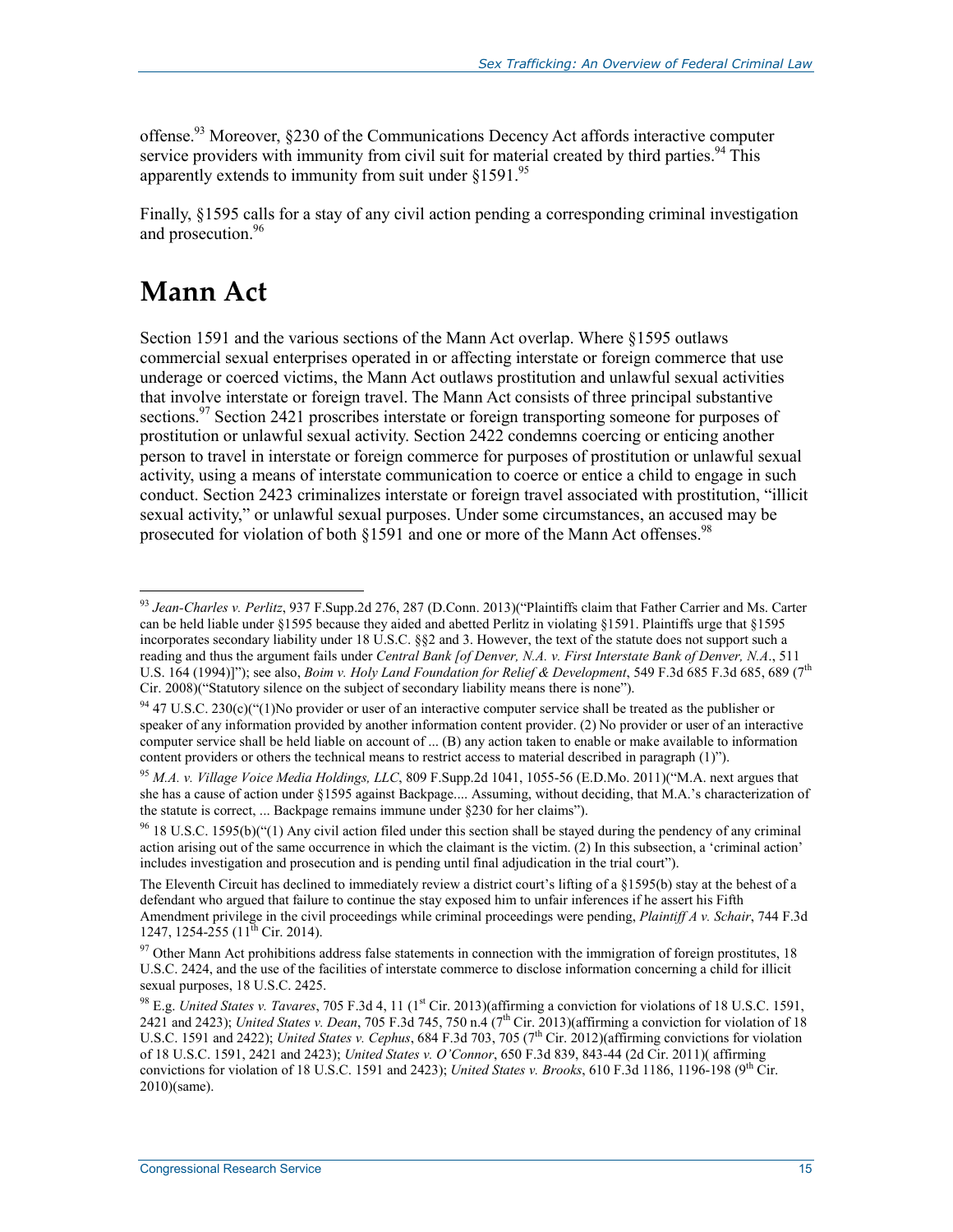### **Section 2421 (Transportation in General)**

Section 2421outlaws knowingly transporting an individual in interstate or foreign transportation for purposes of prostitution or other unlawful sexual activity.<sup>99</sup> The courts have construed the offense's elements as follows:

*Knowingly*: The government must prove that the defendant was aware that he is transporting an individual but also that he was aware of the interstate or foreign nature of the transportation.<sup>100</sup>

*Transport*: The transportation element does not require the defendant to have personally transported a victim. What he must have done to satisfy the element is less clear. "A defendant will be deemed to have transported an individual under Section 2421 where evidence shows that the defendant personally or through an agent performed the proscribed act of transportation."<sup>101</sup> For some courts, no more is required than defendant-induced interstate travel and defendantprovided in-state transportation—at least when aiding and abetting is taken into account.<sup>102</sup> On the other hand, at least one court has held supplying prostitutes with marketing opportunities ("dates") that require interstate travel is not enough.<sup>103</sup>

*Purpose*: A violation occurs when an individual is transported for purposes of prostitution or other illicit sexual purposes. Prostitution or other unlawful sex need not be the only purpose for the

<sup>101</sup> *United States v. Cho*, 713 F.3d 716, 720 (2d Cir. 2013).

<u>.</u>

 $99$  18 U.S.C. 2421 ("Whoever knowingly transports any individual in interstate or foreign commerce, or in any Territory or Possession of the United States, with intent that such individual engage in prostitution, or in any sexual activity for which any person can be charged with a criminal offense, or attempts to do so, shall be fined under this title or imprisoned not more than 10 years, or both").

<sup>&</sup>lt;sup>100</sup> *United States v. Kim.* 584 F.3d 394, 395-96 (2d Cir. 2009)(emphasis in the original)("[I]f we were to say that a person knowingly transported women in interstate commerce, one would normally assume she knew both that she was transporting the women *and* that she was transporting them in interstate commerce. Accordingly, we hold that 'knowingly' qualifies 'interstate commerce'; the Government was obligated to prove that element beyond a reasonable doubt, and the court was obligated to charge the jury to that effect").

<sup>&</sup>lt;sup>102</sup> *Id.* at 720-21 ("The district court instructed the jury that Cho could be found guilty under 18 U.S.C. §2(b) even if she acted through someone who was entirely innocent of the crimes charged in the indictment, even if she acted through a government agent ... Viewed in the light most favorable to the government, the evidence at trial established that Jun called Cho from Atlantic City, seeking a job as a prostitute. Cho put Jin in contact with CI [the government agent] who spoke with her about traveling to New York to engage in prosecution. Jin traveled from Atlantic City to New York where Cho and the CI picked her up. Cho then had the CI drive Jin to Manhattan so that Jin could work in a brothel. Cho ... contends, however, that she did not arrange Jin's interstate travel because she did not pay for Jin's ticket or book her passage. We disagree. By agreeing ... to provide a prostitution job for Jin, and by coordinating and prearranging the date and time on which she would travel, Cho arranged for Jin to travel from New Jersey to New York to engage in prostitution. Moreover, by providing the CI to drive Jin on the last intrastate leg of her interstate trip, Cho directly organized Jin's transportation in interstate commerce. Like the Firth Circuit ... we conclude that this is sufficient.... See, e.g., *United States v. Clemones*, 577 F.2d 1247, 1253 (5<sup>th</sup> Cir. 1978)(holding that defendant transported prostitute under 18 U.S.C. §2421, where defendant arranged via telephone for prostitute to cross state line, then drove prostitute to defendant's brothel upon her arrival in defendant's state)").

<sup>103</sup> *United States v. Jones*, 909 F.2d 533, 536 (D.C.Cir. 1990)("With regard to the element of interstate transportation required under the Mann Act, the Government attempted to show that the [escort] business, with the male appellant's aid, caused the transportation of the escorts, by providing the names and addresses of customers and the financial incentive to travel interstate.... [T]he male appellant's principal argument is that the evidence failed to show that he 'transported' the female escorts interstate as required by the statute; he contends that the escorts physically transported themselves and that his mere provision of the inducement for such auto-motion is legally insufficient. We reverse all of the convictions upon these grounds ...").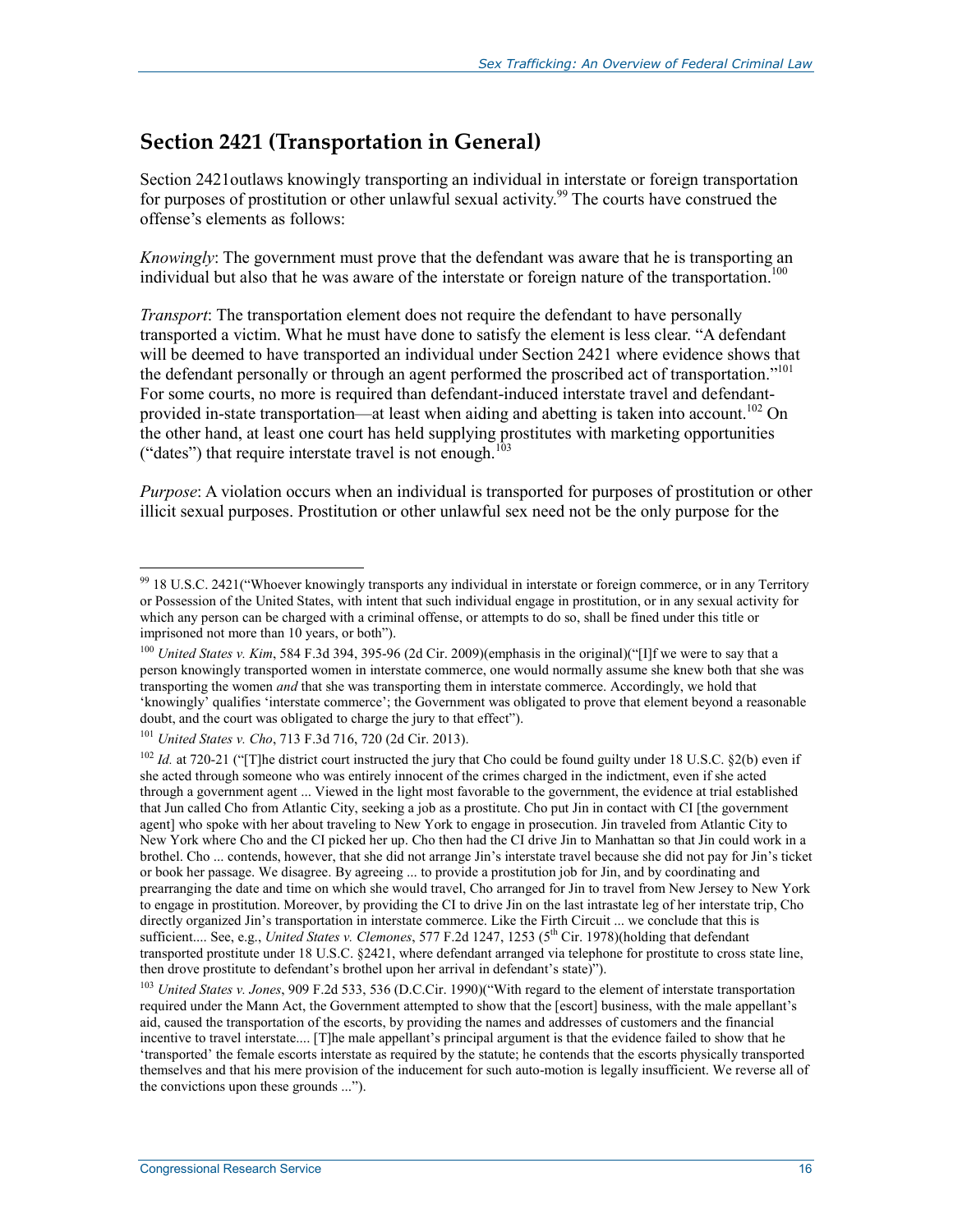travel, but it must be a principal or dominant purpose.<sup>104</sup> Section 2421 bans transportation for purpose of prostitution or other unlawful sexual activity. This includes transportation to a location where prostitution is lawful;<sup>105</sup> as well as unlawful sexual activity that does not constitute prostitution.106

*Consequences of Conviction*: Violation of §2421 is punishable by imprisonment for not more than 10 years, for not more than 20 years if the defendant is a repeat offender;<sup>107</sup>by a fine of not more than \$250,000;<sup>108</sup> and unless indigent, to a special assessment of \$5,000.<sup>109</sup> Offenders are also subject to a post-imprisonment term of supervised release of not less than five years.<sup>110</sup> The offender may be ordered to pay the victim restitution.<sup>111</sup> Property generated by the offense or used to facilitate the offense may be confiscated under either civil or criminal forfeiture procedures.<sup>112</sup>

*Attempt, Conspiracy, and Aiding and Abetting*: Section 2421 specifically proscribes attempts to transport. Attempted violations carry the same penalties.<sup>113</sup> It has no individual conspiracy component, but §371, the general conspiracy statute, makes it a federal crime to conspire to violate any federal law, §2421 included.<sup>114</sup> As with any other federal crime, aiding and abetting a violation of  $\S 2421$  exposes the offender to the same penalties that the transporter faces.<sup>115</sup>

Section 2421(b) directs the Attorney General to use cross designated state attorneys to prosecute §2421 or to explain why she has not done so.<sup>116</sup> Cross designate state prosecutors presumably operate under the direction of United States Attorney.<sup>117</sup>

<sup>&</sup>lt;sup>104</sup> *United States v. Julian*, 427 F.3d 471, 485 (7<sup>th</sup> Cir. 2005)(principal); *United States v. Campbell*, 49 F.3d 1079, 1083-84 (5<sup>th</sup> Cir. 1995)(one of the dominant purposes).

<sup>&</sup>lt;sup>105</sup> *United States v. Pelton*, 578 F.2d 701, 712 (8<sup>th</sup> Cir. 1978).

<sup>&</sup>lt;sup>106</sup> *United States v. Lowe*, 145 F.3d 45, 52 (1<sup>st</sup> Cir. 1998)(kidnapping and rape); *United States v. Mitchell*, 778 F.2d 1271, 1275 (7<sup>th</sup> Cir. 1985)(same).

<sup>107 18</sup> U.S.C. 2421, 2426.

<sup>108 18</sup> U.S.C. 2421, 3571, 3781.

<sup>109 18</sup> U.S.C. 3014.

 $110$  18 U.S.C. 3583(k).

<sup>111 18</sup> U.S.C. 3663A(c)(mandatory restitution for crimes of violence), 3663(discretionary restitution), 3583(d) (discretionary restitution as a condition of supervised release).

<sup>112 18</sup> U.S.C. 2428.

<sup>&</sup>lt;sup>113</sup> 18 U.S.C. 2421("... or attempts to do so, shall be fined under this title or imprisoned not more than 10 years, or both").

<sup>114 18</sup> U.S.C. 371("If two or more persons conspire ... to commit any offense against the United States ... and one or more of such persons do any act to effect the object of the conspiracy, each shall be fined under this title or imprisoned not more than five years, or both ..."); conspiracy to transport cases include, *United States v. Cho*, 713 F.3d 716, 718 (2d Cir. 2013); *United States v. Liu*, 538 F.3d 1078, 1081 (9th Cir. 2008); *United States v. Footman*, 215 F.3d 145, 148  $(1<sup>st</sup> Cir. 2000).$ 

<sup>115 18</sup> U.S.C. 2 ("(a) Whoever commits an offense against the United States or aids, abets, counsels, commands, induces or procures its commission, is punishable as a principal. (b) Whoever willfully causes an act to be done which if directly performed by him or another would be an offense against the United States, is punishable as a principal"); cases involving aiding and abetting a violation of §2421 include, *United States v. Cho*, 713 F.3d 716, 718 (2d Cir. 2013); *United States v. Julian, 427 F.3d 471, 475 (7<sup>th</sup> Cir. 2005); <i>United States v. Footman, 215 F.3d 145, 148 (1st Cir.* 2000).

<sup>&</sup>lt;sup>116</sup> 18 U.S.C. 2421(b)(caption omitted)("(1) The Attorney General shall grant a request by a State attorney general that a State or local attorney be cross designated to prosecute a violation of this section unless the Attorney General determines that granting the request would undermine the administration of justice. (2) If the Attorney General denies a request under paragraph (1), the Attorney General shall submit to the State attorney general a detailed reason for the (continued...)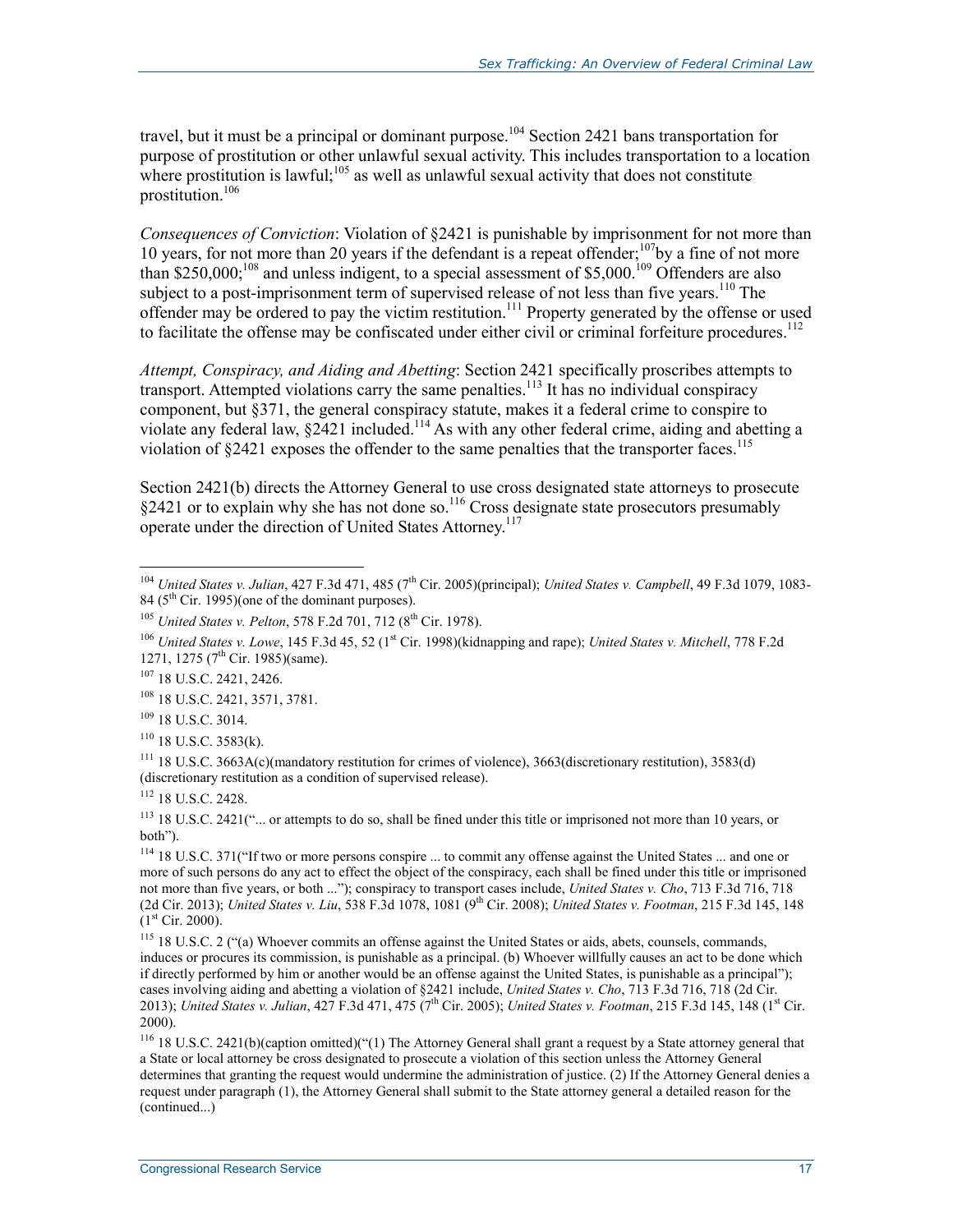#### **Section 2422 (Coercion and Enticement)**

Section 2422 consists of two offenses. One, §2422(b), is general. It condemns efforts to coerce or entice an individual to engage in prostitution or unlawful sexual activity. The other, §2422(b), focuses on child sex abuse. It condemns and punishes more severely efforts to coerce or entice a child to engage in prostitution or unlawful sexual activity.

#### **Section 2422(a)(Interstate Travel)**

Section 2422(a), parsed into its constituent elements, states the following:

- (1) Whoever,
- (2) knowingly
- (3) (a) persuades,
	- (b) induces,
	- (c) entices, or
	- (d) coerces
- (4) an individual
- (5) (a) to travel in interstate or foreign commerce, or
	- (b) in any Territory or Possession of the United States
- (6) to engage in
	- (a) prostitution, or
	- (b) in any sexual activities for which any person can be charged with a criminal offenses, or
- (7) attempts to do so

shall be fined [not more than \$250,000] under this title or imprisoned not more than 20 years, or both. The courts have construed the offenses elements as follows:

*Whoever*: The term "whoever" encompasses both individuals and legal entities.<sup>118</sup> Corporations and other legal entities are criminally liable for crimes committed for their benefit by their agents or employees within the scope of their authority.<sup>119</sup>

*Knowingly*: The government must show that the defendant was aware that he was engaged in the conduct that constitutes coercion or enticement but need not know that the sexual activity involved was unlawful.<sup>120</sup>

 $\overline{a}$ 

<sup>(...</sup>continued)

denial not later than 60 days after the date on which a request is received").

<sup>117</sup> See U.S. Const. Art. II, §3; *Morrison v. Olson*, 487 U.S. 654 (1988); 28 U.S.C. 547.

 $118$  1 U.S.C. 1.

<sup>&</sup>lt;sup>119</sup> E.g., *United States v. Singh*, 518 F.3d 236, 250 (4<sup>th</sup> Cir. 2008)("[T]he district court apparently perceived that the evidence failed to establish Jalaram's corporate criminal liability based on the conduct of Patel.... [T]he court erred in failing to recognize that Patel, as manager of the Scottish Inn, was an agent of Jalaram, and was acting within the scope of that relationship when he rented rooms to the Gold Club's prostitutes").

<sup>&</sup>lt;sup>120</sup> *United States v. Evans*, 272 F.3d 1069, 1086 (8<sup>th</sup> Cir. 2001).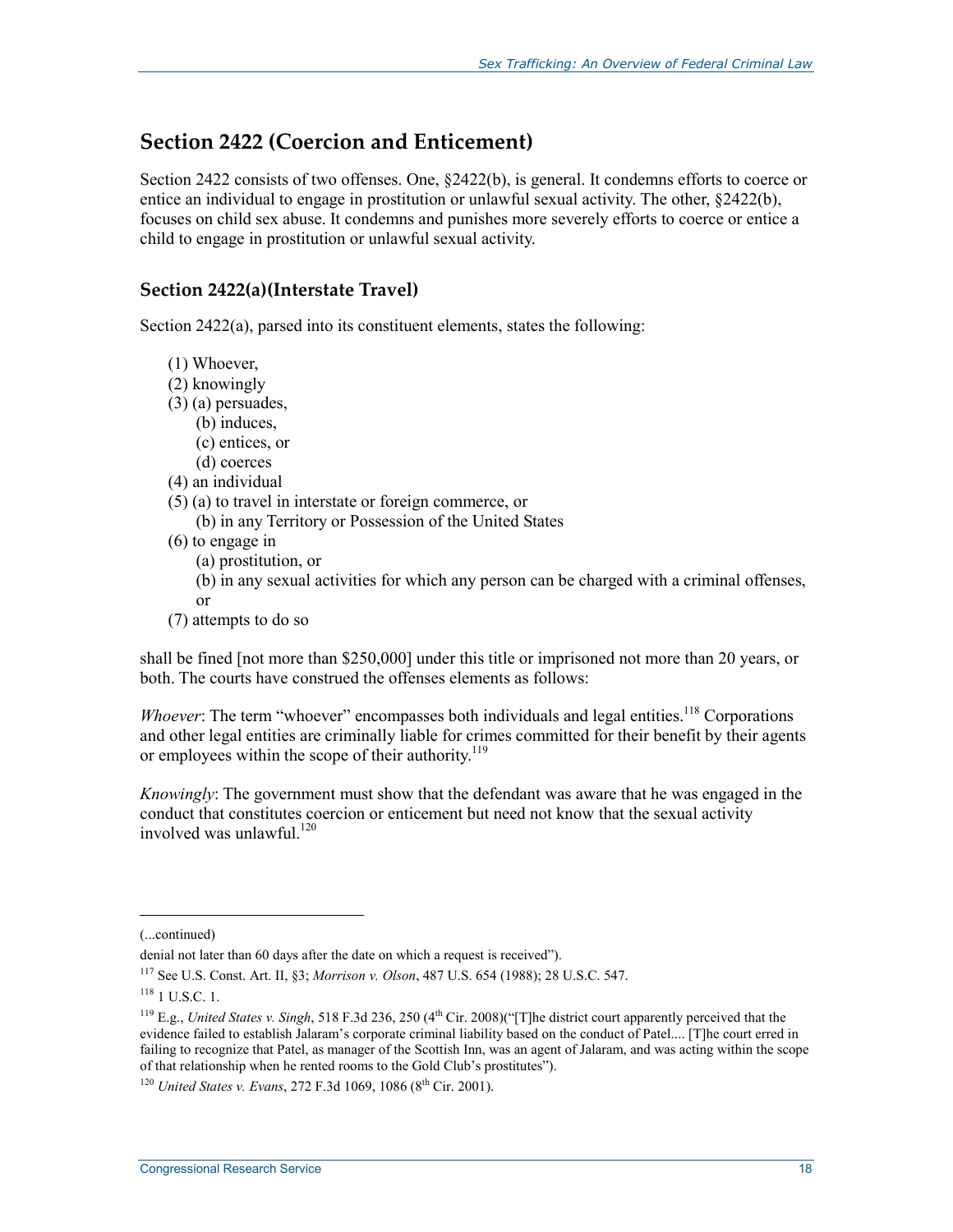*Coerces or Entices*: It is the defendant's intent to encourage or coerce that constitutes an element of the offense. It is no defense that the individual enticed was pre-disposed to travel in order to engage in prostitution upon arrival.<sup>121</sup>

*Travel*: Elsewhere in the Mann Act, the term "travel in foreign commerce," does not refer to "travel occurring wholly between two foreign countries and without any nexus to the United States."<sup>122</sup> Presumably, the same can be said with regard to  $\S2422(a)$ .

*Prostitution or Unlawful Activity*: By the same token, Congress should probably be thought to have used common terms to have common meaning. Speaking of the prostitution or unlawful activity element of §2422(b), the courts have said that the concept of unlawful activity describes activity contrary to applicable state or federal law, misdemeanor or felony.<sup>123</sup> The courts disagree over the question of whether the activity proscribed under §2422(b) must consist of contact between two people.<sup>124</sup>

*Attempt, Conspiracy, Aiding and Abetting*: Section 2422(a) specifically outlaws attempts to persuade or coerce another to travel interstate in order to engage in prostitution or illegal sexual conduct.<sup>125</sup> Attempt consists of the intent to commit the contemplated offense and a substantial step towards final commission. Attempt by its nature lends itself to law enforcement "sting" operations, which in turn implicate a possible defense of entrapment. The defense requires the accused to establish that the government induced him to commit to crime he was not otherwise predisposed to commit.<sup>126</sup> Section 371 makes it a crime to conspire to commit any federal offense as long as one of the conspirators does something in furtherance of the conspiracy.<sup>127</sup> The conspirators share in the liability for any crime committed by one of their number in furtherance of the scheme.128 The aiding and abetting provisions apply with equal force to violations of  $§2422(a).^{129}$  Anyone who knowingly assists in a violation of  $§2422(a)$  faces the same penalties he would had he committed the crime himself.<sup>130</sup>

<sup>&</sup>lt;sup>121</sup> *United States v. Rashkovski*, 301 F.3d 1133, 1136-137 (9<sup>th</sup> Cir. 2002).

<sup>122</sup> *United States v. Weingarten*, 632 F.3d 60, 71 (2d Cir. 2011)(construing the term as used in 18 U.S.C. 2423(b)).

<sup>&</sup>lt;sup>123</sup> *United States v. Shill*, 740 F.3d 1347, 1354 (9<sup>th</sup> Cir. 2014)(state misdemeanor); *United States v. Davila-Nieves*, 670 F.3d 1, 7 ( $1<sup>st</sup>$  Cir. 2012)(state law).

<sup>&</sup>lt;sup>124</sup> Compare, *United States v. Taylor*, 640 F.3d 255, 259 (7<sup>th</sup> Cir. 2011)("If 'sexual activity' and 'sexual act' are synonymous in Title 18, as they appear to be, then 'sexual activity' requires contact [between two people] because 'sexual act,' we know does"), with, *United States v. Fugit*, 703 F.3d 248, 254-55 (4th Cir. 2012)("[W]e hold that interpersonal physical contact is not a requirement of §2422(b)'s 'sexual activity' element.... [W]e believe that the Seventh Circuit's decision in *United States v. Taylor* ... was mistaken").

<sup>&</sup>lt;sup>125</sup> 18 U.S.C. 2422(a); e.g., *United States v. Strieper*, 666 F.3d 288, 292 (4<sup>th</sup> Cir. 2012).

<sup>&</sup>lt;sup>126</sup> *United States v. Orr*, 622 F.3d 864, 868 (7<sup>th</sup> Cir. 2010).

<sup>&</sup>lt;sup>127</sup> 18 U.S.C. 371; e.g., *United States v. Evans*, 314 F.3d 329, 330 (8<sup>th</sup> Cir. 2002).

<sup>&</sup>lt;sup>128</sup> *United States v. Singh, 518 F.3d 236, 252 (4<sup>th</sup> Cir. 2008).* 

 $129$  18 U.S.C. 2.

<sup>&</sup>lt;sup>130</sup> 18 U.S.C. 2. Courts have said in the case of aiding and abetting other Mann Act offenses, that "the Government must prove that the defendant (1) willfully associated with the charged criminal venture and (2) aided the venture through affirmative action," *United States v. Rufal*, 732 F.3d 1175, 1190 (10th Cir. 2013), and in the same vein that, "an aider and abettor is punishable as a principal if, first, someone else actually committed the offense, and second, the aider and abettor became associated with the endeavor and took part in it, intending to ensure its success," *United States v. Lyons*, 740 F.3d 702, 715 (1<sup>st</sup> Cir. 2014).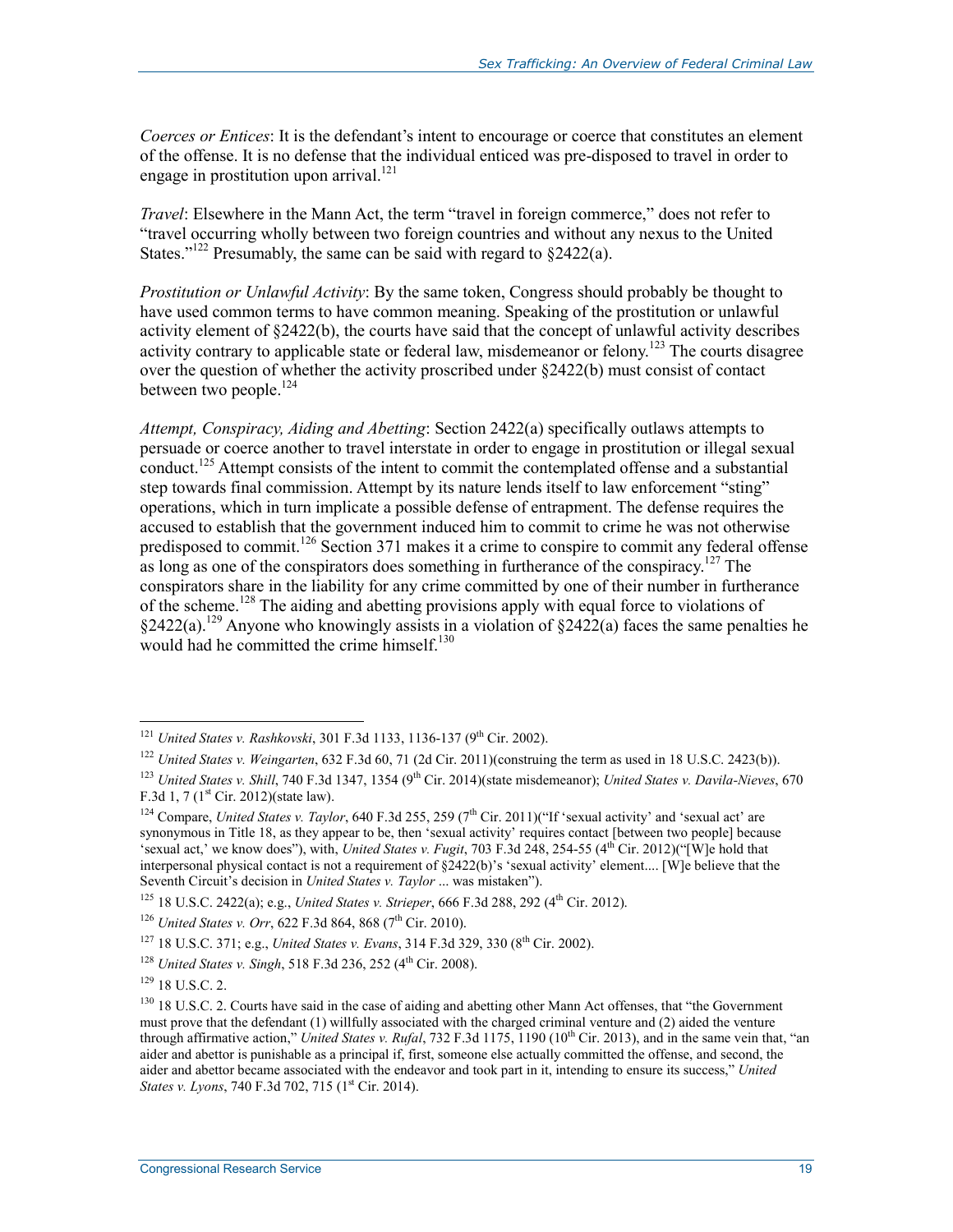*Consequences of Conviction*: The penalty for §2422(a) offense is imprisonment for not more than 20 years (not more than 40 years for a repeat offender);<sup>131</sup> a fine of more than \$250,000 (not more than \$500,000 for an organization);<sup>132</sup> and unless indigent, to a special assessment of \$5,000.<sup>133</sup> The sentence must include a term of supervised release of not less than five years,<sup>134</sup> and may include an order for victim restitution.<sup>135</sup> Moreover, any property attributable to the offense or used to commit the offense may be forfeited.<sup>136</sup>

#### **Section 2422(b)(Facilities of Interstate Commerce)**

Section 2422(b), parsed into its constituent elements, states, using many of same elements found in §2422(b), the following:

- (1) Whoever,
- (2)(a) using the mail or
	- (b) [using] any facility or means of interstate or foreign commerce, or
	- (c) within the special maritime and territorial jurisdiction of the United States
- (3) knowingly
- (4) (a) persuades,
	- (b) induces,
	- (c) entices, or
	- (d) coerces
- (5) an individual who has not attained the age of 18 years,
- (6) to engage in
	- (a) prostitution or
	- (b) any sexual activity for which any person can be charged with a criminal offense, or
- (7) attempts to do so,

shall be fined under this title and imprisoned not less than 10 years or for life.<sup>137</sup> Again, the case law arising under the elements of the offense suggests the following:

*Whoever*: The term "whoever" encompasses both individuals and legal entities. Corporations and other legal entities are criminally liable for crimes committed for their benefit by their agents or employees with the scope of their authority.<sup>138</sup>

<u>.</u>

<sup>131 18</sup> U.S.C. 2422(a), 2426.

<sup>132 18</sup> U.S.C. 2422(a), 3571, 3581.

<sup>133 18</sup> U.S.C. 3014.

<sup>134 18</sup> U.S.C. 3583(k).

<sup>135 18</sup> U.S.C. 3663.

<sup>136 18</sup> U.S.C. 2428.

 $137$  18 U.S.C. 2422(b); see also, *United States v. Fugit*, 703 F.3d 248, 254 (4<sup>th</sup> Cir. 2012)("[Section] 2422(b) comprises four elements: (1) use of a facility of interstate commerce; (2) to knowing persuade, induce, entice, or coerce; (3) a person who is younger than eighteen; (4) to engage in an illegal sexual activity").

<sup>&</sup>lt;sup>138</sup> E.g., *United States v. Singh*, 518 F.3d 236, 250 (4<sup>th</sup> Cir. 2008)("[T]he district court apparently perceived that the evidence failed to establish Jalaram's corporate criminal liability based on the conduct of Patel.... [T]he court erred in failing to recognize that Patel, as manager of the Scottish Inn, was an agent of Jalaram, and was acting within the scope of that relationship when he rented rooms to the Gold Club's prostitutes").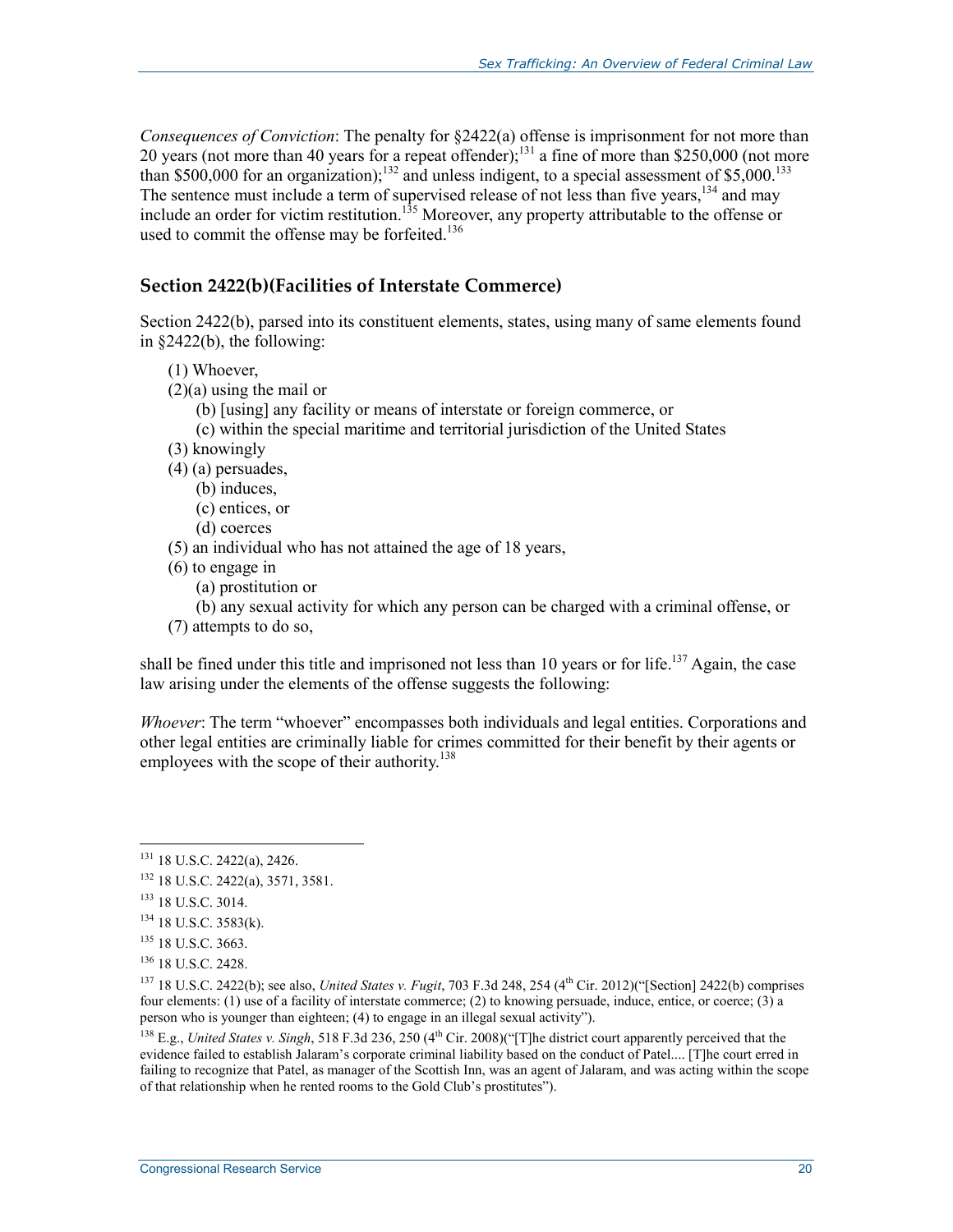*Communication*: The cases make it clear that the "mail, or any facility or means of interstate or foreign commerce" element of the offense can be satisfied by use of the phone,<sup>139</sup> email,<sup>140</sup> or Internet chat rooms.<sup>141</sup>

*Knowingly*: The government must show that the defendant was aware that he was engaged in the conduct that constitutes coercion or enticement but need not know that the sexual activity involved was unlawful.<sup>142</sup> Nor need the government prove that the defendant knew the victim was underage. $^{143}$ 

*Coerces or Entices*: The action element of §2422(b) does not require that either prostitution or unlawful sexual activity actually occur.<sup>144</sup> It is enough that the defendant enticed or coerced, or attempted to entice or coerce, its occurrence.<sup>145</sup> Except for coercion, the words in the element persuade, induce, and entice—"are effectively synonymous."146 It is the defendant's intent to encourage or coerce that constitutes an element of the offense. It is no defense that the individual enticed was predisposed to travel in order to engage in prostitution upon arrival.<sup>147</sup>

*Child*: A defendant's communication need not be addressed directly to a child. The element may be satisfied with evidence that the defendant used an intermediary to persuade a child to engage in prostitution or unlawful sexual conduct.<sup>148</sup> Moreover, since the section proscribes attempts as well as the completed offense, it does not matter that the "child" the defendant sought to entice was, unbeknownst to him, an adult.<sup>149</sup>

*Prostitution or Unlawful Activity*: The unlawful sexual activity element demands conduct that is unlawful under applicable state or federal law including offenses that are misdemeanors.<sup>150</sup> The

<sup>139</sup> *United States v. Pawlowski*, 682 F.3d 205, 207-208 (3d Cir. 2012)(phone, chat room, and e-mail).

<sup>&</sup>lt;sup>140</sup> *United States v. McMillan, 744 F.3d 1033, 1034 (7<sup>th</sup> Cir. 2014); <i>United States v. Shill, 740 F.3d 1347, 1350 (9<sup>th</sup> Cir.* 2014); *United States v. Olvera*, 687 F.3d 645, 646 (5<sup>th</sup> Cir. 2012)

<sup>&</sup>lt;sup>141</sup> *United States v. Fugit, 703* F.3d 248, 251 (4<sup>th</sup> Cir. 2012); *United States v. Zobel, 696* F.3d 558, 564 (6<sup>th</sup> Cir. 2012); *United States v. Lebowitz*, 676 F.3d 1000, 1006 (11<sup>th</sup> Cir. 2012).

<sup>&</sup>lt;sup>142</sup> *United States v. Evans*, 272 F.3d 1069, 1086 (8<sup>th</sup> Cir. 2001).

<sup>143</sup> *United States v. Daniels*, 685 F.3d 1237, 1248 & n.14 (11th Cir. 2012), citing in accord, *United States v. Daniels*, 653 F.3d 399, 410 (6th Cir. 2011); *United States v. Cox*, 577 F.3d 833, 837-38 (7th Cir. 2009); *United States v. Jones*, 471 F.3d 535, 539 (4th Cir. 2006); *United States v. Griffith*, 284 F.3d 338, 350-51 (2d Cir. 2002); and *United States v. Taylor*, 239 F.3d 994, 997 (9<sup>th</sup> Cir. 2001).

<sup>&</sup>lt;sup>144</sup> *United States v. Engle*, 676 F.3d 405, 412 (4<sup>th</sup> Cir. 2012); *United States v. Barlow*, 568 F.3d 215, 219 n.10 (5<sup>th</sup> Cir. 2009).

<sup>&</sup>lt;sup>145</sup> *United States v. Berk*, 652 F.3d 132, 140 (6<sup>th</sup> Cir. 2011)("Section 2422(b) criminalizes an intentional attempt to achieve a mental state—a minor's asset—regardless of the accused's intentions vis-a-vis the actual consummation of sexual activities with the minor").

<sup>&</sup>lt;sup>146</sup> *United States v. Engle*, 676 F.3d 405, 411 n.3 (4<sup>th</sup> Cir. 2012).

<sup>&</sup>lt;sup>147</sup> *United States v. Rashkovski*, 301 F.3d 1133, 1136-137 (9<sup>th</sup> Cir. 2002)(construing identical term in §2423(a)).

<sup>&</sup>lt;sup>148</sup> *United States v. McMillan*, 744 F.3d 1033, 1035-36 (7<sup>th</sup> Cir. 2014), citing in accord inter alia, *United States v. Caudill*, 709 F.3d 444 (5th Cir. 2013); *United States v. Laureys*, 653 F.3d 27 (D.C.Cir. 2011); *United States v. Berk*, 652 F.3d 132 (1st Cir. 2011); *United States v. Douglas*, 626 F.3d 161 (2d Cir. 2010).

<sup>&</sup>lt;sup>149</sup> *United States v. Slaughter*, 708 F.3d 1208, 1215 (11<sup>th</sup> Cir. 2013); *United States v. Lundy*, 676 F.3d 444, 448 (5<sup>th</sup> Cir. 2012)("[F]actual impossibility to complete a criminal act does not preclude a conviction for attempting to break the  $law$ ").

<sup>&</sup>lt;sup>150</sup> *United States v. Shill*, 740 F.3d 1347, 1354 (9<sup>th</sup> Cir. 2014)(state misdemeanor); *United States v. Davila-Nieves*, 670 F.3d 1, 7 ( $1<sup>st</sup>$  Cir. 2012)(state law).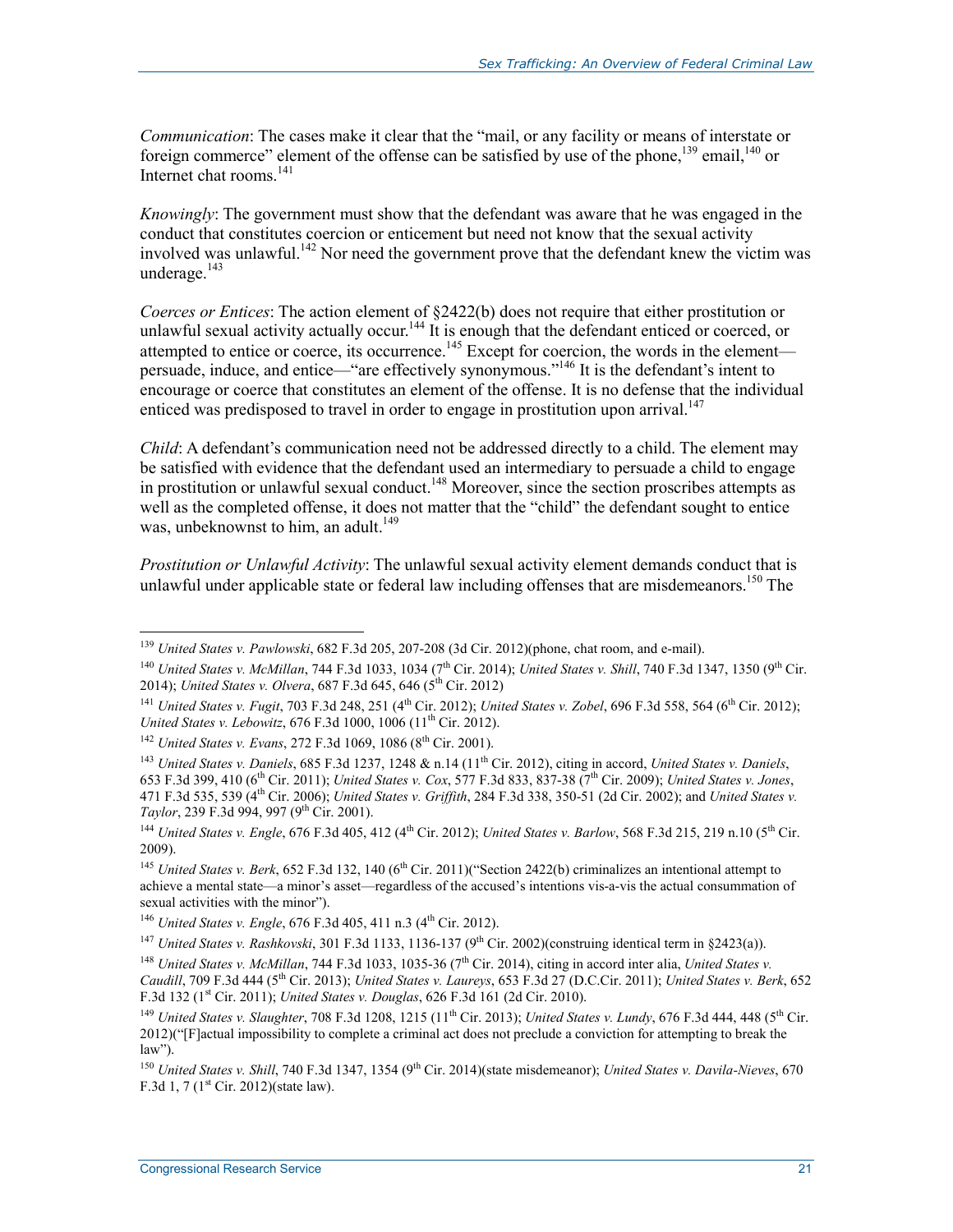lower federal appellate courts are divided over the question of whether the activity must consist of contact between two people.<sup>151</sup>

*Attempt*: Attempted violation of §2422(b) consists of an intent to entice or coerce a child to engage in prostitution or unlawful sexual activity and a substantial step towards the commission of the crime.<sup>152</sup> Entrapment defense implications arise when a defendant has become ensnarled in a law enforcement sting operation. A defendant is entitled to jury instructions on entrapment if there is evidence that "(i) government actors induced him to commit the charged crime and (ii) he was not predisposed to commit that crime."<sup>153</sup>

*Consequences of Conviction*: Conviction for a violation or attempted violation of §2422(b) is punishable by imprisonment for not less than 10 years or for life; a fine of not more than  $\frac{1}{2}$ \$250,000 (not more than \$500,000 for an organization);<sup>154</sup> and unless indigent, to a special assessment of \$5,000.155 Individuals are also subject to a term of supervised release of not less than five years.<sup>156</sup> They may be compelled to pay restitution.<sup>157</sup> Property generated by the offense or used to facilitate its commission may be subject to confiscation.158

#### **Section 2423 (Transportation Involving Children)**

Section 2423 outlaws four distinct offenses: (1)  $\&2423(a)$ —transportation of a child in interstate or foreign commerce for purposes of prostitution or unlawful sexual purposes;  $(2)$  §2423(b) interstate or foreign travel for purposes of unlawful sexual abuse of a child; (3)  $\frac{2423(c)}{}$ foreign travel and subsequent unlawful sexual abuse of a child; and (4) §2423(d)—arranging, for profit, the travel outlawed in any of these offenses.

#### **Section 2423(a)(Transporting a Child)**

"To secure a conviction under  $\S2423(a)$ , the government thus must prove beyond a reasonable doubt that the defendant: (1) knowingly transported a minor across state lines and (2) with the

<u>.</u>

<sup>&</sup>lt;sup>151</sup> Compare, *United States v. Taylor*, 640 F.3d 255, 259 ( $7<sup>th</sup>$  Cir. 2011)("If 'sexual activity' and 'sexual act' are synonymous in Title 18, as they appear to be, then 'sexual activity' requires contact [between two people] because 'sexual act,' we know does"), with, *United States v. Fugit*, 703 F.3d 248, 254-55 (4th Cir. 2012)("[W]e hold that interpersonal physical contact is not a requirement of §2422(b)'s 'sexual activity' element.... [W]e believe that the Seventh Circuit's decision in *United States v. Taylor* ... was mistaken").

<sup>152</sup> *United States v. Pawlowski*, 682 F.3d 205, 211 (3d Cir. 2012); *United States v. Shinn*, 681 F.3d 924, 931 (8th Cir. 2012); *United States v. Engle*, 676 F.3d 405, 491-20 (4<sup>th</sup> Cir. 2012)("[I]n order to convict a defendant of attempt, the government prove beyond a reasonable doubt, that (1) he had culpable intent to commit the crime and (2) he took a substantial step towards completion of the crime that strongly corroborates that intent"); *United States v. Broussard*, 669 F.3d 537, 547 (5th Cir. 2012).

<sup>&</sup>lt;sup>153</sup> United States v. Davila-Nieves, 670 F.3d 1, 9 (1<sup>st</sup> Cir. 2012); see also, *United States v. Shinn*, 681 F.3d 924, 930 (8<sup>th</sup> Cir. 2012)("Inducement focuses on the government's actions, whereas predisposition focuses on whether the defendant was an unwary innocent or instead, an unwary criminal who readily availed himself of the opportunity to perpetrate the crime").

<sup>154 18</sup> U.S.C. 2422(b), 3571, 3581.

<sup>&</sup>lt;sup>155</sup> 18 U.S.C. 3014.

<sup>156 18</sup> U.S.C. 3583(k).

<sup>157 18</sup> U.S.C. 3663, 3583.

<sup>&</sup>lt;sup>158</sup> 18 U.S.C. 2428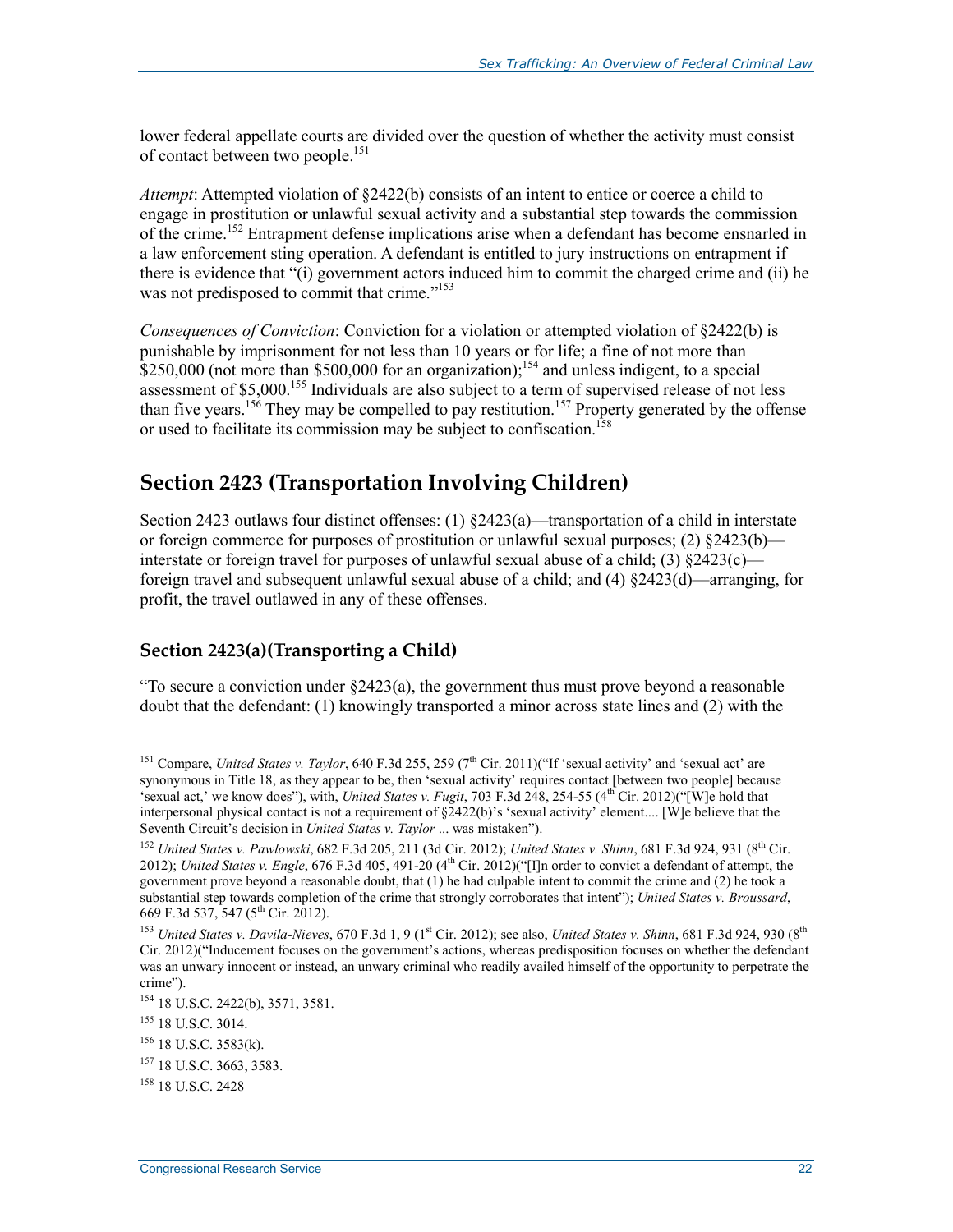intent that the minor engage in sexual activity for which some person could be criminally charged."159

*Knowledge*: Guilty knowledge consists of an awareness that an individual is transported; "the knowledge requirement does not apply to the victim's age,"<sup>160</sup> nor to the fact that a state line has been crossed. $161$ 

*Transportation*: The transportation element, that is causing another to be transported, can be met without evidence that the defendant accompanied the victim during the journey.<sup>162</sup>

*Purpose*: Prostitution or unlawful sexual activity must be a dominant purpose for the transportation, but it need not be the sole purpose. $163$ 

*Prostitution or Unlawful Activity*: Conviction does not require proof that an underlying act of prostitution or unlawful sexual activity with a child actually occurred.<sup>164</sup>

*Attempt, Conspiracy, Aiding and Abetting*: Section 2423(e) outlaws attempt and conspiracy to violate  $\S 2423(a)$ .<sup>165</sup> Conspiracy charges may also be prosecuted under the general conspiracy statute, 18 U.S.C 371.<sup>166</sup> Here, as elsewhere, conspirators are liable for foreseeable crimes committed by their fellows in furtherance of the scheme.<sup>167</sup> The conviction on a conspiracy charge becomes complicated when one of the necessary parties is the individual transported.<sup>168</sup> Aiding and abetting in this context, as in others, demands proof that the defendant "participated in the illegal venture and sought by his actions to make it succeed.<sup>169</sup>

<sup>159</sup> *United States v. Vargas-Cordon*, 733 F.3d 366, 375 (2d Cir. 2013). The text of §2423(a) reads: "A person who knowingly transports an individual who has not attained the age of 18 years in interstate or foreign commerce, or in any commonwealth, territory or possession of the United States, with intent that the individual engage in prostitution, or in any sexual activity for which any person can be charged with a criminal offense, shall be fined under this title and imprisoned not less than 10 years or for life."

<sup>160</sup> *United States v. Washington*, 743 F.3d 938, 943 (4th Cir. 2014), citing in accord, *United States v. Tavares*, 705 F.3d 4, 19-20 (1st Cir. 2013); *United States v. Daniels*, 685 F.3d 1237, 1248 (11th Cir. 2012); *United States v. Daniels*, 653 F.3d 399, 410(6<sup>th</sup> Cir. 2011); *United States v. Cox*, 577 F.3d 833, 838 (7<sup>th</sup> Cir. 2009).

<sup>&</sup>lt;sup>161</sup> *United States v. Al-Cholan*, 619 F.3d 945, 952 n.2 (6<sup>th</sup> Cir. 2010).

<sup>162</sup> *United States v. Weingarten*, 713 F.3d 704, 708-709 (2d Cir. 2013); *United States v. Holland*, 381 F.3d 80, 86-7 (2d Cir. 2004).

<sup>163</sup> *United States v. Vargas-Cordon*, 733 F.3d 366, 375-76 (2d Cir. 2013).

<sup>164</sup> *United States v. Vargas-Cordon*, 733 F.3d 366, 375 (2d Cir. 2013).

<sup>&</sup>lt;sup>165</sup> 18 U.S.C. 2423(e)("Whoever attempts or conspires to violate subsection (a), (b), (c), or (d) shall be punishable in the same manner as a completed violation of that subsection").

<sup>&</sup>lt;sup>166</sup> E.g., *United States v. Tavares, 705 F.3d 4, 15-7 (1<sup>st</sup> Cir. 2013).* 

<sup>&</sup>lt;sup>167</sup> United States v. Cephus, 684 F.3d 703, 707 (7<sup>th</sup> Cir. 2012).

<sup>&</sup>lt;sup>168</sup> E.g., *United States v. Footman*, 215 F.3d 145, 151 (1<sup>st</sup> Cir. 2000)("Footman says Tes was a mere victim and that a woman who simply prostitutes herself under the control of a pimp and consents to being transported across state lines cannot be a co-conspirator under the Mann Act. There is law to this effect. *See Gebardi v. United States*, 297 U.S. 112, 123 [1932].... The real question is whether the jury had adequate evidence to conclude that Tes was more than a victim—that she was in fact a co-conspirator. The dividing line is an important one. There is an inherent policy judgment in the Mann Act not to prosecute women who do no more than consent to being transported across state lines for the purpose of prostitution. But that policy simply does not apply when the women assume roles in running the business.").

<sup>&</sup>lt;sup>169</sup> *United States v. Tavares*, 705 F.3d 4, 20 (1<sup>st</sup> Cir. 2013).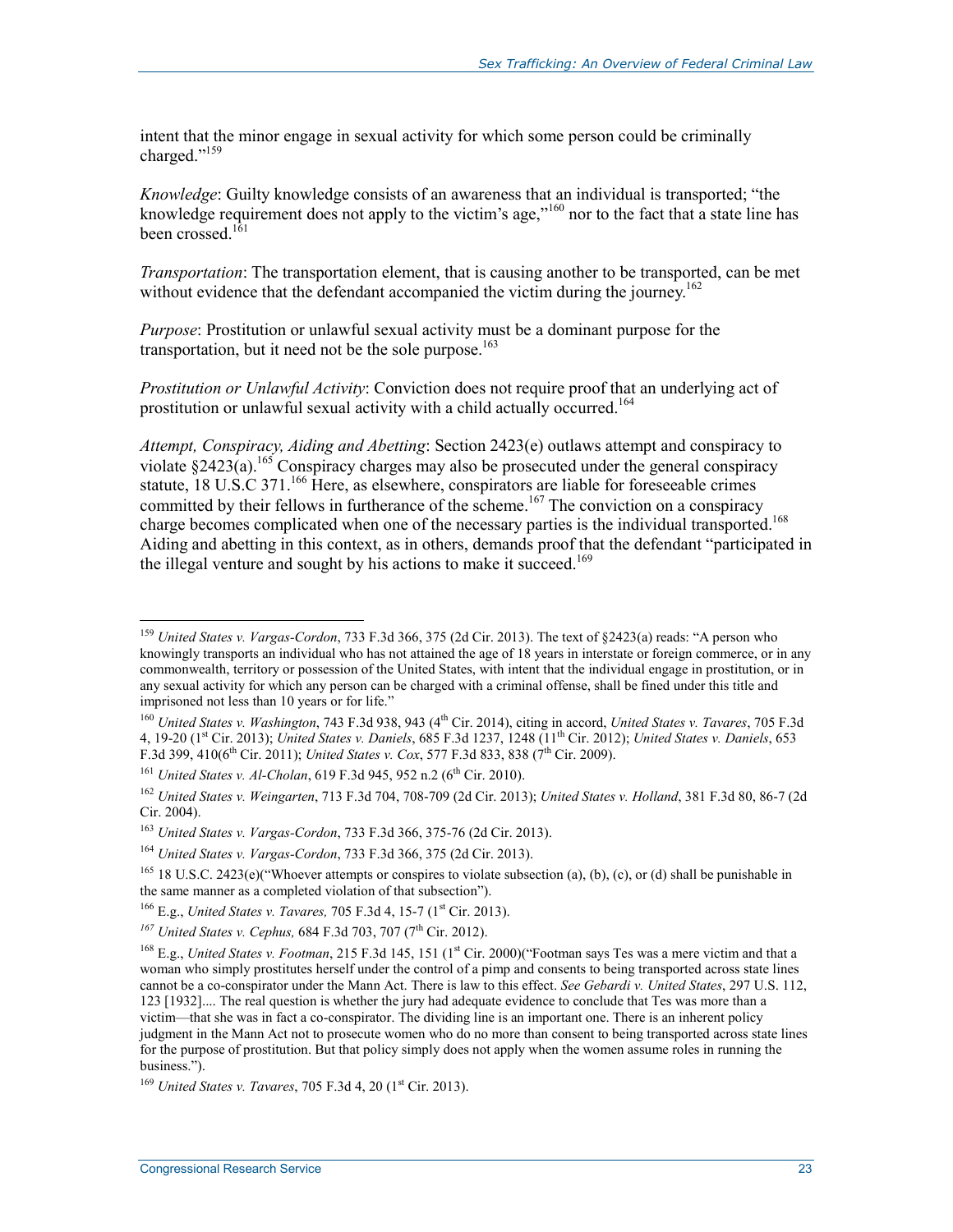*Consequences of Conviction*: Conviction carries a mandatory minimum term of imprisonment of not less than 10 years (not less than 20 years for repeat offenders);<sup>170</sup> a mandatory term of supervised release of not less than 5 years;<sup>171</sup> a fine of not more than \$250,000 (not more than  $$500,000$  for an organization);<sup>172</sup> and unless indigent, to a special assessment of \$5,000.<sup>173</sup> The offender may be ordered to pay restitution as well.<sup>174</sup> Property generated by the offense or used to facilitate its commission may be forfeited to the United States.<sup>175</sup>

#### **Section 2423(b)(Travel With Intent)**

A violation of §2423(b) occurs when someone travels in interstate commerce, comes to this country, or when a U.S. citizen or permanent resident alien travels in foreign commerce—for the purpose of engaging in illicit sexual activity with a child.<sup>176</sup>

*Travel*: Section 2423(b) extends to interstate travel, to travel into the United States, and travel in foreign commerce. Travel in foreign commerce, however, does not include between two foreign countries with no territorial connection to the United States.<sup>177</sup> There may also be some doubt whether the section applies to foreign travel for purposes of child sexual abuse other than child prostitution.178

*Purpose*: Speaking of prostitution and unlawful sexual purposes under §2423(a), the courts have declared that prostitution or some other form of unlawful sexual activity must be a dominant purpose for the transportation, but it need not be the sole purpose.<sup>179</sup> One court has conceded the prevalence of this construction, but has taken exception to it, because it does not comport with the language of the statute ("*the* purpose").<sup>180</sup>

- $174$  18 U.S.C. 3663.
- <sup>175</sup> 18 U.S.C. 2428.

<sup>170 18</sup> U.S.C. 2423(a); 18 U.S.C. 2426 ("(a) Maximum Term of Imprisonment.-The maximum term of imprisonment for a violation of this chapter after a prior sex offense conviction shall be twice the term of imprisonment otherwise provided by this chapter, unless section 3559(e) applies. (b) Definitions.-In this section- (1) the term "prior sex offense conviction" means a conviction for an offense- (A) under this chapter, chapter 109A, chapter 110, or section 1591; or (B) under State law for an offense consisting of conduct that would have been an offense under a chapter referred to in paragraph (1) if the conduct had occurred within the special maritime and territorial jurisdiction of the United States; and (2) the term "State" means a State of the United States, the District of Columbia, and any commonwealth, territory, or possession of the United States").

<sup>171 18</sup> U.S.C. 3583(k).

<sup>172 18</sup> U.S.C. 2423(a), 3571, 3581.

<sup>173 18</sup> U.S.C. 3014.

<sup>&</sup>lt;sup>176</sup> 18 U.S.C. 2423(b)("A person who travels in interstate commerce or travels into the United States, or a United States citizen or an alien admitted for permanent residence in the United States who travels in foreign commerce, for the purpose of engaging in any illicit sexual conduct with another person shall be fined under this title or imprisoned not more than 30 years, or both").

<sup>177</sup> *United States v. Weingarten*, 632 F.3d 60, 71 (2d Cir. 2011).

<sup>&</sup>lt;sup>178</sup> *United States v. al-Maliki*, F.3d  $*4-*5$  (6<sup>th</sup> Cir. May 27, 2015)(expressing doubt in a case of parental sexual abuse whether the proscriptions of  $18 \overline{\text{U.S}}$ .C. 2423(c)(illicit sexual abuse following foreign travel) rest beyond Congress's legislative authority under the Foreign Commerce Clause).

<sup>179</sup> E.g., *United States v. Vargas-Cordon*, 733 F.3d 366, 375-76 (2d Cir. 2013). The cases under §2421 of the Mann Act reflect a similar view, e.g., *United States v. Julian*, 427 F.3d 471, 485 (7th Cir. 2005)(principal purpose); *United States v. Campbell*, 49 F.3d 1079, 1083-84 (5<sup>th</sup> Cir. 1995)(one of the dominant purposes).

<sup>&</sup>lt;sup>180</sup> *United States v. McGuire*, 627 F.3d 622, 624-25 (7<sup>th</sup> Cir. 2010)("The courts have had trouble dealing with cases in (continued...)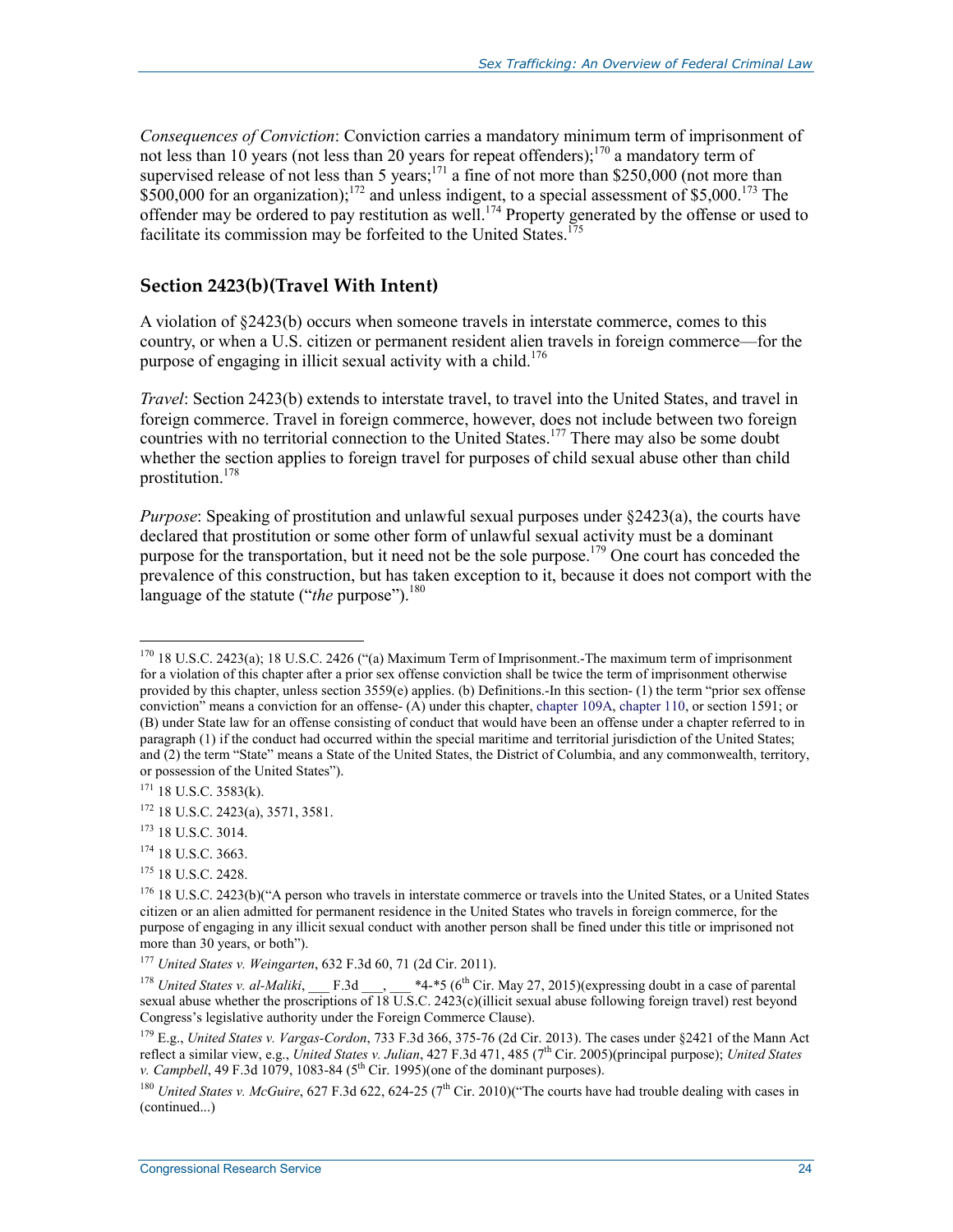*Illicit Sexual Activity*: Section 2423(f) supplies a statutory definition of "illicit sexual activity" that applies to both §2423(b) and §2423(c).<sup>181</sup> The term covers "commercial sex activity" with an individual who is under 18 years of age as defined in  $18$  U.S.C. 1591.<sup>182</sup> It also covers sexual acts with such a child (aggravated sexual assault) that would be punishable had they occurred within the U.S. special maritime and territorial jurisdiction, i.e., 18 U.S.C. 2241(a), 2241(c), or 2423(b). Thus, §2423(b) "criminalizes interstate and foreign travel undertaken for any of the following purposes: (1) engaging in a sexual act with a minor under the age of 12, see  $\S 2241(c)$ ; (2) engaging in a sexual act with a minor between the ages of 12 and 16 if the perpetrator is at least four years older than the victim, see  $\S2243(a)$ ; and (3) engaging in a sexual act with a minor between the ages of 16 and 18 by the use of force or threat, see  $§2241(a).$ <sup>183</sup>

The crime is one of travel and purpose, and thus "the government need not prove an actual minor was placed at risk in order to secure a conviction under §2423(b)."<sup>184</sup>

*Age of the Victim*: Section 2423(g) provides a limited affirmative defense to prosecution of child prostitution cases under both  $\S2423(b)$  and  $\S2423(c)$ , where the defendant can prove by clear and convincing evidence that he reasonably believed the victim, with whom he engaged in commercial sex, was an adult.<sup>185</sup>

*Attempt, Conspiracy, Aiding and Abetting*: Section 2423(e) outlaws attempt or conspiracy to violate §2423(b) under the same penalties as apply to the underlying offense, noted below. Recall

 $\overline{a}$ 

<sup>182</sup> 18 U.S.C. 1591(e)(3)("The term 'commercial sex act' means any sex act, on account of which anything of value is given to or received by any person").

<sup>(...</sup>continued)

which the travel prosecuted under section 2423(b) may have had dual purposes, only one of which was to have sex with minors. The statute says 'the' purpose must be sex rather than "*a*" purpose, but in *United States v. Vang*, 128 F.3d 1065, 1068 (7th Cir. 1997), we approved a jury instruction which said that sex didn't have to be 'the sole purpose' of the travel, though it did have to be 'a dominant purpose, as opposed to an incidental one. A person may have more than one dominant purpose for traveling across a state line.' To speak of multiple dominant purposes is not idiomatic, but given the evidence in *Vang* the precise wording of the instruction hardly mattered. Other cases, too, fasten on 'dominant,' but then define it down to mean 'significant,' 'efficient and compelling,' 'predominat[ing],' 'motivating,' not 'incidental,' or not 'an incident' to the defendant's purpose in traveling. E.g., *United States v. Julian*, 427 F.3d 471, 485 (7<sup>th</sup> Cir. 2005); *United States v. Hitt*, 473 F.3d 146, 152 (5th Cir. 2006); *United States v. Hayward*, 359 F.3d 631, 637-38 (3d Cir. 2004); *United States v. Meacham*, 115 F.3d 1488, 1495-496 (10<sup>th</sup> Cir. 1997); *United States v. Campbell*, 49 F.3d 1079, 1083-84 (5th Cir. 1995); *United States v. Ellis*, 935 F.2d 385, 390 (1st Cir. 1991); *United States v. Bennett*, 364 F.2d 77, 79 (4<sup>th</sup> Cir. 1996). These verbal formulas are strained; the courts turn handsprings trying to define 'dominant' as if it were a statutory term, see, e.g., *United States v. Miller*, 148 F.3d 207, 212-13 (2d Cir. 1998), which it is not. It would be better to ask whether, had a sex motive not been present, the trip would not have taken place or would have differed substantially").

<sup>&</sup>lt;sup>181</sup> 18 U.S.C. 2423(f)("As used in this section, the term 'illicit sexual conduct' means (1) a sexual act (as defined in section 2246) with a person under 18 years of age that would be in violation of chapter 109A if the sexual act occurred in the special maritime and territorial jurisdiction of the United States; (2) any commercial sex act (as defined in section 1591) with a person under 18 years of age; or (3) production of child pornography (as defined in section 2256(8))").

<sup>&</sup>lt;sup>183</sup> *United States v. Stokes*, 726 F.3d 880, 896 (7<sup>th</sup> Cir. 2013).

<sup>&</sup>lt;sup>184</sup> *United States v. Kelly*, 510 F.3d 433, 441 & n.7 (4<sup>th</sup> Cir. 2007), citing in accord, *United States v. Hicks*, 457 F.3d 838, 841 (8th Cir. 2006); *United States v. Tykarsky*, 446 F.3d 458, 469 (3d Cir. 2005); *United States v. Sims*, 428 F.3d 945, 959 (10th Cir. 2005); *United States v. Root*, 296 F.3d 1065, 1069 (7th Cir. 1997).

<sup>&</sup>lt;sup>185</sup> 18 U.S.C. 2423(g)("In a prosecution under this section based on illicit sexual conduct as defined in subsection (f)(2), it is a defense, which the defendant must establish by clear and convincing evidence, that the defendant reasonably believed that the person with whom the defendant engaged in the commercial sex act had attained the age of 18 years"). Prior to the 2015 Victims Justice Act, defendant's burden of proof stood at proof by a preponderance of the evidence, 18 U.S.C. 2423(g)(2012 ed.).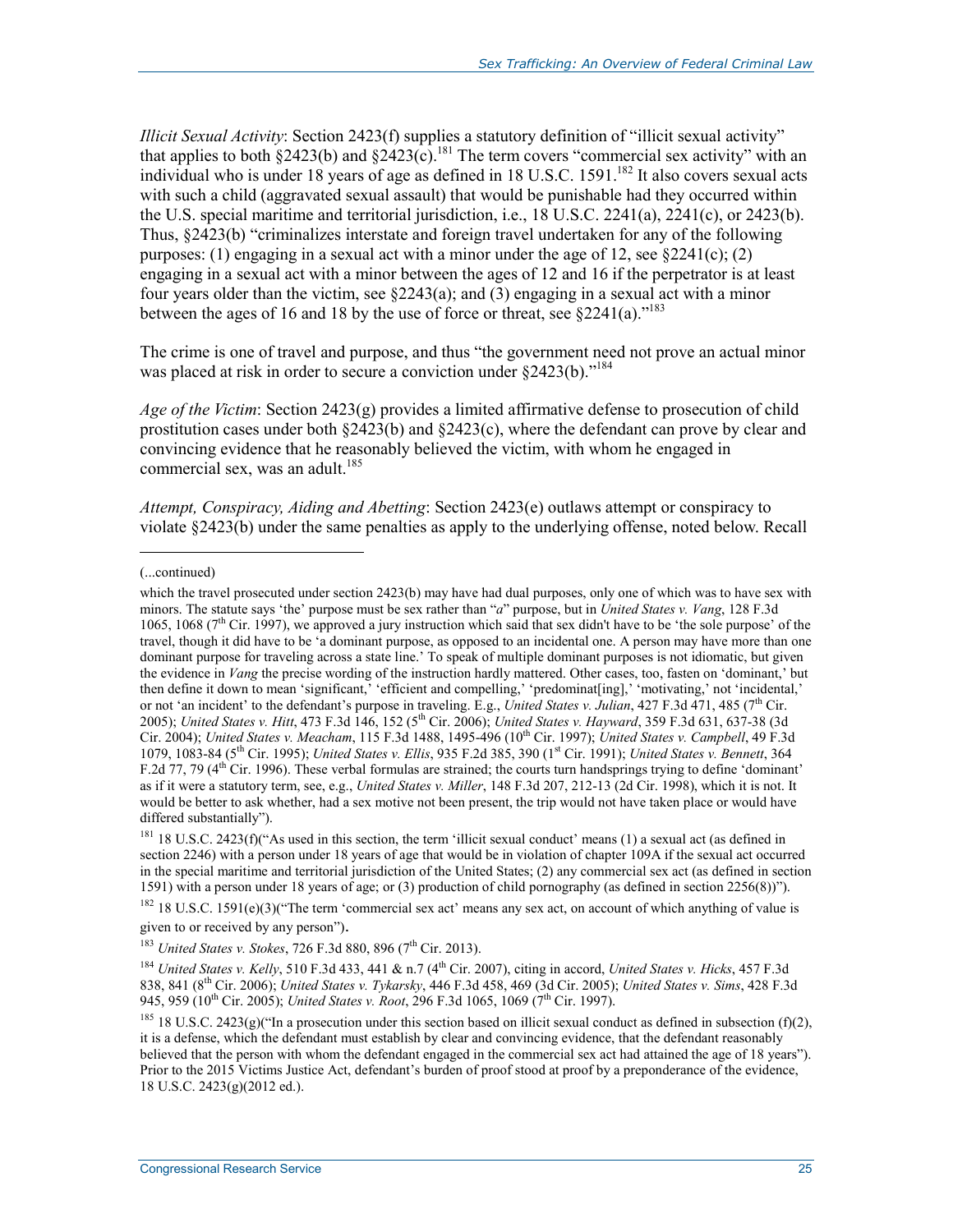that attempt consists of the intent to commit the underlying offense coupled with a substantial step, corroborative of that intent.<sup>186</sup> Here and elsewhere, conspiracy exposes the schemers to punishment for any foreseeable offenses committed by any of their number in furtherance of the common plot.<sup>187</sup> An accused has aided and abetted in the crime of another, and merits comparable punishment, when he has assisted in its commission with the intent to do so.<sup>188</sup>

*Consequences of Conviction*: Violation of §2423(b) is punishable by imprisonment for more than 30 years (not more than 60 years for repeat offenders);<sup>189</sup> a mandatory term of supervised release of not less than 5 years;<sup>190</sup> a fine of not more than \$250,000 (not more than \$500,000 for an organization);191 and unless indigent, to a special assessment of \$5,000.192 The offender may be ordered to pay restitution as well.<sup>193</sup> Property derived from the offense or used to facilitate its commission may be forfeited to the United States.<sup>194</sup>

#### **Section 2423(c)(Travel Followed by Illicit Sex)**

Section 2423(c) "comprises three elements: (1) being a United States citizen or permanent resident; (2) traveling in foreign commerce; and (3) engaging in illicit sexual conduct.<sup> $195$ </sup>

*Illicit Sexual Activity*: As noted above, §2423(f) supplies a statutory definition of "illicit sexual activity" that governs both §2423(b), §2423(c), and §2423(c).<sup>196</sup> It encompasses commercial sexual activity as understood in the case of commercial sex trafficking under 18 U.S.C. 1591,<sup>197</sup> aggravated assault against children provisions found in 18 U.S.C. ch. 109A, and the production of

<sup>186</sup> *United States v. Aldawsari*, 740 F.3d 1015, 1019-20 (5th Cir. 2014); *United States v. Muratovic*, 719 F.3d 809, 815 (7th Cir. 2013); *United States v. Villarreal*, 707 F.3d 942, 960 (8th Cir. 2013); *United States v. Desposito*, 704 F.3d 221, 230 (2d Cir. 2013).

<sup>187</sup> *Pinkerton v. United States*, 328 U.S. 640, 646-47 (1946); *United States v. Blackman*, 746 F.3d 137, 141 (4th Cir. 2014); *United States v. Grasso*, 724 F.3d 1077, 1089 (9<sup>th</sup> Cir. 2013).

<sup>188 18</sup> U.S.C. 2; *United States v. Ali*, 718 F.3d 929, 936 (D.C. Cir. 2013); *United States v. Rufal*, 732 F.3d 1175, 1190  $(10<sup>th</sup> Cir. 2013)'$  [T]he Government must prove that the defendant (1) willfully associated with the charged criminal venture and (2) aided the venture through affirmative action"); *United States v. Lyons*, 740 F.3d 702, 715 ( $1<sup>st</sup>$  Cir. 2014)("An aider and abettor is punishable as a principal if, first, someone else actually committed the offense, and second, the aider and abettor became associated with the endeavor and took part in it, intending to ensure its success"). 189 18 U.S.C. 2423(b); 18 U.S.C. 2426.

 $190$  18 U.S.C. 3583(k).

<sup>191 18</sup> U.S.C. 2423(a), 3571, 3581.

<sup>192 18</sup> U.S.C. 3014.

<sup>193 18</sup> U.S.C. 3663.

<sup>194 18</sup> U.S.C. 2428.

<sup>195</sup> *United States v. Pendleton,* 658 F.3d 299, 304 (3d Cir. 2011). With the recently added residential alternative to the travel element, the section now reads: "Any United States citizen or alien admitted for permanent residence who travels in foreign commerce or resides, either temporarily or permanently, in a foreign country, and engages in any illicit sexual conduct with another person shall be fined under this title or imprisoned not more than 30 years, or both".

 $196$  18 U.S.C. 2423(f)("As used in this section, the term 'illicit sexual conduct' means (1) a sexual act (as defined in section 2246) with a person under 18 years of age that would be in violation of chapter 109A if the sexual act occurred in the special maritime and territorial jurisdiction of the United States; (2) any commercial sex act (as defined in section 1591) with a person under 18 years of age; or (3) production of child pornography (as defined in section 2256(8))").

<sup>&</sup>lt;sup>197</sup> 18 U.S.C. 1591(e)(3)("The term 'commercial sex act' means any sex act, on account of which anything of value is given to or received by any person"); see e.g., *United States v. Frank*, 599 F.3d 1221, 1233 (11<sup>th</sup> Cir. 2010).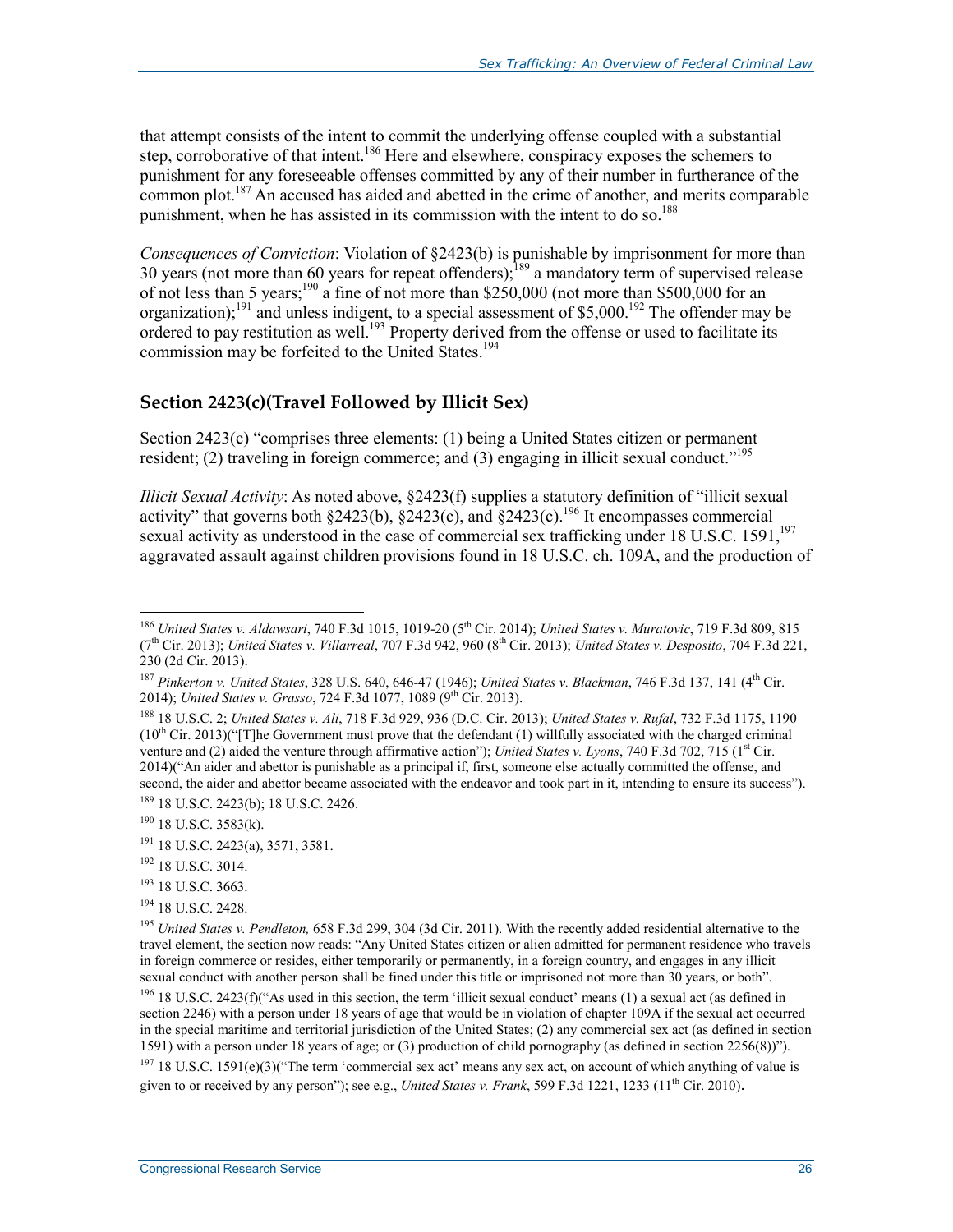child pornography.<sup>198</sup> Unlike the "travel with a purpose" prohibition, the violation of  $\S 2423(c)$  is not complete until illicit sexual activity occurs.<sup>199</sup>

*Travel or Reside*: Section 2423(c) originally outlawed illicit sexual activity by a defendant who had travelled from the United States.<sup>200</sup> Although the travel and illicit sexual activity did not have to closely coincide,<sup>201</sup> the section did not reach travel occurring prior to enactment even if the illicit sexual activity occurred thereafter.<sup>202</sup> The section now provides a residential alternative to the travel element. A U.S. citizen who resides overseas and engages in illicit sexual activity violates §2423(c) regardless of when he travelled abroad.<sup>203</sup> There may be some doubt whether  $\S2423(c)$  covers overseas illicit sexual activity other than child prostitution.<sup>204</sup>

*Age of the Victim*: Section 2423(g) provides a limited affirmative defense to prosecution under §2423(c), where the defendant can prove by clear and convincing evidence that he reasonably believed that he was engaging in commercial sex with an adult.

*Attempt, Conspiracy, Aiding and Abetting*: Attempting to violate §2423(c) or conspiring to do so subjects the offender to the same consequences as flow from the breach of the underlying offense.<sup>205</sup> The same can be said of one who aids and abets commission of the underlying offense.<sup>206</sup> Conspiracy is complete once the corrupt agreement is joined; no further step or overt act is required.<sup>207</sup> Attempt is complete when a substantial guilty step is taken.<sup>208</sup> Aiding and abetting is complete only when someone else has committed the underlying offense.<sup>209</sup>

1

<sup>204</sup> *United States v. al-Maliki*,  $R_3$  F.3d  $R_4$  \*4-\*5 (6<sup>th</sup> Cir. May 27, 2015)(expressing doubt in a case of parental sexual abuse whether the proscriptions of 18 U.S.C. 2423(c)(illicit sexual abuse following foreign travel) rest beyond Congress's legislative authority under the Foreign Commerce Clause).

 $206$  18 U.S.C. 3.

<sup>&</sup>lt;sup>198</sup> 18 U.S.C. 2423(f); *United States v. Stokes*, 726 F.3d 880, 896 (7<sup>th</sup> Cir. 2013).

<sup>199</sup> *United States v. Pendleton*, 658 F.3d 299, 304 (3d Cir. 2011).

 $200$  18 U.S.C. 2423(c)(2006 ed.).

<sup>&</sup>lt;sup>201</sup> *United States v. Clark*, 435 F.3d 1100, 1107 (9<sup>th</sup> Cir. 2006)("The statute ... does not require that the conduct occur while traveling in foreign commerce. In Clark's case, the lapse in time between his most recent transit between the United States and Cambodia and his arrest was less than two months. We see no plausible reading of the statute that would exclude its application to Clark's conduct because of this limited gap").

<sup>&</sup>lt;sup>202</sup> *United States v. Stokes, 726 F.3d 880, 888 (7<sup>th</sup> Cir. 2013), citing in accord, <i>United States v. Jackson, 480 F.3d 1014*, 1018, 1024 (9<sup>th</sup> Cir. 2007).

<sup>203 18</sup> U.S.C. 2423(c)(emphasis added)("Any United States citizen or alien admitted for permanent residence who travels in foreign commerce *or resides, either temporarily or permanently*, in a foreign country, and engages in any illicit sexual conduct with another person shall be fined under this title or imprisoned not more than 30 years, or both").

 $205$  18 U.S.C. 2423(e).

<sup>&</sup>lt;sup>207</sup> The general conspiracy prohibition is only complete when one of the conspirators "do[es] an[] act to effect the object of the conspiracy," 18 U.S.C. 371. Because the conspiracy provision here, §2423(e), has no comparable language, the completion need not await the commission of an overt act, *Whitfield v. United States*, 543 U.S. 209, 214 (2004)("*Nash* and *Singer* give Congress a formulary: by choosing a text modeled on §371, it gets an over-act requirement; by choosing a text modeled on the Sherman Act ... it dispenses with such a requirement); *Salinas v. United States*, 522 U.S. 52, 64 (1997); *United States v. Shabani*, 513 U.S. 10, 13-4 (1994).

<sup>&</sup>lt;sup>208</sup> *United States v. Aldawsari*, 740 F.3d 1015, 1019-20 (5<sup>th</sup> Cir. 2014)("The district court's instruction properly emphasized that a conviction for attempt requires proof beyond a reasonable doubt that the Defendant ... did an act constituting a substantial step towards the commission of that crime which strongly corroborates the Defendant's criminal intent ...")(5<sup>th</sup> Cir. 2014); *United States v. Muratovic*, 719 F.3d 809, 815 (7<sup>th</sup> Cir. 2013); *United States v. Villarreal*, 707 F.3d 942, 960 (8th Cir. 2013); *United States v. Desposito*, 704 F.3d 221, 230 (2d Cir. 2013).

<sup>&</sup>lt;sup>209</sup> *United States v. Lyons*, 740 F.3d 702, 715 (1<sup>st</sup> Cir. 2014)("An aider and abettor is punishable as a principal if, first, (continued...)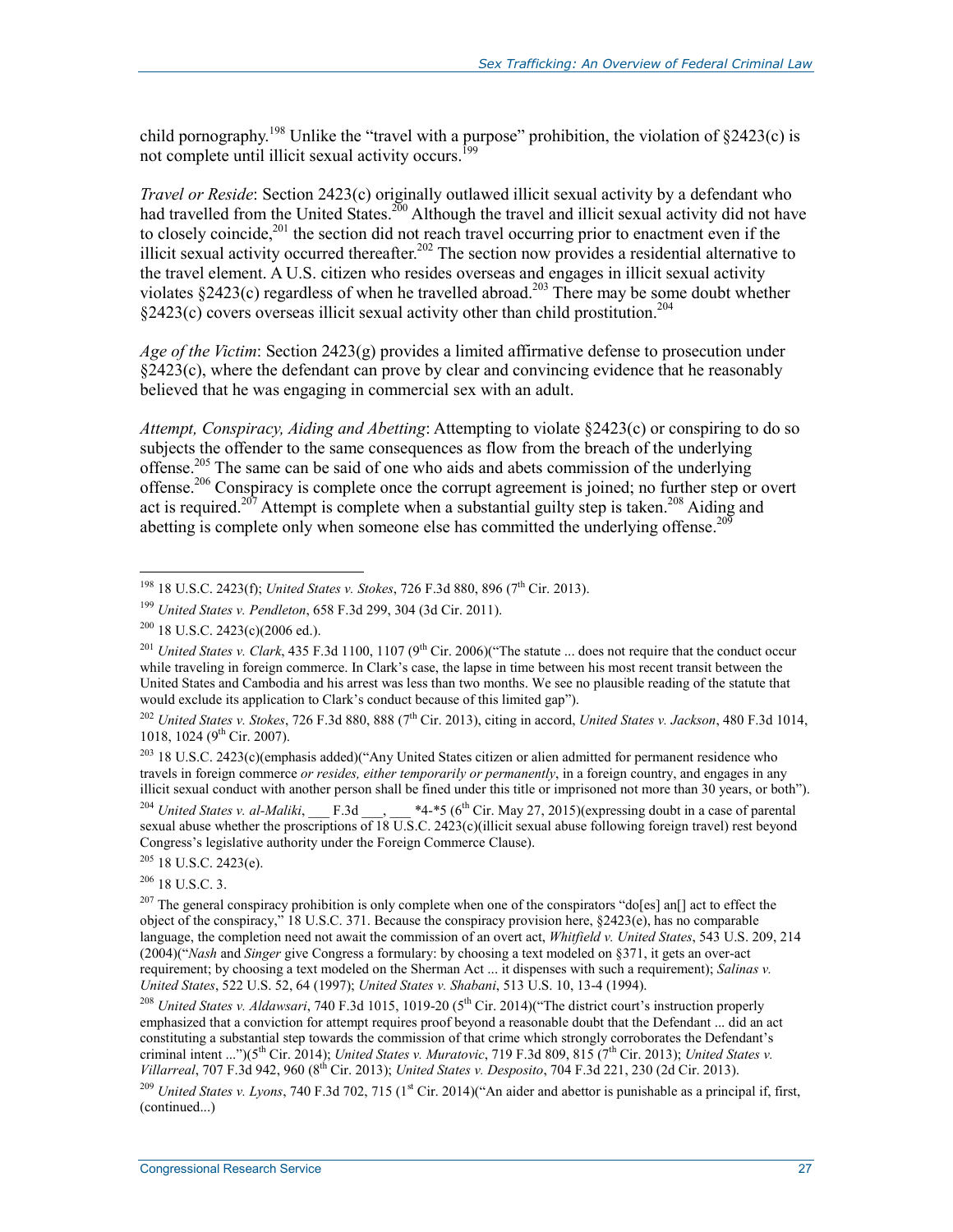*Consequences of Conviction*: The consequences under §2423(c) are the same as those under §2423(b): imprisonment for not more than 30 years (not more than 60 years for repeat offenders);<sup>210</sup> a mandatory term of supervised release of not less than 5 years;<sup>211</sup> a fine of not more than \$250,000 (not more than  $$500,000$  for an organization);<sup>212</sup> and unless indigent, to a special assessment of \$5,000.<sup>213</sup> The offender may be ordered to pay restitution as well.<sup>214</sup> Property generated by the offense or used to facilitate its commission may be forfeited to the United States<sup>215</sup>

#### **Section 2423(d)(Travel Agents)**

Section 2423(d) creates a separate offense for a profiteer who arranges the travel outlawed in §2423(b) or §2423(c): "Whoever, for the purpose of commercial advantage or private financial gain, arranges, induces, procures, or facilitates the travel of a person knowing that such a person is traveling in interstate commerce or foreign commerce for the purpose of engaging in illicit sexual conduct shall be fined under this title, imprisoned not more than 30 years, or both."<sup>216</sup>

Although written somewhat cryptically, the section's use of the "illicit sexual conduct" limits its application to the only two other offenses where the statutorily defined term is used: §2423(b)(travel with intent to engage in specific unlawful sexual activity with a child) and §2423(c)(travel followed by specific unlawful sexual activity with a child).

*Attempt, Conspiracy, Aiding and Abetting*: Conspiring or attempting to commit any of the transportation crimes described in §2423 is also a federal crime and subject to the same penalty as the underlying offense.<sup>217</sup> Aiding and abetting a  $\S$ 2423(d) offense warrants the same treatment.<sup>218</sup>

*Consequences of Conviction*: The offense thus carries the same penalties as the underlying crimes. Defendants are subject to imprisonment for not more than 30 years (for not more than 60 years for repeat offenders);  $2^{19}$  a mandatory term of supervised release of not less than 5 years;  $2^{20}$  a fine of not more than \$250,000 (not more than \$500,000 for an organization);<sup>221</sup> and unless indigent, to a special assessment of \$5,000.<sup>222</sup> The court may order the defendant to pay

1

<sup>216</sup> 18 U.S.C. 2423(d).<br><sup>217</sup> 18 U.S.C. 2423(e).

<sup>(...</sup>continued)

someone else has committed the offense and, second the aider and abettor became associated with endeavor and took part in it, intending to ensure its success"); *United States v. Rufal*, 732 F.3d 1197, 1190 (10<sup>th</sup> Cir. 2013); *United States v. Capers*, 708 F.3d 1286, 1306 (11th Cir. 2013); *United States v. Litwok*, 678 F.3d 208, 213 (2d Cir. 2012).

<sup>210 18</sup> U.S.C. 2423(c); 18 U.S.C. 2426.

 $211$  18 U.S.C. 3583(k).

<sup>212 18</sup> U.S.C. 2423(c), 3571, 3581.

<sup>213 18</sup> U.S.C. 3014.

<sup>214 18</sup> U.S.C. 3663.

<sup>215 18</sup> U.S.C. 2428.

 $218$  18 U.S.C. 2.

<sup>219 18</sup> U.S.C. 2423(d); 18 U.S.C. 2426.

<sup>220 18</sup> U.S.C. 3583(k).

<sup>221 18</sup> U.S.C. 2423(d), 3571, 3581.

 $^{222}$  18 U.S.C. 3014